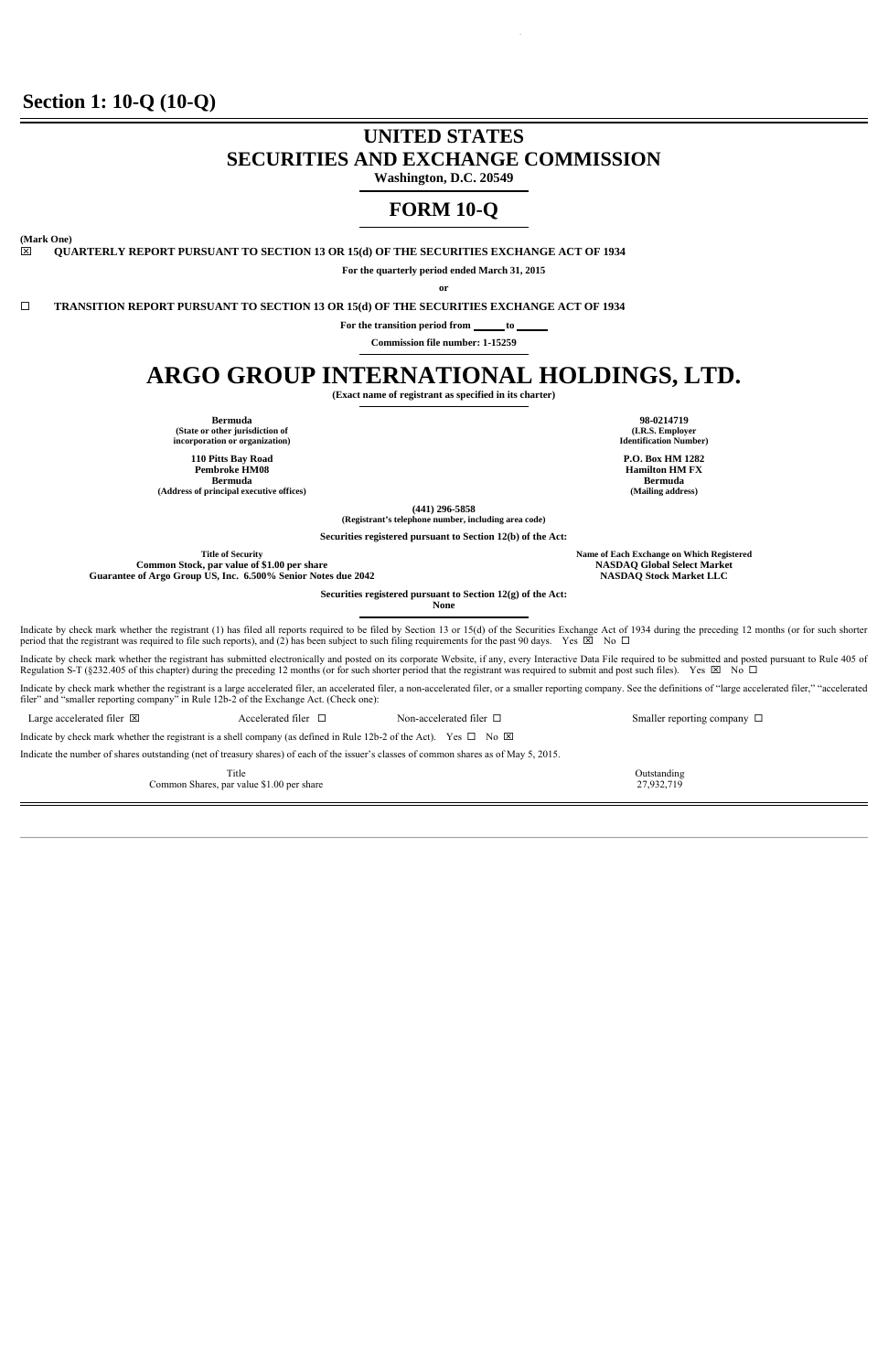## **ARGO GROUP INTERNATIONAL HOLDINGS, LTD.**

## **INDEX**

|          |                                                                                                    | Page |
|----------|----------------------------------------------------------------------------------------------------|------|
|          | <b>PART I. Financial Information</b>                                                               |      |
| Item 1.  | <b>Consolidated Financial Statements (unaudited)</b>                                               |      |
|          | Consolidated Balance Sheets as of March 31, 2015 and December 31, 2014                             |      |
|          | Consolidated Statements of Income for three months ended March 31, 2015 and 2014                   |      |
|          | Consolidated Statements of Comprehensive Income for the three months ended March 31, 2015 and 2014 |      |
|          | Consolidated Statements of Cash Flows for the three months ended March 31, 2015 and 2014           | 6    |
|          | <b>Notes to Consolidated Financial Statements</b>                                                  |      |
| Item 2.  | <u>Management's Discussion and Analysis of Financial Condition and Results of Operations</u>       | 34   |
| Item 3.  | Quantitative and Qualitative Disclosures About Market Risk                                         | 42   |
| Item 4.  | <b>Controls and Procedures</b>                                                                     | 44   |
|          | <b>PART II. Other Information</b>                                                                  | 44   |
| Item 1.  | <b>Legal Proceedings</b>                                                                           | 44   |
| Item 1A. | <b>Risk Factors</b>                                                                                | 44   |
| Item 2.  | Unregistered Sales of Equity Securities and Use of Proceeds                                        | 44   |
| Item 3.  | <b>Defaults Upon Senior Securities</b>                                                             | 45   |
| Item 4.  | <b>Mine Safety Disclosures</b>                                                                     | 45   |
| Item 5.  | <b>Other Information</b>                                                                           | 45   |
| Item 6.  | <b>Exhibits</b>                                                                                    | 45   |
|          | <b>Signatures</b>                                                                                  | 47   |
|          |                                                                                                    |      |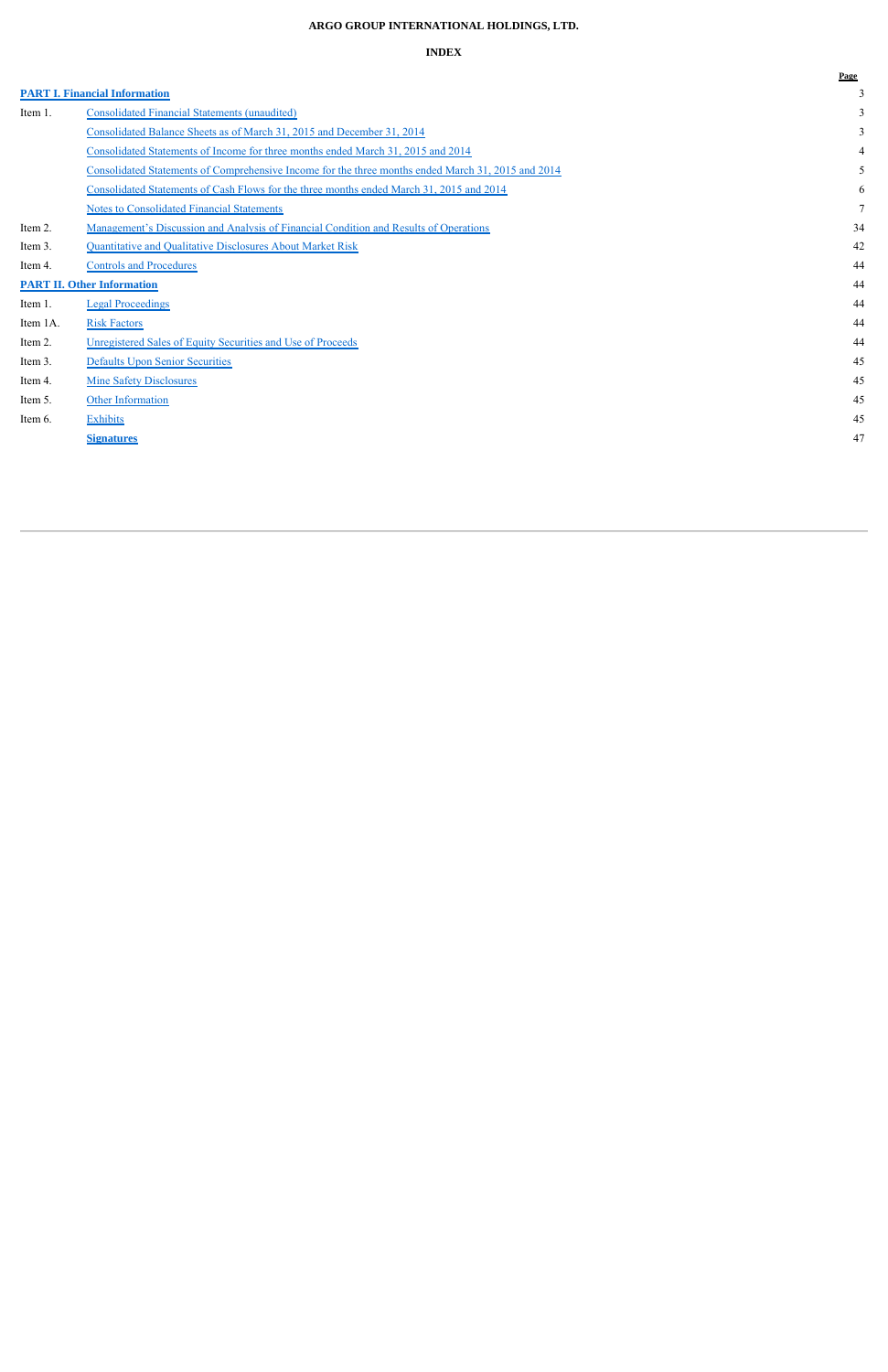#### **ARGO GROUP INTERNATIONAL HOLDINGS, LTD. CONSOLIDATED BALANCE SHEETS**

(in millions, except number of shares and per share amounts)

|                                                                                                                                             | March 31,<br>2015<br>(Unaudited) |               | December 31,<br>$2014*$ |
|---------------------------------------------------------------------------------------------------------------------------------------------|----------------------------------|---------------|-------------------------|
|                                                                                                                                             |                                  |               |                         |
| <b>Assets</b><br>Investments:                                                                                                               |                                  |               |                         |
| Fixed maturities, at fair value:                                                                                                            |                                  |               |                         |
| Available-for-sale (cost: 2015 - \$2,778.6; 2014 - \$2,817.2)                                                                               | \$                               | 2,788.6<br>\$ | 2,840.7                 |
| Equity securities, at fair value (cost: 2015 - \$315.3; 2014 - \$307.3)                                                                     |                                  | 483.4         | 486.3                   |
| Other investments (cost: 2015 - \$501.8; 2014 - \$488.9)                                                                                    |                                  | 520.9         | 495.1                   |
| Short-term investments, at fair value (cost: 2015 - \$271.8; 2014 - \$275.8)                                                                |                                  | 271.5         | 275.8                   |
| Total investments                                                                                                                           |                                  | 4,064.4       | 4,097.9                 |
| Cash                                                                                                                                        |                                  | 89.1          | 81.0                    |
| Accrued investment income                                                                                                                   |                                  | 20.9          | 22.1                    |
| Premiums receivable                                                                                                                         |                                  | 371.7         | 353.6                   |
| Reinsurance recoverables                                                                                                                    |                                  | 987.3         | 997.2                   |
| Goodwill                                                                                                                                    |                                  | 152.2         | 152.2                   |
| Intangible assets, net of accumulated amortization                                                                                          |                                  | 78.8          | 78.6                    |
| Current income taxes receivable, net                                                                                                        |                                  | 4.2           | 14.9                    |
| Deferred acquisition costs, net                                                                                                             |                                  | 129.7         | 124.6                   |
| Ceded unearned premiums                                                                                                                     |                                  | 256.6         | 207.6                   |
| Other assets                                                                                                                                |                                  | 222.2         | 226.6                   |
| <b>Total assets</b>                                                                                                                         |                                  | 6,377.1<br>\$ | 6,356.3                 |
| <b>Liabilities and Shareholders' Equity</b>                                                                                                 |                                  |               |                         |
| Reserves for losses and loss adjustment expenses                                                                                            | \$                               | 3,035.1<br>\$ | 3,042.4                 |
| Unearned premiums                                                                                                                           |                                  | 826.4         | 817.2                   |
| Accrued underwriting expenses                                                                                                               |                                  | 125.7         | 143.1                   |
| Ceded reinsurance payable, net                                                                                                              |                                  | 207.9         | 178.8                   |
| Funds held                                                                                                                                  |                                  | 52.6          | 55.0                    |
| Senior unsecured fixed rate notes                                                                                                           |                                  | 143.8         | 143.8                   |
| Other indebtedness                                                                                                                          |                                  | 57.5          | 62.0                    |
| Junior subordinated debentures                                                                                                              |                                  | 172.7         | 172.7                   |
| Deferred tax liabilities, net                                                                                                               |                                  | 53.8          | 53.0                    |
| Other liabilities                                                                                                                           |                                  | 38.8          | 41.6                    |
| <b>Total liabilities</b>                                                                                                                    |                                  | 4,714.3       | 4,709.6                 |
| Commitments and contingencies (Note 14)                                                                                                     |                                  |               |                         |
| Shareholders' equity:                                                                                                                       |                                  |               |                         |
| Common shares - \$1.00 par, 500,000,000 shares authorized; 36,915,795<br>and 34,318,224 shares issued and outstanding at March 31, 2015 and |                                  |               |                         |
| December 31, 2014, respectively                                                                                                             |                                  | 36.9          | 34.3                    |
| Additional paid-in capital                                                                                                                  |                                  | 960.9         | 836.3                   |
| Treasury shares (8,959,543 and 8,606,489 shares at March 31, 2015                                                                           |                                  |               |                         |
| and December 31, 2014, respectively)                                                                                                        |                                  | (319.5)       | (301.4)                 |
| Retained earnings                                                                                                                           |                                  | 898.4         | 969.4                   |
| Accumulated other comprehensive income, net of taxes                                                                                        |                                  | 86.1          | 108.1                   |
| Total shareholders' equity                                                                                                                  |                                  | 1,662.8       | 1,646.7                 |
| Total liabilities and shareholders' equity                                                                                                  |                                  | 6,377.1<br>S. | 6,356.3                 |

\* Derived from audited consolidated financial statements. *See accompany notes.*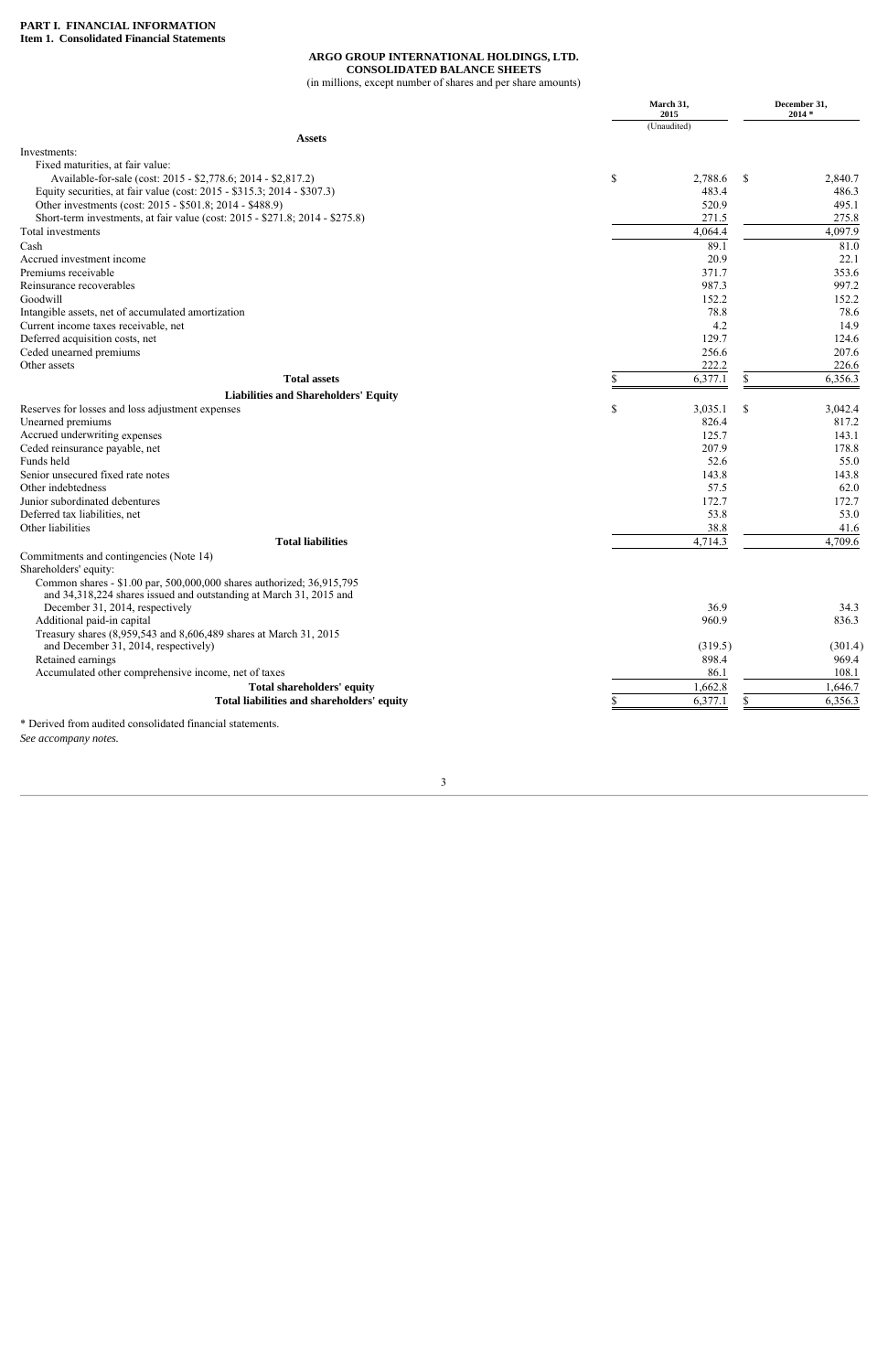#### **ARGO GROUP INTERNATIONAL HOLDINGS, LTD. CONSOLIDATED STATEMENTS OF INCOME**  (in millions, except number of shares and per share amount) (Unaudited)

|                                                                                          |      | For the Three Months Ended March 31, |            |  |  |
|------------------------------------------------------------------------------------------|------|--------------------------------------|------------|--|--|
|                                                                                          | 2015 |                                      | 2014       |  |  |
| Premiums and other revenue:                                                              |      |                                      |            |  |  |
| Earned premiums                                                                          | \$   | 334.6<br>S                           | 325.7      |  |  |
| Net investment income                                                                    |      | 20.8                                 | 23.3       |  |  |
| Net realized investment and other gains                                                  |      | 16.0                                 | 11.1       |  |  |
| Total revenue                                                                            |      | 371.4                                | 360.1      |  |  |
| Expenses:                                                                                |      |                                      |            |  |  |
| Losses and loss adjustment expenses                                                      |      | 183.7                                | 182.5      |  |  |
| Underwriting, acquisition and insurance expenses                                         |      | 129.6                                | 128.7      |  |  |
| Interest expense                                                                         |      | 4.9                                  | 5.0        |  |  |
| Fee expense, net                                                                         |      | 0.4                                  | 1.4        |  |  |
| Foreign currency exchange (gain) loss                                                    |      | (9.6)                                | (0.2)      |  |  |
| Total expenses                                                                           |      | 309.0                                | 317.4      |  |  |
| Income before income taxes                                                               |      | 62.4                                 | 42.7       |  |  |
| Provision for income taxes                                                               |      | 3.6                                  | 2.5        |  |  |
| Net income                                                                               |      | 58.8                                 | 40.2       |  |  |
| Net income per common share:                                                             |      |                                      |            |  |  |
| <b>Basic</b>                                                                             |      | 2.09<br>\$                           | 1.38       |  |  |
| Diluted                                                                                  |      | 2.05                                 | 1.36       |  |  |
| Dividend declared per common share                                                       |      | 0.20                                 | 0.14       |  |  |
| Weighted average common shares:                                                          |      |                                      |            |  |  |
| Basic                                                                                    |      | 28,129,692                           | 29,165,911 |  |  |
| Diluted                                                                                  |      | 28,677,379                           | 29,663,090 |  |  |
|                                                                                          |      | For the Three Months Ended March 31, |            |  |  |
|                                                                                          | 2015 |                                      | 2014       |  |  |
| Net realized investment and other gains before other-than-temporary<br>impairment losses | \$   | 16.5<br><sup>S</sup>                 | 11.1       |  |  |
| Other-than-temporary impairment losses recognized in earnings:                           |      |                                      |            |  |  |
| Other-than-temporary impairment losses on fixed maturities                               |      | (0.4)                                |            |  |  |
| Other-than-temporary impairment losses on equity securities                              |      | (0.1)                                |            |  |  |
| Impairment losses recognized in earnings                                                 |      | (0.5)                                |            |  |  |
| Net realized investment and other gains                                                  |      | 16.0                                 | 11.1       |  |  |
|                                                                                          |      |                                      |            |  |  |

*See accompanying notes.*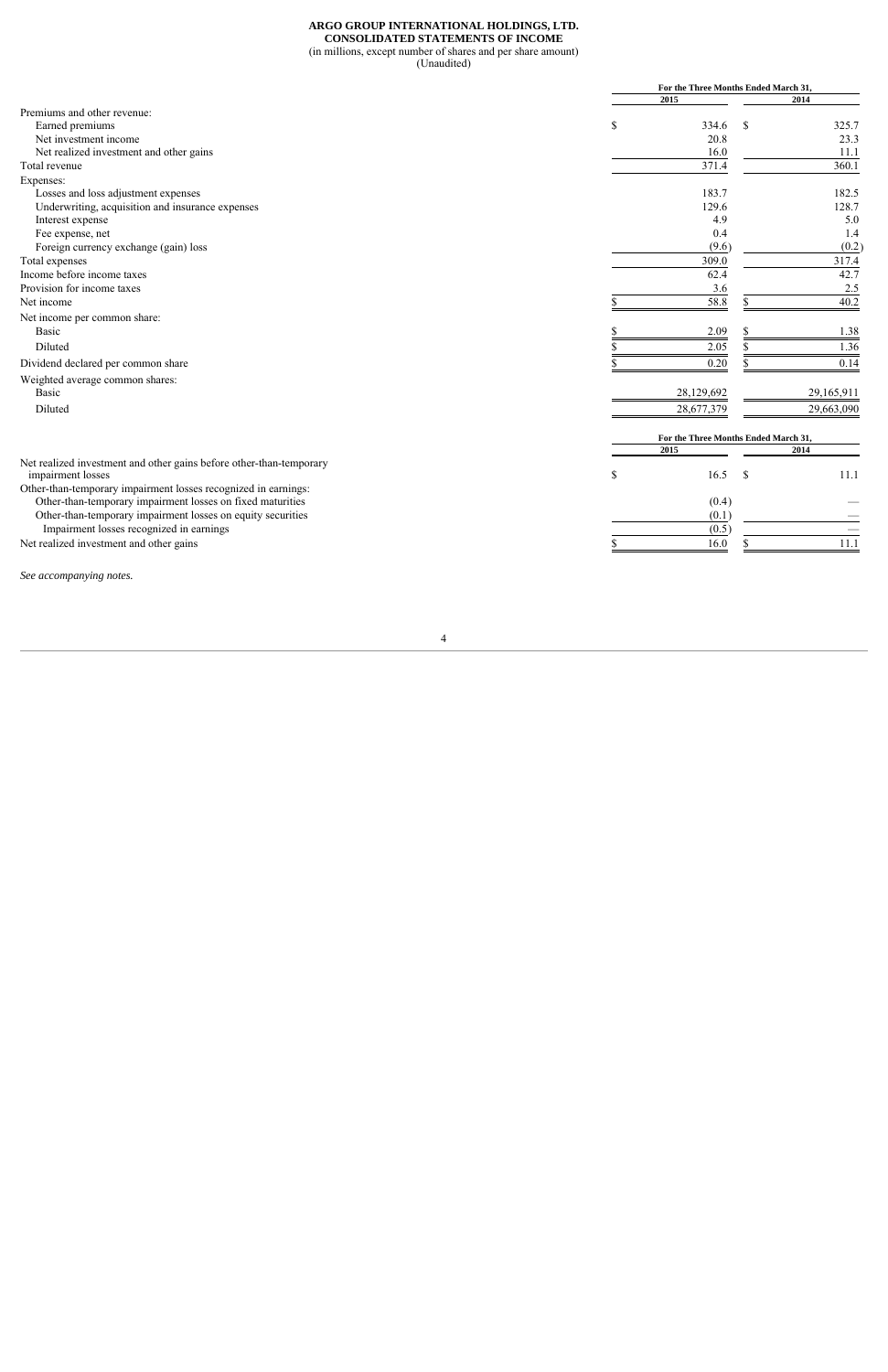#### **ARGO GROUP INTERNATIONAL HOLDINGS, LTD. CONSOLIDATED STATEMENTS OF COMPREHENSIVE INCOME**  (in millions) (Unaudited)

|                                                                              | For the Three Months Ended March 31. |        |      |       |  |  |
|------------------------------------------------------------------------------|--------------------------------------|--------|------|-------|--|--|
|                                                                              |                                      | 2015   | 2014 |       |  |  |
| Net income                                                                   |                                      | 58.8   |      | 40.2  |  |  |
| Other comprehensive (loss) income:                                           |                                      |        |      |       |  |  |
| Foreign currency translation adjustments                                     |                                      | (3.1)  |      | (0.2) |  |  |
| Unrealized gains on securities:                                              |                                      |        |      |       |  |  |
| (Losses) gains arising during the year                                       |                                      | (24.3) |      | 5.1   |  |  |
| Reclassification adjustment for gains included in net income                 |                                      | 2.5    |      | (0.1) |  |  |
| Other comprehensive (loss) income before tax                                 |                                      | (24.9) |      | 4.8   |  |  |
| Income tax (benefit) provision related to other comprehensive income (loss): |                                      |        |      |       |  |  |
| Unrealized gains (losses) on securities:                                     |                                      |        |      |       |  |  |
| (Losses) gains arising during the year                                       |                                      | (2.8)  |      | 3.8   |  |  |
| Reclassification adjustment for gains included in net income                 |                                      | (0.1)  |      | (0.1) |  |  |
| Income tax (benefit) provision related to other comprehensive income (loss)  |                                      | (2.9)  |      | 3.7   |  |  |
| Other comprehensive (loss) income, net of tax                                |                                      | (22.0) |      |       |  |  |
| Comprehensive income                                                         |                                      | 36.8   |      | 41.3  |  |  |

*See accompanying notes.*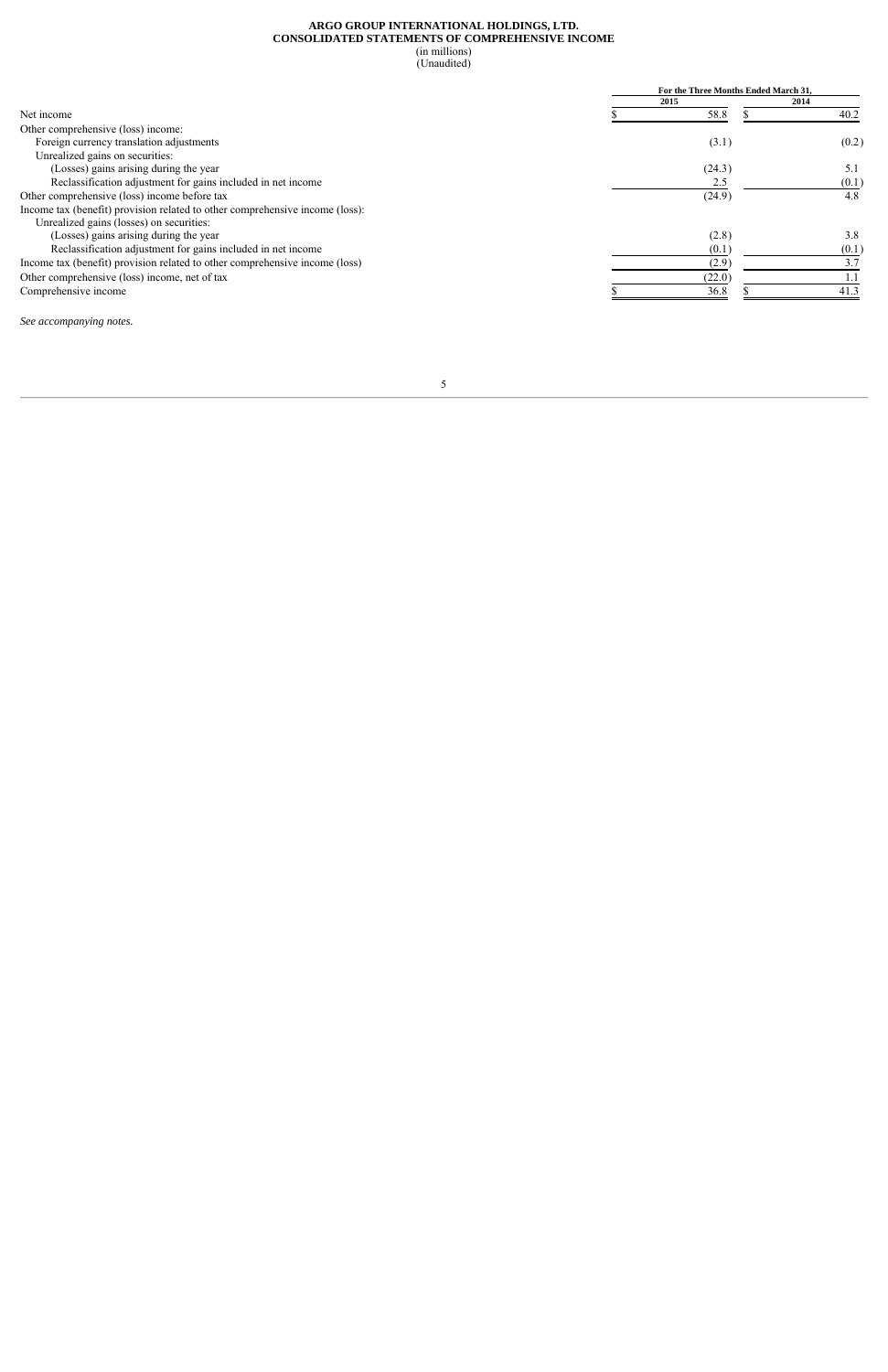#### **ARGO GROUP INTERNATIONAL HOLDINGS, LTD. CONSOLIDATED STATEMENTS OF CASH FLOWS**  (in millions)

(Unaudited)

|                                                              |         | For the Three Months Ended March 31,      |       |
|--------------------------------------------------------------|---------|-------------------------------------------|-------|
|                                                              | 2015    | 2014                                      |       |
| Cash flows from operating activities:                        |         |                                           |       |
| Net income                                                   | \$      | 58.8<br>$\boldsymbol{\mathsf{S}}$<br>40.2 |       |
| Adjustments to reconcile net income to net cash provided by  |         |                                           |       |
| operating activities:                                        |         |                                           |       |
| Amortization and depreciation                                |         | 8.9<br>10.4                               |       |
| Share-based payments expense                                 |         | 5.2                                       | 4.4   |
| Excess tax benefit from share-based payment arrangements     |         |                                           | (0.1) |
| Deferred income tax provision, net                           |         | 3.8<br>1.1                                |       |
| Net realized investment and other gains                      |         | (11.1)<br>(16.0)                          |       |
| Loss on disposals of fixed assets, net                       |         | 0.2                                       |       |
| Change in:                                                   |         |                                           |       |
| Accrued investment income                                    |         | 1.2                                       | 1.7   |
| Receivables                                                  |         | (12.5)<br>261.0                           |       |
| Deferred acquisition costs                                   |         | (5.4)                                     |       |
| Ceded unearned premiums                                      |         | (51.0)<br>(55.2)                          |       |
| Reserves for losses and loss adjustment expenses             |         | (2.2)<br>(182.5)                          |       |
| Unearned premiums                                            |         | 13.1                                      | 3.3   |
| Ceded reinsurance payable and funds held                     |         | 27.9                                      | (6.4) |
|                                                              |         | 7.7<br>(15.5)                             |       |
| Income taxes                                                 |         |                                           |       |
| Accrued underwriting expenses                                |         | (18.9)                                    | 6.7   |
| Other, net                                                   |         | 6.8<br>(14.4)                             |       |
| Cash provided by operating activities                        | 27.6    | 43.6                                      |       |
| Cash flows from investing activities:                        |         |                                           |       |
| Sales of fixed maturity investments                          | 399.3   | 243.4                                     |       |
| Maturities and mandatory calls of fixed maturity investments | 142.0   | 78.4                                      |       |
| Sales of equity securities                                   |         | 14.7<br>14.9                              |       |
| Sales of other investments                                   |         | 9.0                                       | 5.0   |
| Purchases of fixed maturity investments                      | (514.5) | (290.4)                                   |       |
| Purchases of equity securities                               |         | (19.9)                                    | (7.5) |
| Purchases of other investments                               |         | (22.8)                                    | (9.4) |
| Change in foreign regulatory deposits and voluntary pools    |         | 1.1                                       | (9.0) |
| Change in short-term investments                             |         | 3.7<br>(44.9)                             |       |
| Settlements of foreign currency exchange forward contracts   |         | (2.2)                                     | (1.4) |
| Purchases of fixed assets                                    |         | (17.8)<br>(6.0)                           |       |
| Other, net                                                   |         | 9.5<br>(18.1)                             |       |
| Cash provided (used) by investing activities                 |         | 2.1<br>(45.0)                             |       |
| Cash flows from financing activities:                        |         |                                           |       |
|                                                              |         | 0.9                                       | 0.8   |
| Activity under stock incentive plans                         |         |                                           |       |
| Repurchase of Company's common shares                        |         | (17.0)                                    | (3.7) |
| Excess tax expense from share-based payment arrangements     |         |                                           | 0.1   |
| Payment of cash dividends to common shareholders             |         | (5.7)<br>(4.0)                            |       |
| Cash used by financing activities                            | (21.8)  | (6.8)                                     |       |
| Effect of exchange rate changes on cash                      |         | 0.2                                       | 0.3   |
| Change in cash                                               |         | 8.1<br>(7.9)                              |       |
| Cash, beginning of period                                    | 81.0    | 157.4                                     |       |
| Cash, end of period                                          | 89.1    | 149.5                                     |       |
|                                                              |         |                                           |       |

*See accompanying notes.*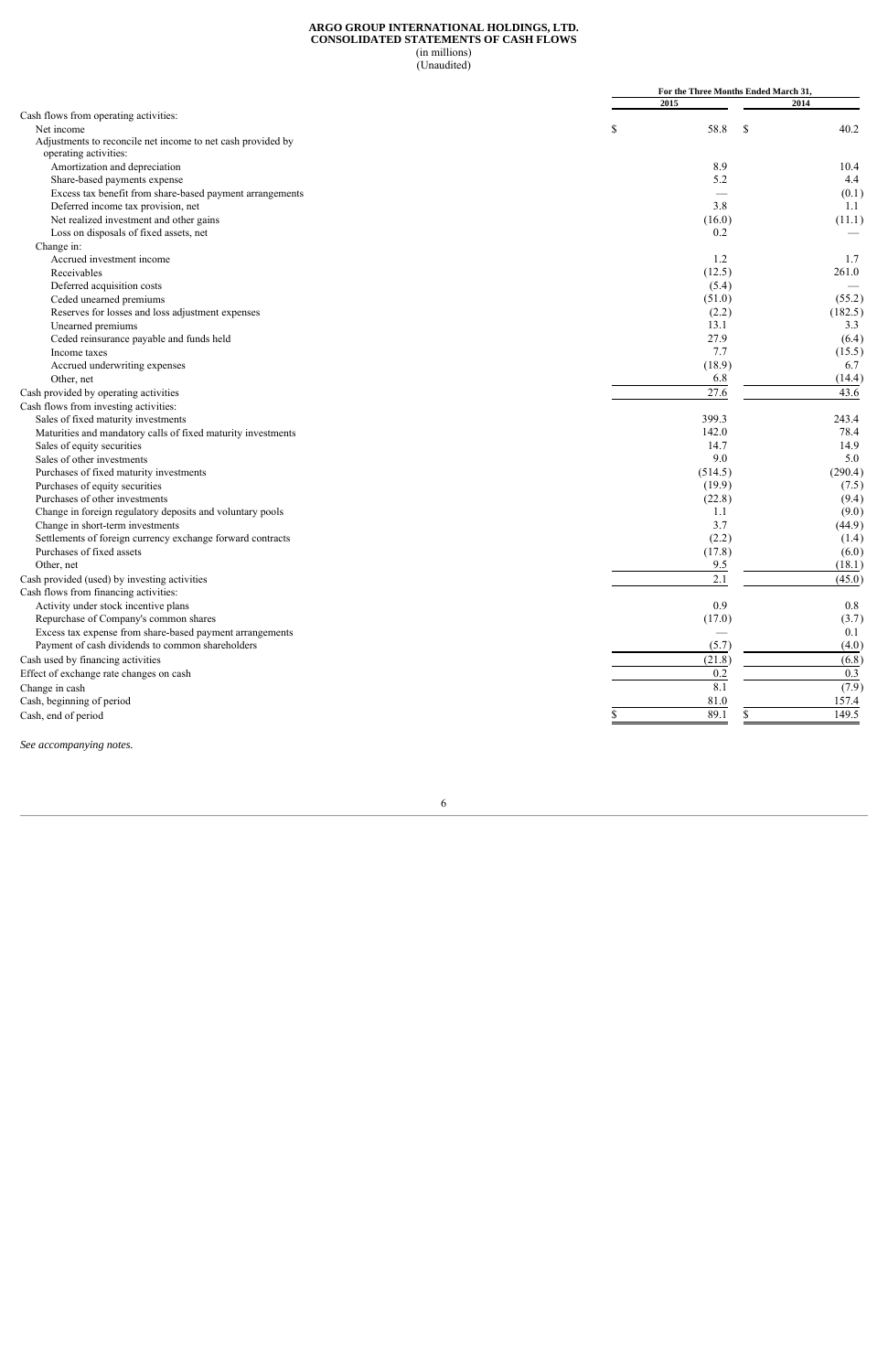#### **ARGO GROUP INTERNATIONAL HOLDINGS, LTD. NOTES TO CONSOLIDATED FINANCIAL STATEMENTS (Unaudited)**

#### **1. Basis of Presentation**

The accompanying consolidated financial statements of Argo Group International Holdings, Ltd. ("Argo Group," "we" or the "Company") and its subsidiaries have been prepared in accordance with accounting principles generally accepted in the United States of America ("GAAP") for interim financial information and with the instructions for Form 10-Q and Article 10 of Regulation S-X. The preparation of interim financial statements in conformity with GAAP requires management to make estimates and assumptions that affect the reported amounts of assets and liabilities and disclosure of contingent assets and liabilities at the date of the financial statements and reported amounts of revenues and expenses during the reporting period. The major estimates reflected in our consolidated financial statements include, but are not limited to, reserves for losses and loss adjustment expenses; reinsurance recoverables, including the reinsurance recoverables allowance for doubtful accounts; estimates of written and earned premiums; reinsurance premium receivable; fair value of investments and assessment of potential impairment; valuation of goodwill and intangibles and our deferred tax asset valuation allowance. Actual results could differ from those estimates. Certain financial information that normally is included in annual financial statements, including certain financial statement footnotes, prepared in accordance with GAAP, is not required for interim reporting purposes and has been condensed or omitted. These statements should be read in conjunction with the consolidated financial statements and notes thereto included in our Annual Report on Form 10- K for the year ended December 31, 2014, filed with the Securities and Exchange Commission on February 27, 2015.

The interim financial information as of, and for the three months ended, March 31, 2015 and 2014 is unaudited. However, in the opinion of management, the interim information includes all adjustments, consisting of normal recurring accruals, necessary for a fair presentation of the results presented for the interim periods. The operating results for the interim periods are not necessarily indicative of the results to be expected for the full year. All significant intercompany amounts have been eliminated in consolidation. Certain amounts in prior years' financial statements have been reclassified to conform to the current presentation.

#### **10% Stock Dividend**

On February 17, 2015, our Board of Directors declared a 10% stock dividend, payable on March 16, 2015, to shareholders of record at the close of business on March 2, 2015. As a result of the stock dividend, 2,554,506 additional shares were issued. Cash was paid in lieu of fractional shares of our common shares. All references to share and per share amounts in this document and related disclosures have been adjusted to reflect the stock dividend for all periods presented.

#### **2. Recently Issued Accounting Pronouncements**

In May 2014, the FASB issued Accounting Standards Update ("ASU") 2014-09, "Revenue from Contracts with Customers" (Topic 606). The ASU is a comprehensive new revenue recognition model that requires a company to recognize revenue to depict the transfer of goods or services to a customer at an amount that reflects the consideration it expects to receive in exchange for those goods or services. The ASU provides a five-step analysis of transactions to determine when and how revenue is recognized and requires additional disclosures sufficient to describe the nature, amount, timing and uncertainty of revenue and cash flows for these transactions. This ASU is effective for annual reporting periods beginning after December 15, 2016 and early adoption is not permitted. Accordingly, we will adopt this ASU on January 1, 2017. On April 1, 2015 the FASB voted to propose to defer ASU 2014-09 for one year, which if accepted, would delay our adoption date until January 1, 2018. Companies may use either a "full retrospective" adoption, meaning the update is applied to all periods presented, or a "modified retrospective" adoption, meaning the update is applied only to the most current period presented in the financial statements. While insurance contracts are excluded from this ASU, fee income related to our brokerage operations and management of the third-party capital for our underwriting Syndicate at Lloyd's will be subject to this updated guidance. We are currently evaluating what impact this ASU will have on our financial results and disclosures and which adoption method to apply.

In February 2015, the FASB issued ASU 2015-02, "Consolidation (Topic 810): Amendments to the Consolidation Analysis." ASU 2015-02 changes the analysis that a reporting entity must perform to determine whether entities should be consolidated as they are deemed variable interest entities. It is effective for annual reporting periods, and interim periods within those years, beginning after December 15, 2015. Early adoption is permitted, including adoption in an interim period. We are currently in the process of evaluating the impact of the adoption of ASU 2015-02 on our consolidated financial statements.

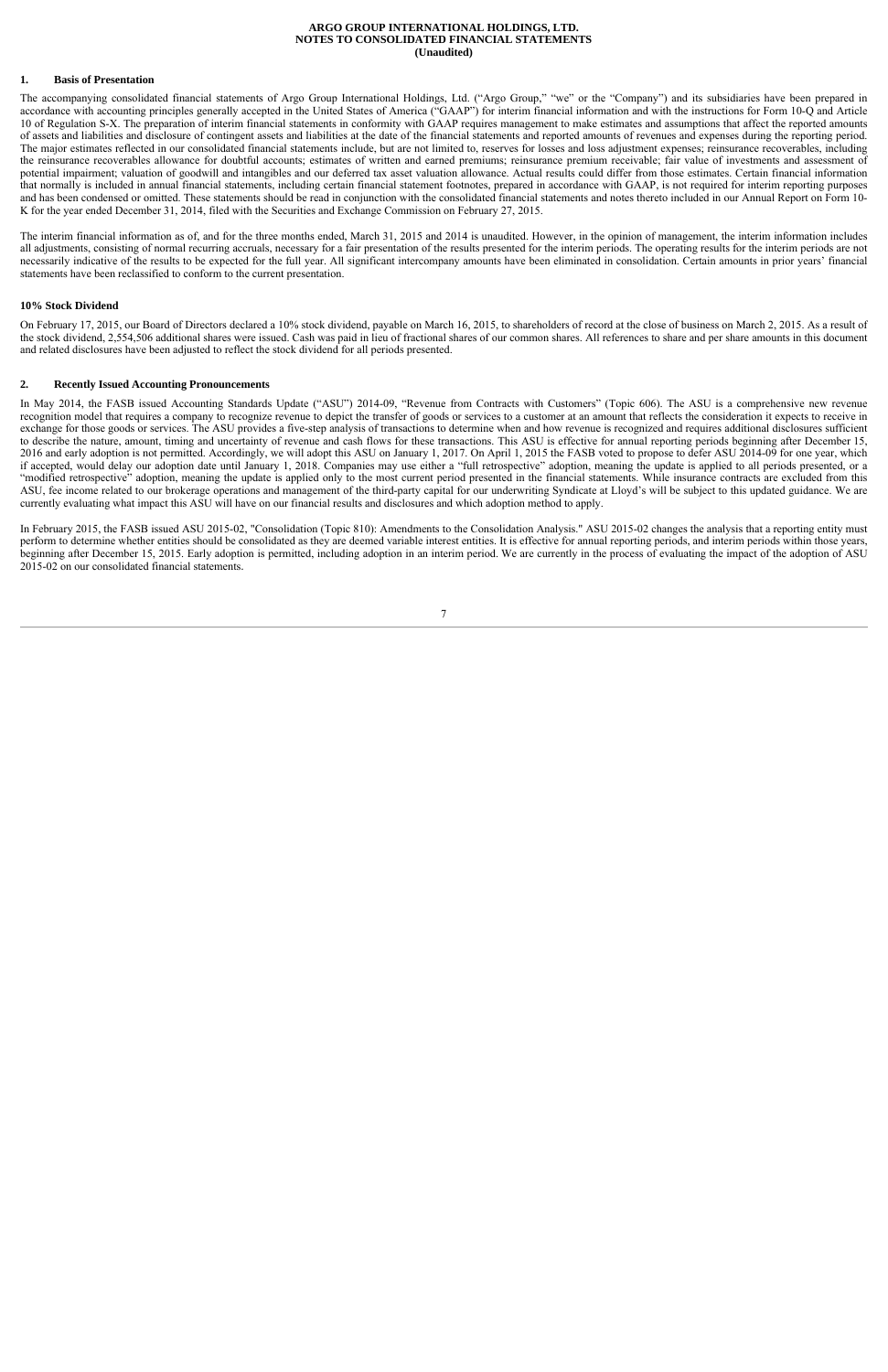#### $3.$ **3. Investments**

## *Composition of Invested Assets*

The amortized cost, gross unrealized gains, gross unrealized losses and fair value of investments were as follows:

## **March 31, 2015**

| (in millions)                                    | <b>Amortized</b><br>Cost |               | Gross<br><b>Unrealized</b><br>Gains |             | Gross<br><b>Unrealized</b><br><b>Losses</b> | Fair<br><b>Value</b> |
|--------------------------------------------------|--------------------------|---------------|-------------------------------------|-------------|---------------------------------------------|----------------------|
| Fixed maturities                                 |                          |               |                                     |             |                                             |                      |
| USD denominated:                                 |                          |               |                                     |             |                                             |                      |
| U.S. Governments                                 | \$<br>181.3              | <sup>\$</sup> | 1.6                                 | $\mathbf S$ | 0.1                                         | \$<br>182.8          |
| Non-U.S. Governments                             | 81.3                     |               | 0.7                                 |             | 0.5                                         | 81.5                 |
| Obligations of states and political subdivisions | 457.7                    |               | 22.7                                |             | 0.4                                         | 480.0                |
| Credit-Financial                                 | 472.7                    |               | 13.0                                |             | 1.0                                         | 484.7                |
| Credit-Industrial                                | 460.5                    |               | 11.0                                |             | 1.6                                         | 469.9                |
| Credit-Utility                                   | 146.2                    |               | 3.8                                 |             | 2.8                                         | 147.2                |
| Structured securities:                           |                          |               |                                     |             |                                             |                      |
| CMO/MBS-agency (1)                               | 160.8                    |               | 8.2                                 |             | 0.3                                         | 168.7                |
| CMO/MBS-non agency                               | 12.6                     |               | 0.8                                 |             |                                             | 13.4                 |
| CMBS <sup>(2)</sup>                              | 184.4                    |               | 1.7                                 |             | 0.1                                         | 186.0                |
| ABS $(3)$                                        | 223.2                    |               | 1.0                                 |             | 0.8                                         | 223.4                |
| Foreign denominated:                             |                          |               |                                     |             |                                             |                      |
| Governments                                      | 157.1                    |               | 1.5                                 |             | 17.0                                        | 141.6                |
| Credit                                           | 240.8                    |               | 3.6                                 |             | 35.0                                        | 209.4                |
| Total fixed maturities                           | 2,778.6                  |               | 69.6                                |             | 59.6                                        | 2,788.6              |
| Equity securities                                | 315.3                    |               | 177.2                               |             | 9.1                                         | 483.4                |
| Other investments                                | 501.8                    |               | 19.2                                |             | 0.1                                         | 520.9                |
| Short-term investments                           | 271.8                    |               |                                     |             | 0.3                                         | 271.5                |
| Total investments                                | 3,867.5                  |               | 266.0                               |             | 69.1                                        | 4,064.4              |

 $(1)$ (1) Collateralized mortgage obligations/mortgage-backed securities ("CMO/MBS").

(2) Commercial mortgage-backed securities ("CMBS").

(3) Asset-backed securities ("ABS").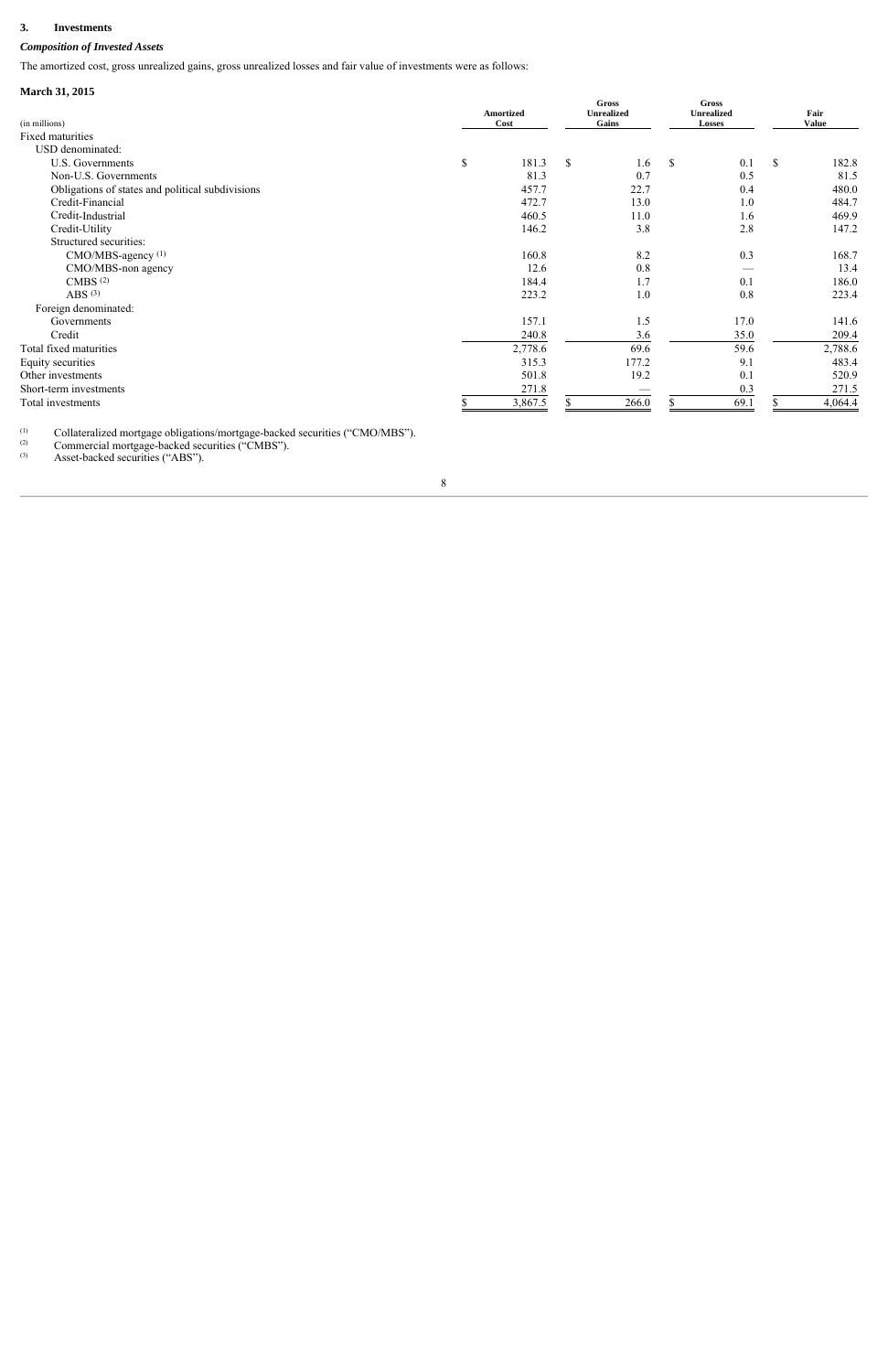## **December 31, 2014**

| (in millions)                                    | <b>Amortized</b><br>Cost |         | <b>Gross</b><br><b>Unrealized</b><br>Gains |              | <b>Gross</b><br><b>Unrealized</b><br><b>Losses</b> | Fair<br><b>Value</b> |         |
|--------------------------------------------------|--------------------------|---------|--------------------------------------------|--------------|----------------------------------------------------|----------------------|---------|
| Fixed maturities                                 |                          |         |                                            |              |                                                    |                      |         |
| USD denominated:                                 |                          |         |                                            |              |                                                    |                      |         |
| U.S. Governments                                 | \$                       | 184.0   | \$<br>1.3                                  | $\mathbb{S}$ | 0.3                                                | <sup>\$</sup>        | 185.0   |
| Non-U.S. Governments                             |                          | 79.9    | 0.6                                        |              | 0.6                                                |                      | 79.9    |
| Obligations of states and political subdivisions |                          | 468.1   | 22.9                                       |              | 0.3                                                |                      | 490.7   |
| Credit-Financial                                 |                          | 508.1   | 12.3                                       |              | 2.3                                                |                      | 518.1   |
| Credit-Industrial                                |                          | 493.7   | 9.4                                        |              | 3.5                                                |                      | 499.6   |
| Credit-Utility                                   |                          | 142.7   | 3.2                                        |              | 3.9                                                |                      | 142.0   |
| Structured securities:                           |                          |         |                                            |              |                                                    |                      |         |
| CMO/MBS-agency (1)                               |                          | 168.0   | 8.0                                        |              | 0.7                                                |                      | 175.3   |
| CMO/MBS-non agency                               |                          | 13.2    | 0.8                                        |              |                                                    |                      | 14.0    |
| CMBS <sup>(2)</sup>                              |                          | 178.6   | 1.6                                        |              | 0.2                                                |                      | 180.0   |
| ABS $(3)$                                        |                          | 221.4   | 0.6                                        |              | 1.0                                                |                      | 221.0   |
| Foreign denominated:                             |                          |         |                                            |              |                                                    |                      |         |
| Governments                                      |                          | 148.4   | 1.2                                        |              | 9.4                                                |                      | 140.2   |
| Credit                                           |                          | 211.1   | 2.7                                        |              | 18.9                                               |                      | 194.9   |
| Total fixed maturities                           |                          | 2,817.2 | 64.6                                       |              | 41.1                                               |                      | 2,840.7 |
| Equity securities                                |                          | 307.3   | 184.1                                      |              | 5.1                                                |                      | 486.3   |
| Other investments                                |                          | 488.9   | 7.5                                        |              | 1.3                                                |                      | 495.1   |
| Short-term investments                           |                          | 275.8   |                                            |              |                                                    |                      | 275.8   |
| Total investments                                |                          | 3,889.2 | 256.2                                      |              | 47.5                                               |                      | 4,097.9 |

(1) Collateralized mortgage obligations/mortgage-backed securities ("CMO/MBS").<br>Commercial mortgage-backed securities ("CMBS")

(2) Commercial mortgage-backed securities ("CMBS").<br>
Asset-backed securities ("ABS")

Asset-backed securities ("ABS").

Included in "Total investments" in our Consolidated Balance Sheets at March 31, 2015 and December 31, 2014 is \$70.9 million and \$75.2 million, respectively, of assets managed on behalf of the trade capital providers, who are third-party participants that provide underwriting capital to our Syndicate 1200 segment.

## *Contractual Maturity*

The amortized cost and fair values of fixed maturity investments as of March 31, 2015, by contractual maturity, were as follows:

| (in millions)                          | Amortized<br>Cost | Fair<br><b>Value</b> |
|----------------------------------------|-------------------|----------------------|
| Due in one year or less                | 258.8             | 252.6                |
| Due after one year through five years  | 1,171.1           | 1,166.9              |
| Due after five years through ten years | 582.5             | 589.5                |
| Thereafter                             | 185.2             | 188.1                |
| Structured securities                  | 581.0             | 591.5                |
| Total                                  | 2,778.6           | 2,788.6              |

The expected maturities may differ from the contractual maturities because debtors may have the right to call or prepay obligations.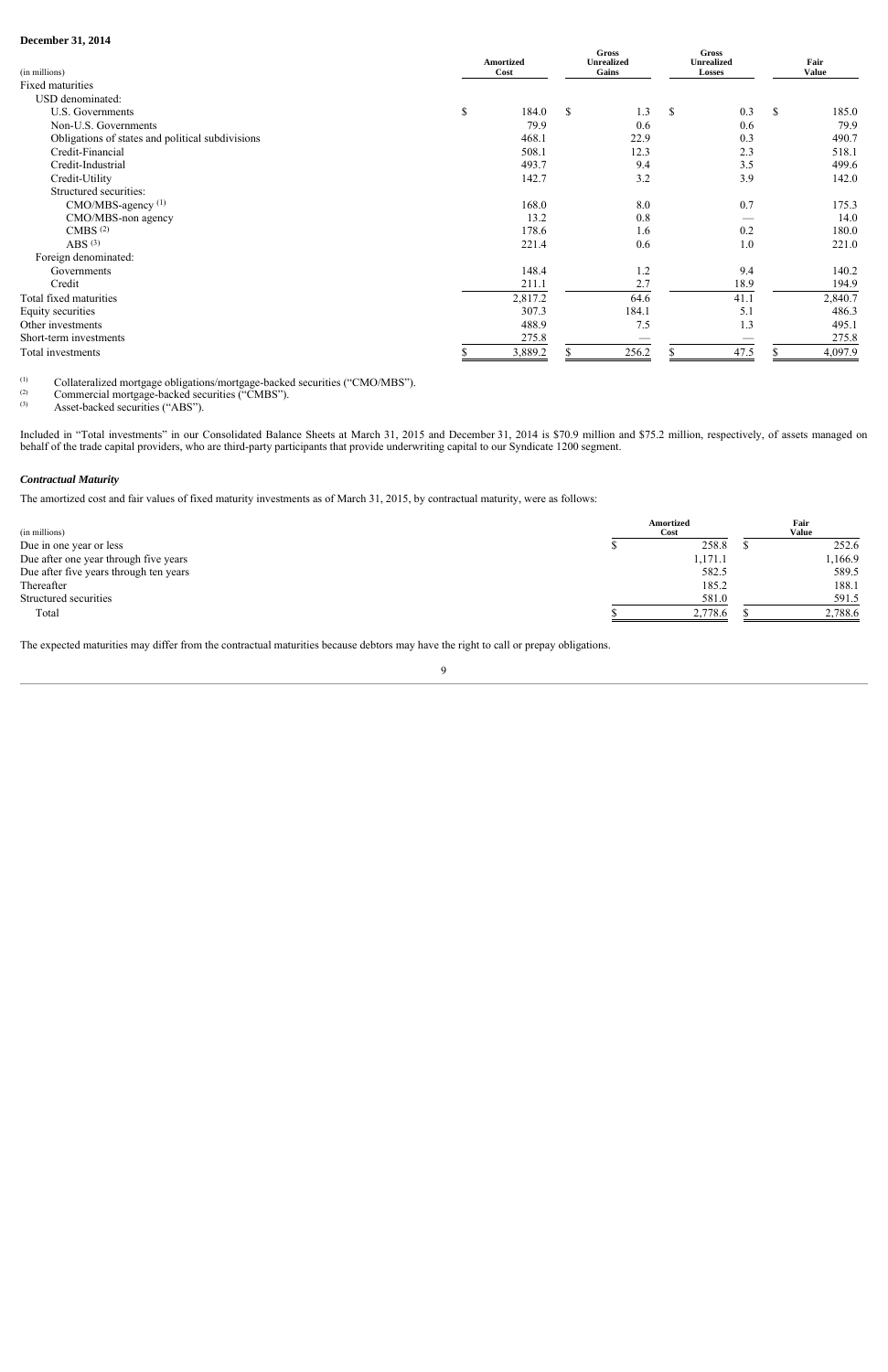### *Other Invested Assets*

 Details regarding the carrying value and unfunded investment commitments of the other invested assets portfolio as of March 31, 2015 and December 31, 2014 were as follows:

| March 31, 2015                     |                       |                             |                             |  |
|------------------------------------|-----------------------|-----------------------------|-----------------------------|--|
| (in millions)                      | <b>Carrying Value</b> | <b>Unfunded Commitments</b> |                             |  |
| <b>Investment Type</b>             |                       |                             |                             |  |
| Hedge funds                        | \$<br>145.5           | \$                          |                             |  |
| Private equity                     | 139.6                 |                             | 60.6                        |  |
| Long only funds                    | 115.0                 |                             |                             |  |
| Other investments                  | 120.8                 |                             |                             |  |
| <b>Total other invested assets</b> | 520.9                 |                             | 60.6                        |  |
| <b>December 31, 2014</b>           |                       |                             |                             |  |
| (in millions)                      | <b>Carrying Value</b> |                             | <b>Unfunded Commitments</b> |  |
| <b>Investment Type</b>             |                       |                             |                             |  |
| Hedge funds                        | \$<br>153.2           | <sup>S</sup>                |                             |  |
| Private equity                     | 123.6                 |                             | 72.9                        |  |
| Long only funds                    | 104.4                 |                             |                             |  |
| Other investments                  | 113.9                 |                             | ___                         |  |
| <b>Total other invested assets</b> | 495.1                 |                             | 72.9                        |  |

The following describes each investment type:

- **Hedge funds:** Hedge funds include equity long/short, multi-strategy credit, relative value credit and distressed event credit funds.
- Private equity: Private equity includes buyout funds, real asset/infrastructure funds, credit special situations funds, mezzanine lending funds and direct investments and strategic non-controlling minority investments in private companies that are principally accounted for using the equity method of accounting.
- Long only funds: These funds include a long-only fund that invest in high yield fixed income securities and funds that primarily invest in distressed debt.
- Other investments: Other investments include assets on deposit with various regulatory authorities to support Syndicate 1200 segment's insurance and reinsurance operations and foreign exchange currency forward contracts to manage exposure on losses related to global catastrophic events, our Canadian dollar investment portfolio and certain Euro denominated investments.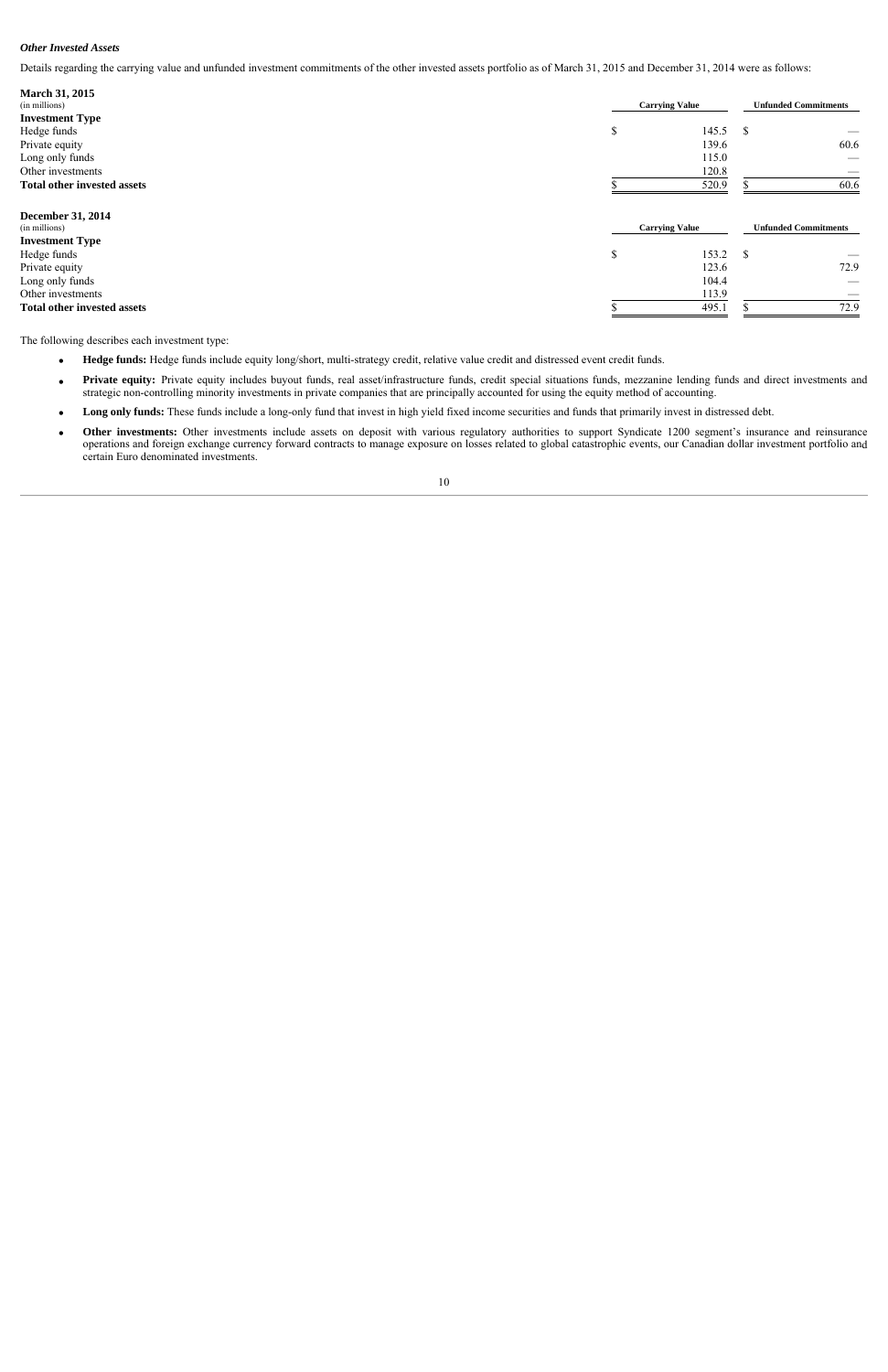## *Unrealized Losses and Other-than-temporary Impairments*

An aging of unrealized losses on our investments in fixed maturities, equity securities, other investments and short-term investments is presented below:

| March 31, 2015                      | <b>Less Than One Year</b> |       |                                    |      | <b>One Year or Greater</b> |                      |    |                             | <b>Total</b>         |       |                                    |      |
|-------------------------------------|---------------------------|-------|------------------------------------|------|----------------------------|----------------------|----|-----------------------------|----------------------|-------|------------------------------------|------|
| (in millions)                       | Fair<br><b>Value</b>      |       | <b>Unrealized</b><br><b>Losses</b> |      |                            | Fair<br><b>Value</b> |    | <b>Unrealized</b><br>Losses | Fair<br><b>Value</b> |       | <b>Unrealized</b><br><b>Losses</b> |      |
| Fixed maturities                    |                           |       |                                    |      |                            |                      |    |                             |                      |       |                                    |      |
| USD denominated:                    |                           |       |                                    |      |                            |                      |    |                             |                      |       |                                    |      |
| U.S. Governments <sup>(2)</sup>     | \$                        | 18.6  | <sup>S</sup>                       | 0.1  | \$                         | 4.1                  | \$ |                             | $\mathbb{S}$         | 22.7  | $\mathbf{\hat{S}}$                 | 0.1  |
| Non-U.S. Governments                |                           | 9.0   |                                    | 0.3  |                            | 3.4                  |    | 0.2                         |                      | 12.4  |                                    | 0.5  |
| Obligations of states and political |                           |       |                                    |      |                            |                      |    |                             |                      |       |                                    |      |
| subdivisions                        |                           | 21.1  |                                    | 0.1  |                            | 9.2                  |    | 0.3                         |                      | 30.3  |                                    | 0.4  |
| Credit-Financial                    |                           | 103.2 |                                    | 0.9  |                            | 8.4                  |    | 0.1                         |                      | 111.6 |                                    | 1.0  |
| Credit-Industrial <sup>(2)</sup>    |                           | 85.0  |                                    | 1.6  |                            | 8.2                  |    |                             |                      | 93.2  |                                    | 1.6  |
| Credit-Utility <sup>(2)</sup>       |                           | 44.3  |                                    | 2.8  |                            | 1.5                  |    |                             |                      | 45.8  |                                    | 2.8  |
| Structured securities:              |                           |       |                                    |      |                            |                      |    |                             |                      |       |                                    |      |
| CMO/MBS-agency (1)                  |                           | 5.2   |                                    |      |                            | 8.1                  |    | 0.3                         |                      | 13.3  |                                    | 0.3  |
| CMBS <sup>(2)</sup>                 |                           | 28.4  |                                    | 0.1  |                            | 3.5                  |    |                             |                      | 31.9  |                                    | 0.1  |
| <b>ABS</b>                          |                           | 74.9  |                                    | 0.5  |                            | 8.5                  |    | 0.3                         |                      | 83.4  |                                    | 0.8  |
| Foreign denominated:                |                           |       |                                    |      |                            |                      |    |                             |                      |       |                                    |      |
| Governments                         |                           | 125.5 |                                    | 17.0 |                            |                      |    |                             |                      | 125.5 |                                    | 17.0 |
| Credit                              |                           | 199.2 |                                    | 34.8 |                            | 0.9                  |    | 0.2                         |                      | 200.1 |                                    | 35.0 |
| Total fixed maturities              |                           | 714.4 |                                    | 58.2 |                            | 55.8                 |    | 1.4                         |                      | 770.2 |                                    | 59.6 |
| Equity securities                   |                           | 73.3  |                                    | 9.1  |                            |                      |    |                             |                      | 73.3  |                                    | 9.1  |
| Other investments                   |                           | 0.2   |                                    | 0.1  |                            |                      |    |                             |                      | 0.2   |                                    | 0.1  |
| Short-term investments              |                           | 20.7  |                                    | 0.3  |                            |                      |    |                             |                      | 20.7  |                                    | 0.3  |
| Total                               |                           | 808.6 |                                    | 67.7 |                            | 55.8                 |    | 1.4                         |                      | 864.4 |                                    | 69.1 |

(1) Unrealized losses less than one year are less than \$0.1 million. (2) Unrealized losses one year or greater are less than \$0.1 million.

| December 31, 2014                   | <b>Less Than One Year</b> |            | <b>One Year or Greater</b>  | <b>Total</b>         |                                    |                      |                                    |
|-------------------------------------|---------------------------|------------|-----------------------------|----------------------|------------------------------------|----------------------|------------------------------------|
| (in millions)                       | Fair<br><b>Value</b>      |            | <b>Unrealized</b><br>Losses | Fair<br><b>Value</b> | <b>Unrealized</b><br><b>Losses</b> | Fair<br><b>Value</b> | <b>Unrealized</b><br><b>Losses</b> |
| Fixed maturities                    |                           |            |                             |                      |                                    |                      |                                    |
| USD denominated:                    |                           |            |                             |                      |                                    |                      |                                    |
| U.S. Governments                    | $\mathbb{S}$              | 55.0<br>S. | 0.2                         | $\mathbb{S}$<br>15.7 | \$<br>0.1                          | \$<br>70.7           | $\mathsf{\$}$<br>0.3               |
| Non-U.S. Governments                |                           | 36.5       | 0.4                         | 5.2                  | 0.2                                | 41.7                 | 0.6                                |
| Obligations of states and political |                           |            |                             |                      |                                    |                      |                                    |
| subdivisions                        |                           | 10.4       | 0.1                         | 16.6                 | 0.2                                | 27.0                 | 0.3                                |
| Credit-Financial                    | 195.7                     |            | 2.2                         | 11.1                 | 0.1                                | 206.8                | 2.3                                |
| Credit-Industrial                   | 240.8                     |            | 3.3                         | 12.2                 | 0.2                                | 253.0                | 3.5                                |
| Credit-Utility                      | 63.1                      |            | 3.8                         | 1.9                  | 0.1                                | 65.0                 | 3.9                                |
| Structured securities:              |                           |            |                             |                      |                                    |                      |                                    |
| CMO/MBS-agency                      | 10.1                      |            | 0.1                         | 19.2                 | 0.6                                | 29.3                 | 0.7                                |
| <b>CMBS</b>                         |                           | 49.3       | 0.1                         | 6.0                  | 0.1                                | 55.3                 | 0.2                                |
| <b>ABS</b>                          | 129.2                     |            | 0.7                         | 8.1                  | 0.3                                | 137.3                | 1.0                                |
| Foreign denominated:                |                           |            |                             |                      |                                    |                      |                                    |
| Governments                         | 123.7                     |            | 9.3                         | 11.2                 | 0.1                                | 134.9                | 9.4                                |
| Credit                              | 190.8                     |            | 18.7                        | 0.9                  | 0.2                                | 191.7                | 18.9                               |
| Total fixed maturities              | 1,104.6                   |            | 38.9                        | 108.1                | 2.2                                | 1,212.7              | 41.1                               |
| Equity securities                   |                           | 53.6       | 5.1                         |                      |                                    | 53.6                 | 5.1                                |
| Other investments                   |                           | (0.9)      | 1.3                         |                      |                                    | (0.9)                | 1.3                                |
| Short-term investments              |                           |            |                             |                      |                                    |                      |                                    |
| Total                               | ,157.3                    |            | 45.3                        | 108.1                | 2.2                                | ,265.4               | 47.5                               |

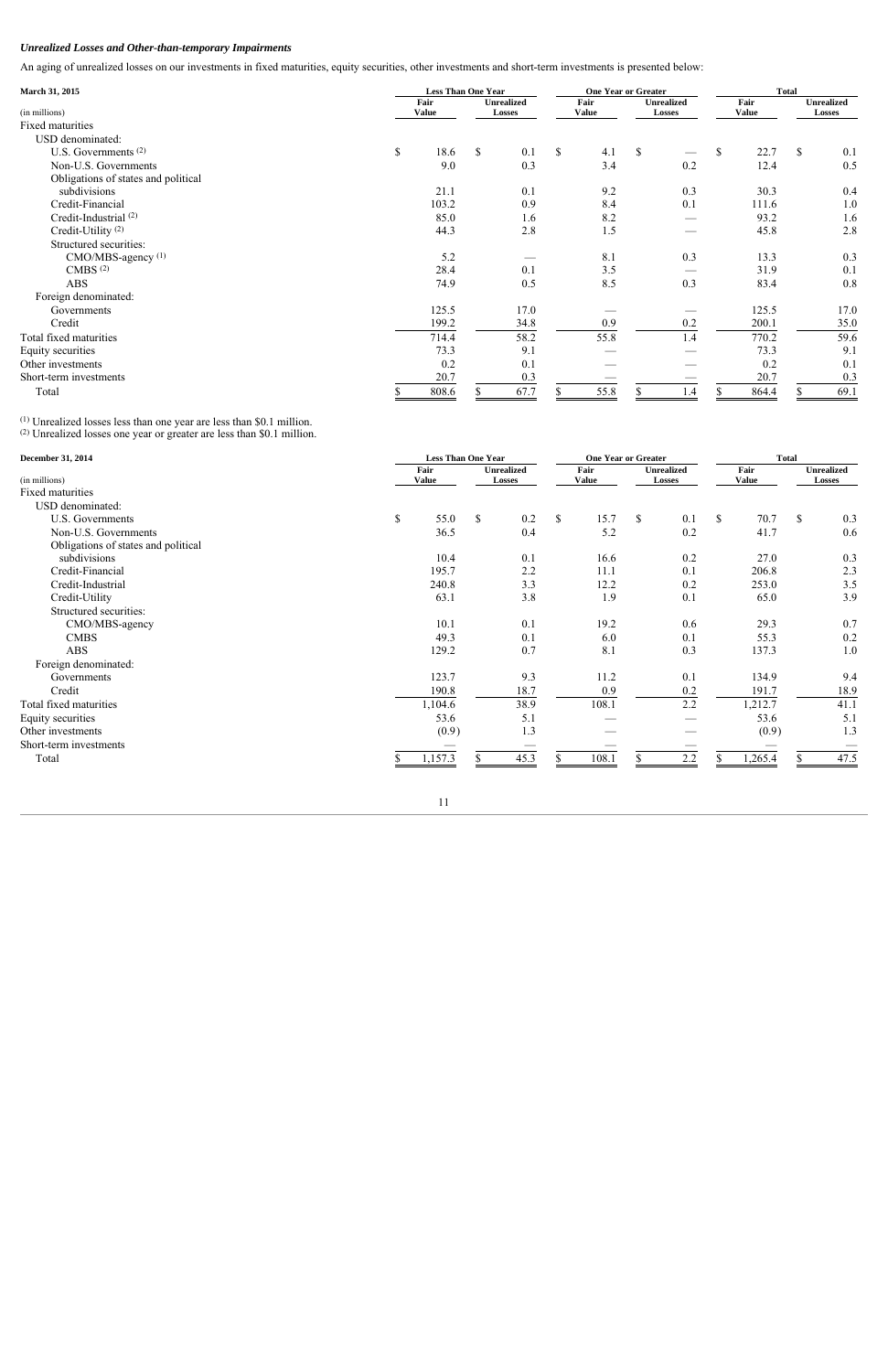We regularly evaluate our investments for other than temporary impairment. For fixed maturity securities, the evaluation for a credit loss is generally based on the present value of expected cash flows of the security as compared to the amortized book value. For structured securities, frequency and severity of loss inputs are used in projecting future cash flows of the securities. Loss frequency is measured as the credit default rate, which includes such factors as loan-to-value ratios and credit scores of borrowers. For equity securities and other investments, the length of time and the amount of decline in fair value are the principal factors in determining other-than-temporary impairment. We also recognize other-than-temporary losses on fixe d maturity securities that we intend to sell.

We hold a total of 6,406 securities, of which 1,830 were in an unrealized loss position for less than one year and 90 were in an unrealized loss position for a period one year or greater as of March 31, 2015. Unrealized losses greater than twelve months on fixed maturities were the result of a number of factors, including increased credit spreads, foreign currency fluctuations and higher market yields relative to the date the securities were purchased, and for structured securities, by the performance of the underlying collateral, as well. In considering whether an investment is other-then-temporarily impaired or not, we also considered that we do not intend to sell the investments and it is unlikely that we will be required to sell the investments before recovery of their amortized cost bases, which may be maturity. In situations where we did not recognize other-than-temporary losses on investments in our equity portfolio, we have evaluated the near-term prospects of the investment in relation to the severity and duration of the impairment and based on that evaluation, have the ability and intent to hold these investments until a recovery of the cost basis. We do not consider these investments to be other-than-temporarily impaired at March 31, 2015.

We recognized other-than-temporary losses on our fixed maturities portfolio of \$0.4 million for the three months ended March 31, 2015. We recognized other-than-temporary losses on our equity portfolio of \$0.1 million for the three months ended March 31, 2015. We did not recognize any other-than-temporary losses on our fixed maturities or equity portfolios for the three months ended March 31, 2014.

#### *Realized Gains and Losses*

The following table presents our gross realized investment gains (losses) and other:

|                                                  |   | For the Three Months Ended March 31, |        |  |  |  |  |  |  |
|--------------------------------------------------|---|--------------------------------------|--------|--|--|--|--|--|--|
| (in millions)                                    |   | 2015                                 | 2014   |  |  |  |  |  |  |
| Realized gains                                   |   |                                      |        |  |  |  |  |  |  |
| Fixed maturities                                 | S | 4.1<br><sup>\$</sup>                 | 4.6    |  |  |  |  |  |  |
| Equity securities                                |   | 3.8                                  | 6.5    |  |  |  |  |  |  |
| Other investments                                |   | 20.9                                 | 12.7   |  |  |  |  |  |  |
| Gain on sale of real estate holdings             |   | 0.3                                  |        |  |  |  |  |  |  |
| Gross realized investment gains                  |   | 29.1                                 | 23.8   |  |  |  |  |  |  |
| Realized losses                                  |   |                                      |        |  |  |  |  |  |  |
| Fixed maturities                                 |   | (3.7)                                | (3.5)  |  |  |  |  |  |  |
| Equity securities                                |   | (0.7)                                | (0.1)  |  |  |  |  |  |  |
| Other investments                                |   | (7.1)                                | (4.9)  |  |  |  |  |  |  |
| Short-term investments                           |   | (1.1)                                | (0.2)  |  |  |  |  |  |  |
| Other assets                                     |   |                                      | (4.0)  |  |  |  |  |  |  |
| Other-than-temporary impairment losses on fixed  |   |                                      |        |  |  |  |  |  |  |
| maturities                                       |   | (0.4)                                |        |  |  |  |  |  |  |
| Other-than-temporary impairment losses on equity |   |                                      |        |  |  |  |  |  |  |
| securities                                       |   | (0.1)                                |        |  |  |  |  |  |  |
| Gross realized investment and other losses       |   | (13.1)                               | (12.7) |  |  |  |  |  |  |
| Net realized investment gains and other          |   | 16.0                                 | 11.1   |  |  |  |  |  |  |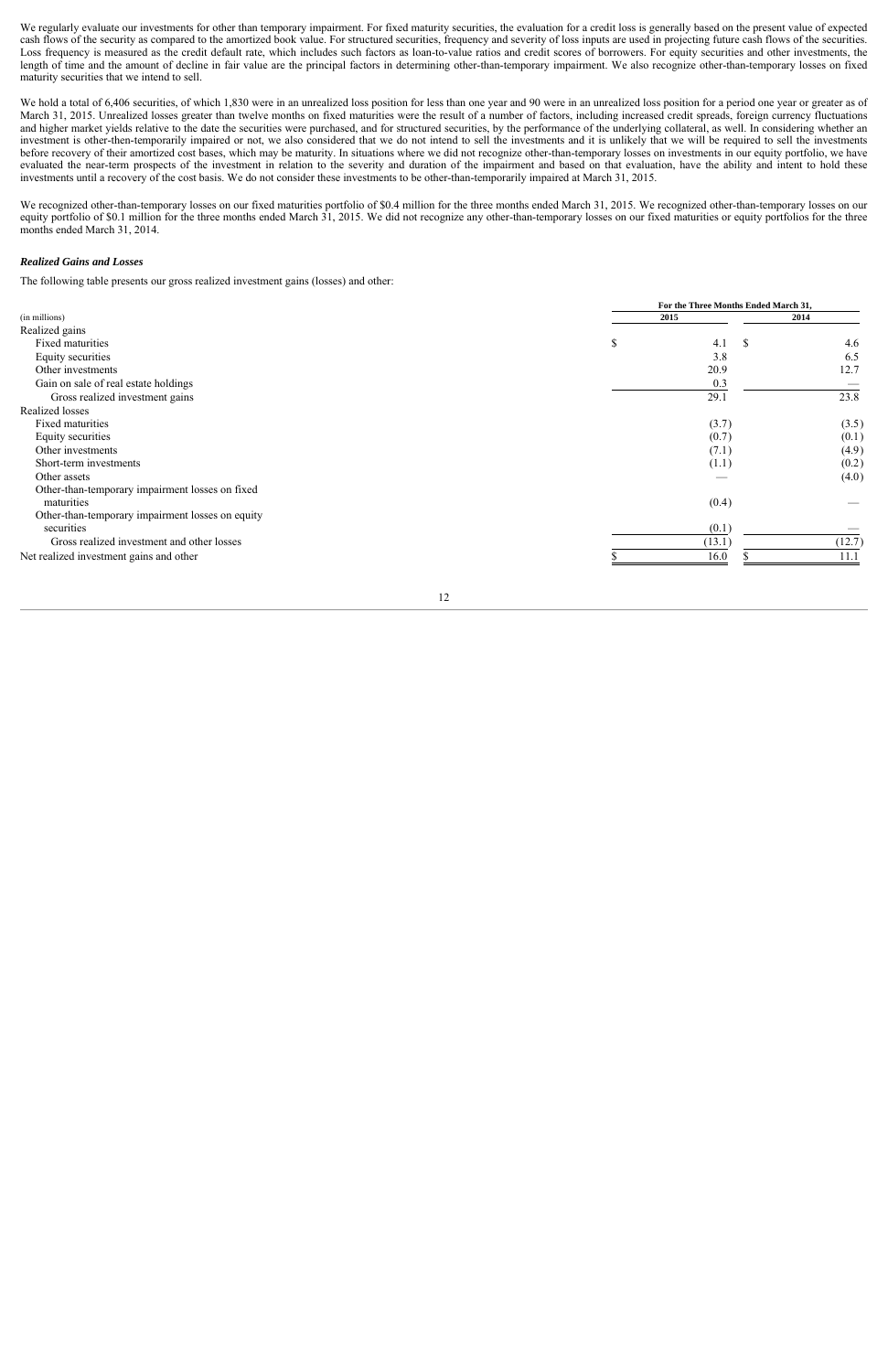Realized gains (losses) and changes in unrealized appreciation (depreciation) related to fixed maturity and equity security investments are summarized as follows:

| (in millions)                     | <b>Fixed</b><br><b>Maturities</b> |        | <b>Equity</b><br><b>Maturities</b> | Other<br><b>Investments</b> | Other | <b>Real Estate</b><br><b>Holdings</b> | Tax<br><b>Effects</b> | <b>Total</b> |
|-----------------------------------|-----------------------------------|--------|------------------------------------|-----------------------------|-------|---------------------------------------|-----------------------|--------------|
| Three Months Ended March 31, 2015 |                                   |        |                                    |                             |       |                                       |                       |              |
| Realized before impairments       |                                   | 0.4    | 3.1                                | 13.8                        | (1.1) | 0.3                                   | (6.1)                 | 10.4         |
| Realized - impairments            |                                   | (0.4)  | (0.1)                              |                             |       |                                       | 0.2                   | (0.3)        |
| Change in unrealized              |                                   | (12.3) | (10.8)                             | 1.6                         | (0.3) |                                       | 2.9                   | (18.9)       |
| Three Months Ended March 31, 2014 |                                   |        |                                    |                             |       |                                       |                       |              |
| Realized before impairments       |                                   |        | 6.4                                | 7.8                         | (4.2) | $\hspace{0.5cm}$                      | (3.5)                 | 7.6          |
| Realized - impairments            |                                   |        |                                    |                             |       |                                       |                       |              |
| Change in unrealized              |                                   | 8.1    | (3.1)                              | __                          |       |                                       | 3.7                   | 8.7          |

We enter into foreign currency exchange forward contracts to manage currency exposure on losses related to certain global catastrophe events. These currency forward contracts are carried at fair value in our Consolidated Balance Sheets in "Other investments." The realized and unrealized gains and losses on these contracts are included in "Net realized investment and other gains" in our Consolidated Statements of Income. The notional amount of these currency forward contracts was \$8.7 million and \$46.6 million at March 31, 2015 and 2014, respectively. The fair value of these currency forward contracts was a gain of \$0.1 million and \$1.2 million at March 31, 2015 and 2014, respectively. For the three months ended March 31, 2015 and 2014, we recognized \$0.3 million and \$2.3 million in realized gains and \$1.2 million and \$1.3 million in realized losses, respectively, from these currency forward contracts.

In the third quarter of 2014, we entered into foreign currency exchange forward contracts to manage currency exposure on our Canadian dollar ("CAD") investment portfolio. The currency forward contracts are carried at fair value in our Consolidated Balance Sheets in "Other investments." The realized and unrealized gains and losses are included in "Net realized investment and other gains" in our Consolidated Statements of Income. The notional amount of the currency forward contracts was CAD 141.8 million (USD \$112.1 million) as of March 31, 2015. The fair value of the currency forward contracts was a gain of \$6.4 million as of March 31, 2015. For the three months ended March 31, 2015, we recognized \$7.5 million in realized gains and \$2.0 million in realized losses, respectively, from the CAD currency forward contracts.

We also enter into foreign currency exchange forward contracts to manage currency exposure on certain Euro denominated investments. The currency forward contracts are carried at fair value in our Consolidated Balance Sheets in "Other investments." The realized and unrealized gains and losses are included in "Net realized investment and other gains" in our Consolidated Statements of Income. The fair value of the currency forward contracts was \$5.8 million as of March 31, 2015. For the three months ended March 31, 2015, we recognized \$6.3 million in realized gains from the currency forward contracts. The fair value of the currency forward contracts at March 31, 2014 and the amounts recognized in realized gains for the three months ended March 31, 2014 were not significant.

#### *Regulatory Deposits, Pledged Securities and Letters of Credit*

At March 31, 2015, the amortized cost and fair value of investments on deposit with U.S., Canadian and various agencies for regulatory purposes were \$184.3 million and \$191.8 million, respectively. At December 31, 2014, the amortized cost and fair value of investments on deposit with U.S., Canadian and various agencies for regulatory purposes were \$186.6 million and \$194.2 million, respectively.

At March 31, 2015, investments with an amortized cost of \$48.9 million and fair value of \$49.2 million were pledged as collateral in support of irrevocable letters of credit ("LOCs") in the amount of \$36.2 million issued under the terms of certain reinsurance agreements in respect of reported loss and loss expense reserves. At December 31, 2014, investments with an amortized cost of \$55.0 million and fair value of \$55.3 million were pledged as collateral in support of irrevocable LOCs in the amount of \$43.6 million issued under the terms of certain reinsurance agreements in respect of reported loss and loss expense reserves.

Our Corporate member's capital supporting our Lloyd's business was \$209.3 million and \$217.9 million at March 31, 2015 and December 31, 2014, respectively.

#### *Fair Value Measurements*

Fair value is the price that would be received to sell an asset or paid to transfer a liability in an orderly transaction between market participants at the measurement date. Fair value measurement assumes that the transaction to sell the asset or transfer the liability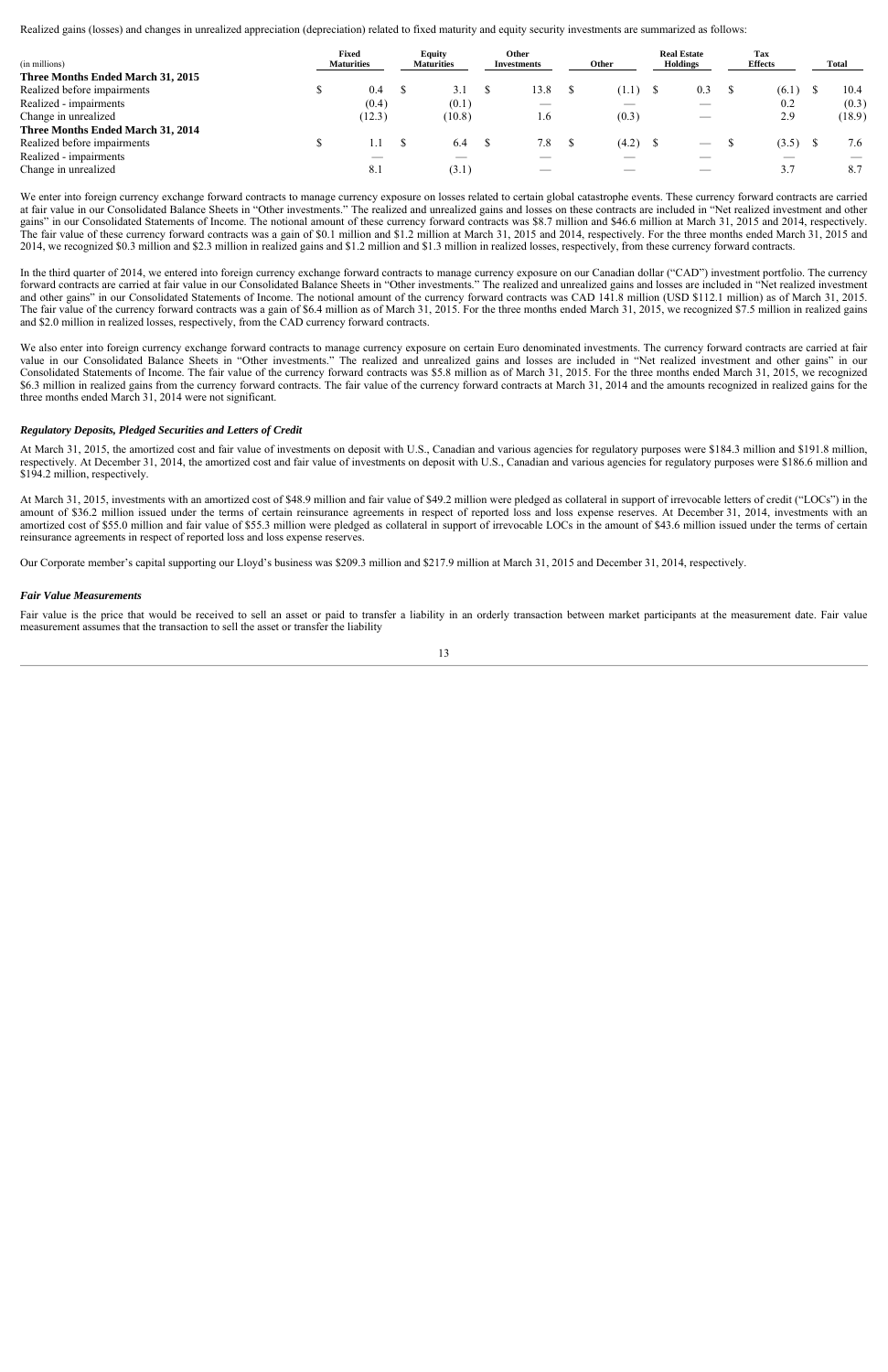occurs in the principal market for the asset or liability, or in the absence of a principal market, the most advantageous market. Market participants are buyers and sellers in the principal (or most advantageous) market that are independent, knowledgeable, able to transact for the asset or liability and willing to transfer the asset or liability.

Valuation techniques consistent with the market approach, income approach and/or cost approach are used to measure fair value. The inputs of these valuation techniques are categorized into three levels.

- Level 1 inputs are quoted prices (unadjusted) in active markets for identical assets or liabilities that can be accessed at the reporting date. We define actively traded as a security that has traded in the past seven days. We receive one quote per instrument for Level 1 inputs.
- Level 2 inputs are inputs other than quoted prices included within Level 1 that are observable for the asset or liability, either directly or indirectly. We receive one quote per instrument for Level 2 inputs.
- Level 3 inputs are unobservable inputs. Unobservable inputs reflect our own judgments about the assumptions market participants would use in pricing the asset or liability based on the best information available in the circumstances.

We receive fair value prices from third-party pricing services and our outside investment managers. These prices are determined using observable market information such as dealer quotes, market spreads, cash flows, yield curves, live trading levels, trade execution data, market consensus prepayment speeds, credit information and the security's terms and conditions, among other things. We have reviewed the processes used by the third-party providers for pricing the securities, and have determined that these processes result in fair values consistent with GAAP requirements. In addition, we review these prices for reasonableness, and have not adjusted any prices received from the third-party providers as of March 31, 2015. A description of the valuation techniques we use to measure assets at fair value is as follows:

*Fixed Maturities (Available-for-Sale) Levels 1 and 2:* 

- United States Treasury securities are typically valued using Level 1 inputs. For these securities, we obtain fair value measurements from third-party pricing services using quoted prices (unadjusted) in active markets at the reporting date.
- United States Government agencies, non-U.S. Government securities, obligations of states and political subdivisions, credit securities and foreign denominated securities are reported at fair value using Level 2 inputs. For these securities, we obtain fair value measurements from third-party pricing services. Observable data may include dealer quotes, market spreads, yield curves, live trading levels, trade execution data, credit information and the security's terms and conditions, among other things.
- CMO/MBS agency, CMO/MBS non-agency, CMBS, ABS residential and ABS non-residential securities are reported at fair value using Level 2 inputs. For these securities, we obtain fair value measurements from third-party pricing services. Observable data may include dealer quotes, market spreads, cash flows, yield curves, live trading levels, trade execution data, market consensus prepayment speeds, credit information and the security's terms and conditions, among other things.

*Equity Securities Level 1:* Equity securities are principally reported at fair value using Level 1 inputs. For these securities, we obtain fair value measurements from a third-party pricing service using quoted prices (unadjusted) in active markets at the reporting date.

*Equity Securities Level 2:* We own interests in equity and mutual funds that are reported at fair value using Level 2 inputs. The valuations are based on the funds' net asset value per share, determined weekly or at the end of each month. The underlying assets in the funds are valued primarily on the basis of closing market quotations or official closing prices on each valuation day.

*Equity Securities Level 3:* We own certain equity securities that are reported at fair value using Level 3 inputs. The valuation techniques for these securities include the following:

- Fair value measurements are obtained from the National Association of Insurance Commissioners' Security Valuation Office at the reporting date.
- Fair value measurements for an investment in an equity fund obtained by applying final prices provided by the administrator of the fund, which is based upon certain estimates and assumptions.

*Other Investments Level 2:* Foreign regulatory deposits are assets held in trust in jurisdictions where there is a legal and regulatory requirement to maintain funds locally in order to protect policyholders. Lloyd's is the appointed investment manager for the funds. These assets are invested in short-term government securities, agency securities and corporate bonds and are valued using Level 2 inputs based upon values obtained from Lloyd's. Foreign currency future contracts are valued by our counterparty using market driven foreign currency exchange rates and are considered Level 2 investments.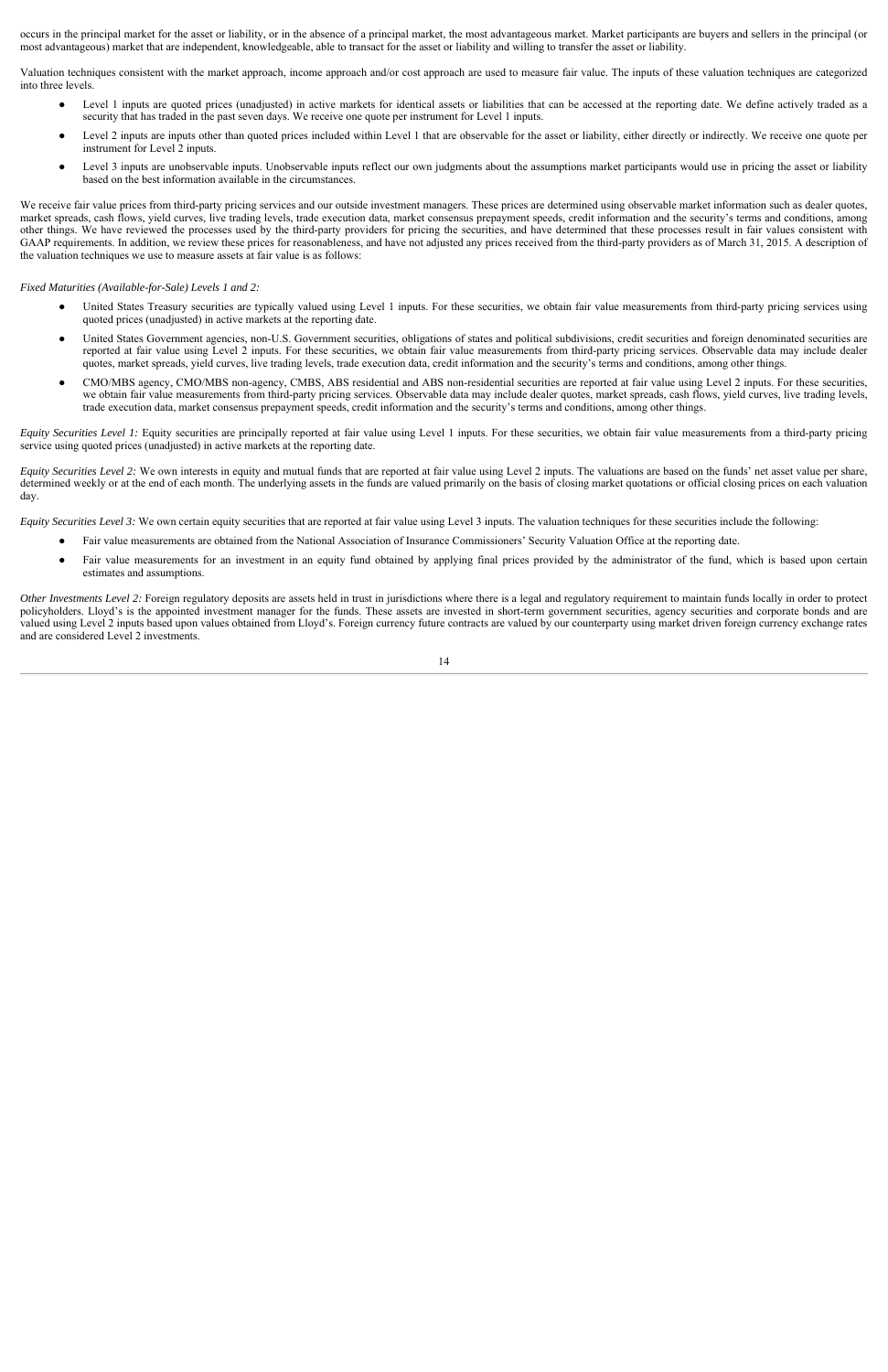*Short-term Investments:* Short-term investments are principally reported at fair value using Level 1 inputs, with the exception of short-term corporate bonds reported at fair value using Level 2 inputs as described in the fixed maturities section above. Values for the investments categorized as Level 1 are obtained from various financial institutions as of the reporting date.

*Transfers Between Level 1 and Level 2 Securities:* There were no transfers between Level 1 and Level 2 securities during the three months ended March 31, 2015.

Based on an analysis of the inputs, our financial assets measured at fair value on a recurring basis have been categorized as follows:

|                                                  |                |         | <b>Fair Value Measurements at Reporting Date Using</b> |              |             |               |              |     |
|--------------------------------------------------|----------------|---------|--------------------------------------------------------|--------------|-------------|---------------|--------------|-----|
| (in millions)                                    | March 31, 2015 |         |                                                        | Level $1(a)$ |             | Level 2 $(b)$ | Level $3(c)$ |     |
| Fixed maturities                                 |                |         |                                                        |              |             |               |              |     |
| USD denominated:                                 |                |         |                                                        |              |             |               |              |     |
| U.S. Governments                                 | \$             | 182.8   | \$                                                     | 102.0        | $\sqrt{\ }$ | 80.8          | \$           |     |
| Non-U.S. Governments                             |                | 81.5    |                                                        |              |             | 81.5          |              |     |
| Obligations of states and political subdivisions |                | 480.0   |                                                        |              |             | 480.0         |              |     |
| Credit-Financial                                 |                | 484.7   |                                                        |              |             | 484.7         |              |     |
| Credit-Industrial                                |                | 469.9   |                                                        |              |             | 469.9         |              |     |
| Credit-Utility                                   |                | 147.2   |                                                        |              |             | 147.2         |              |     |
| Structured securities:                           |                |         |                                                        |              |             |               |              |     |
| CMO/MBS-agency                                   |                | 168.7   |                                                        |              |             | 168.7         |              |     |
| CMO/MBS-non agency                               |                | 13.4    |                                                        |              |             | 13.4          |              |     |
| <b>CMBS</b>                                      |                | 186.0   |                                                        |              |             | 186.0         |              |     |
| <b>ABS</b>                                       |                | 223.4   |                                                        |              |             | 223.4         |              |     |
| Foreign denominated:                             |                |         |                                                        |              |             |               |              |     |
| Governments                                      |                | 141.6   |                                                        |              |             | 141.6         |              |     |
| Credit                                           |                | 209.4   |                                                        |              |             | 209.4         |              |     |
| Total fixed maturities                           |                | 2,788.6 |                                                        | 102.0        |             | 2,686.6       |              |     |
| Equity securities                                |                | 483.4   |                                                        | 482.6        |             |               |              | 0.8 |
| Other investments                                |                | 104.9   |                                                        |              |             | 104.9         |              |     |
| Short-term investments                           |                | 271.5   |                                                        | 271.1        |             | 0.4           |              |     |
|                                                  |                | 3,648.4 |                                                        | 855.7        |             | 2,791.9       |              | 0.8 |

 $(a)$ (a)  $\frac{1}{2}$  Quoted prices in active markets for identical assets (b) Significant other observable inputs

 $(6)$  Significant other observable inputs<br> $(6)$  Significant unobservable inputs

Significant unobservable inputs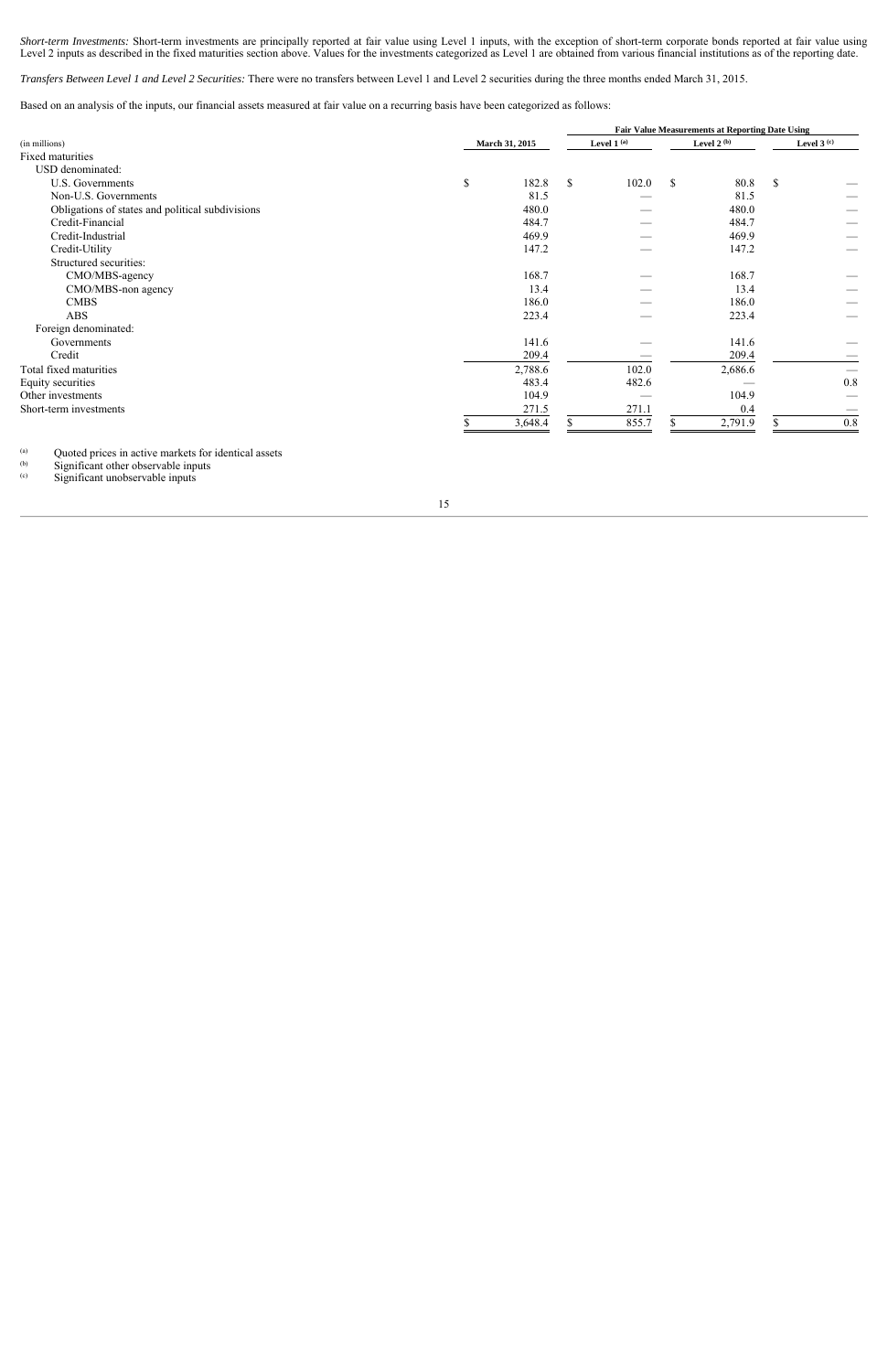|                                                  |                          |              |    |       | <b>Fair Value Measurements at Reporting Date Using</b> |              |               |     |  |
|--------------------------------------------------|--------------------------|--------------|----|-------|--------------------------------------------------------|--------------|---------------|-----|--|
| (in millions)                                    | <b>December 31, 2014</b> | Level $1(a)$ |    |       | Level 2 $(b)$                                          | Level $3(c)$ |               |     |  |
| Fixed maturities                                 |                          |              |    |       |                                                        |              |               |     |  |
| USD denominated:                                 |                          |              |    |       |                                                        |              |               |     |  |
| U.S. Governments                                 | \$                       | 185.0        | \$ | 99.2  | \$                                                     | 85.8         | \$            |     |  |
| Non-U.S. Governments                             |                          | 79.9         |    |       |                                                        | 79.9         |               |     |  |
| Obligations of states and political subdivisions |                          | 490.7        |    |       |                                                        | 490.7        |               |     |  |
| Credit-Financial                                 |                          | 518.1        |    |       |                                                        | 518.1        |               |     |  |
| Credit-Industrial                                |                          | 499.6        |    |       |                                                        | 499.6        |               |     |  |
| Credit-Utility                                   |                          | 142.0        |    |       |                                                        | 142.0        |               |     |  |
| Structured securities:                           |                          |              |    |       |                                                        |              |               |     |  |
| CMO/MBS-agency                                   |                          | 175.3        |    |       |                                                        | 175.3        |               |     |  |
| CMO/MBS-non agency                               |                          | 14.0         |    |       |                                                        | 14.0         |               |     |  |
| <b>CMBS</b>                                      |                          | 180.0        |    |       |                                                        | 180.0        |               |     |  |
| <b>ABS</b>                                       |                          | 221.0        |    |       |                                                        | 221.0        |               |     |  |
| Foreign denominated:                             |                          |              |    |       |                                                        |              |               |     |  |
| Governments                                      |                          | 140.2        |    |       |                                                        | 140.2        |               |     |  |
| Credit                                           |                          | 194.9        |    |       |                                                        | 194.9        |               |     |  |
| Total fixed maturities                           |                          | 2,840.7      |    | 99.2  |                                                        | 2,741.5      |               |     |  |
| Equity securities                                |                          | 486.3        |    | 485.4 |                                                        |              |               | 0.9 |  |
| Other investments                                |                          | 97.3         |    |       |                                                        | 97.3         |               |     |  |
| Short-term investments                           |                          | 275.8        |    | 273.9 |                                                        | 1.9          |               |     |  |
|                                                  |                          | 3,700.1      |    | 858.5 |                                                        | 2,840.7      | <sup>\$</sup> | 0.9 |  |

 $(a)$ (a) Quoted prices in active markets for identical assets

(b) Significant other observable inputs

(c) Significant unobservable inputs

The fair value measurements in the tables above do not equal "Total investments" on our Consolidated Balance Sheets as they exclude certain other investments that are accounted for under the equity-method of accounting.

A reconciliation of the beginning and ending balances for the investments categorized as Level 3 are as follows:

## **Fair Value Measurements Using Observable Inputs (Level 3)**

| (in millions)                                                                                                                                             |    | <b>Equity</b><br><b>Securities</b> | <b>Total</b> |
|-----------------------------------------------------------------------------------------------------------------------------------------------------------|----|------------------------------------|--------------|
| Beginning balance, January 1, 2015                                                                                                                        |    | 0.9                                | \$<br>0.9    |
| Transfers into Level 3                                                                                                                                    |    |                                    |              |
| Transfers out of Level 3                                                                                                                                  |    |                                    |              |
| Total gains or losses (realized/unrealized):                                                                                                              |    |                                    |              |
| Included in net income (loss)                                                                                                                             |    |                                    |              |
| Included in other comprehensive income (loss)                                                                                                             |    |                                    |              |
| Purchases, issuances, sales, and settlements                                                                                                              |    |                                    |              |
| Purchases                                                                                                                                                 |    |                                    |              |
| <i>Issuances</i>                                                                                                                                          |    |                                    |              |
| <b>Sales</b>                                                                                                                                              |    | (0.1)                              | (0.1)        |
| <b>Settlements</b>                                                                                                                                        |    |                                    |              |
| Ending balance, March 31, 2015                                                                                                                            |    | 08                                 | 08           |
| Amount of total gains or losses for the year included in net income (loss)<br>attributable to the change in unrealized gains or losses relating to assets |    |                                    |              |
| still held at March 31, 2015                                                                                                                              |    |                                    |              |
|                                                                                                                                                           | 16 |                                    |              |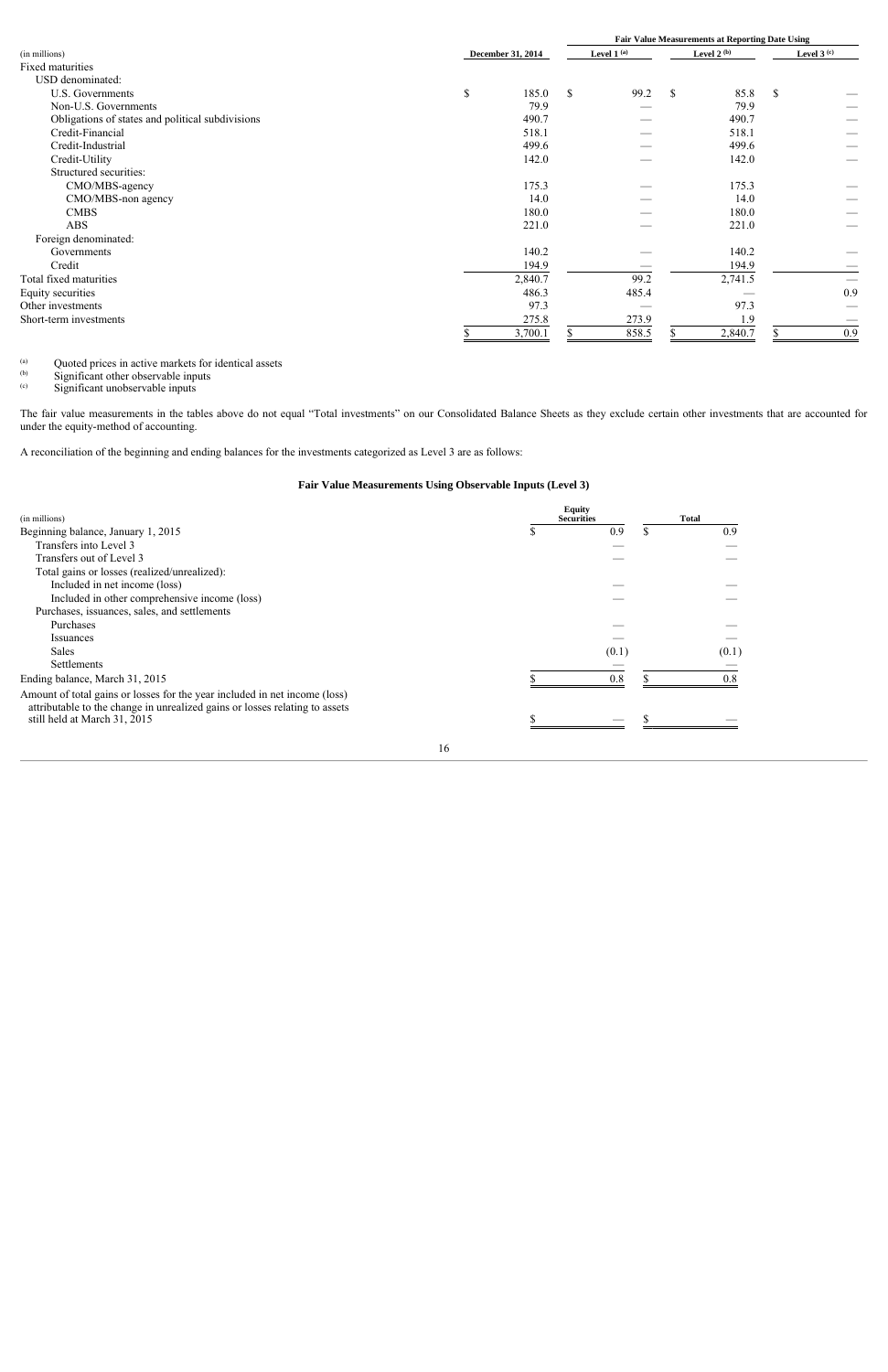| (in millions)                                                                                                                                             | <b>Equity</b><br><b>Securities</b> | Other<br><b>Assets</b> | <b>Total</b> |
|-----------------------------------------------------------------------------------------------------------------------------------------------------------|------------------------------------|------------------------|--------------|
| Beginning balance, January 1, 2014                                                                                                                        | $\cdot$ .3                         | 2.6                    | 3.9          |
| Transfers into Level 3                                                                                                                                    |                                    |                        |              |
| Transfers out of Level 3                                                                                                                                  |                                    |                        |              |
| Total gains or losses (realized/unrealized):                                                                                                              |                                    |                        |              |
| Included in net income (loss)                                                                                                                             |                                    |                        |              |
| Included in other comprehensive income (loss)                                                                                                             | 0.1                                |                        | 0.1          |
| Purchases, issuances, sales, and settlements                                                                                                              |                                    |                        |              |
| Purchases                                                                                                                                                 |                                    |                        |              |
| Issuances                                                                                                                                                 |                                    |                        |              |
| <b>Sales</b>                                                                                                                                              | (0.5)                              |                        | (0.5)        |
| Settlements                                                                                                                                               |                                    | (2.6)                  | (2.6)        |
| Ending balance, December 31, 2014                                                                                                                         | 0.9                                |                        | 0.9          |
| Amount of total gains or losses for the year included in net income (loss)<br>attributable to the change in unrealized gains or losses relating to assets |                                    |                        |              |
| still held at December 31, 2014                                                                                                                           | ___                                | --                     |              |

At March 31, 2015 and December 31, 2014, we did not have any financial assets or financial liabilities measured at fair value on a nonrecurring basis or any financial liabilities on a recurring basis.

#### **4. Reserves for Losses and Loss Adjustment Expenses**

The following table provides a reconciliation of reserves for losses and loss adjustment expenses ("LAE"):

|                                                    |               | For the Three Months Ended March 31, |  |  |  |  |  |  |  |
|----------------------------------------------------|---------------|--------------------------------------|--|--|--|--|--|--|--|
| (in millions)                                      | 2015          | 2014                                 |  |  |  |  |  |  |  |
| Net reserves beginning of the year                 | 2,137.1<br>\$ | 2,107.6<br>\$                        |  |  |  |  |  |  |  |
| Add:                                               |               |                                      |  |  |  |  |  |  |  |
| Losses and LAE incurred during current calendar    |               |                                      |  |  |  |  |  |  |  |
| year, net of reinsurance:                          |               |                                      |  |  |  |  |  |  |  |
| Current accident year                              | 187.4         | 191.4                                |  |  |  |  |  |  |  |
| Prior accident years                               | (3.7)         | (8.9)                                |  |  |  |  |  |  |  |
| Losses and LAE incurred during calendar year, net  |               |                                      |  |  |  |  |  |  |  |
| of reinsurance                                     | 183.7         | 182.5                                |  |  |  |  |  |  |  |
| Deduct:                                            |               |                                      |  |  |  |  |  |  |  |
| Losses and LAE payments made during current        |               |                                      |  |  |  |  |  |  |  |
| calendar year, net of reinsurance:                 |               |                                      |  |  |  |  |  |  |  |
| Current accident year                              | 19.8          | 27.9                                 |  |  |  |  |  |  |  |
| Prior accident years                               | 141.0         | 150.1                                |  |  |  |  |  |  |  |
| Losses and LAE payments made during current        |               |                                      |  |  |  |  |  |  |  |
| calendar year, net of reinsurance:                 | 160.8         | 178.0                                |  |  |  |  |  |  |  |
| Change in participation interest (1)               | (1.2)         | 24.7                                 |  |  |  |  |  |  |  |
| Foreign exchange adjustments                       | (6.0)         | 1.7                                  |  |  |  |  |  |  |  |
| Net reserves - end of period                       | 2,152.8       | 2,138.5                              |  |  |  |  |  |  |  |
| Add:                                               |               |                                      |  |  |  |  |  |  |  |
| Reinsurance recoverables on unpaid losses and LAE, |               |                                      |  |  |  |  |  |  |  |
| end of period                                      | 882.3         | 903.9                                |  |  |  |  |  |  |  |
| Gross reserves - end of period                     | 3,035.1       | 3,042.4                              |  |  |  |  |  |  |  |
|                                                    |               |                                      |  |  |  |  |  |  |  |

(1) Amount represents (decreases) increases in reserves due to change in syndicate participation

Reserves for losses and LAE represent the estimated indemnity cost and related adjustment expenses necessary to investigate and settle claims. Such estimates are based upon individual case estimates for reported claims, estimates from ceding companies for reinsurance assumed and actuarial estimates for losses that have been incurred but not yet reported to the insurer. Any change in probable ultimate liabilities is reflected in current operating results.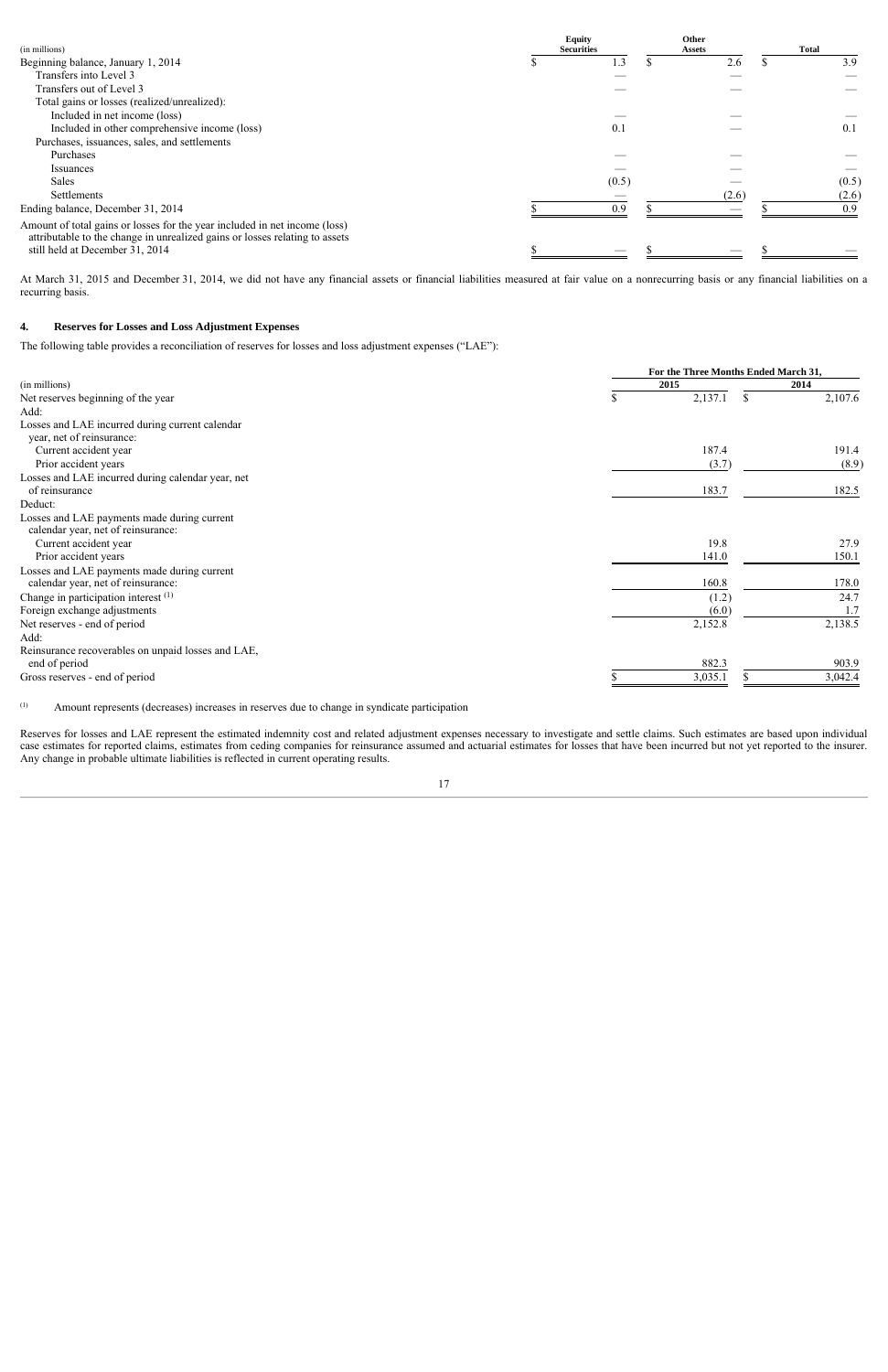Impacting losses and LAE for the three months ended March 31, 2015 was \$3.7 million in favorable prior years' loss reserve development comprised of the following: \$8.2 million of net favorable development in the Excess and Surplus Lines segment primarily caused by favorable development in the general and products liability lines and commercial automobile, partially offset by unfavorable development in property lines; \$7.2 million of net unfavorable development in the Commercial Specialty segment, primarily driven by unfavorable development in general liability due to increases in claim severity, as well as unfavorable development in short tail lines and workers compensation, partially offset by favorable development in auto liability; \$2.5 million of net favorable development in the International Specialty segment primarily driven by favorable development in Argo Re and long-tail lines, partially offset by unfavorable development in the Brazil unit; \$0.3 million of net favorable development in the Syndicate 1200 segment primarily driven by favorable development in various property classes, partially offset by unfavorable development in general liability; and \$0.1 million of unfavorable development in the Run-off Lines segment primarily caused by unfavorable development in workers compensation lines and assumed asbestos and environmental liability, offset in part by favorable development in run-off reinsurance claims.

Impacting losses and LAE for the three months ended March 31, 2014 was \$8.9 million in favorable prior years' loss reserve development comprised of the following: \$8.0 million of net favorable development in the Excess and Surplus Lines segment primarily caused by favorable development of \$21.6 million in the general and products liability lines, partially offset by \$9.4 million unfavorable development in commercial automobile and \$4.2 million of unfavorable development in property lines; \$2.0 million of net unfavorable development in the Commercial Specialty segment, primarily driven by \$6.7 million of unfavorable development in general liability due to increases in claim severity, partially offset by \$4.3 million of favorable development in workers compensation and \$1.1 million of favorable development in short-tail lines; \$0.4 million of net unfavorable development in the International Specialty segment; \$8.8 million of net favorable development in the Syndicate 1200 segment primarily driven by favorable development in marine and energy lines, as well as favorable development in professional indemnity and general liability; and \$5.5 million of unfavorable development in the Run-off Lines segment primarily caused by \$4.5 million of unfavorable development in workers compensation lines driven by increasing medical costs on older claims, as well as \$1.0 million unfavorable development in asbestos liability on assumed business.

In the opinion of management, our reserves represent the best estimate of our ultimate liabilities, based on currently known facts, current law, current technology and assumptions considered reasonable where facts are not known. Due to the significant uncertainties and related management judgments, there can be no assurance that future loss development, favorable or unfavorable, will not occur.

#### **5. Debt**

#### *Borrowing Under Revolving Credit Facility*

On March 7, 2014, each of Argo Group, Argo Group US, Inc., Argo International Holdings Limited and Argo Underwriting Agency Limited (the "Borrowers") entered into a \$175.0 million credit agreement ("Credit Agreement") with JPMorgan Chase Bank, N.A., as administrative agent. The Credit Agreement provides for a \$175.0 million revolving credit facility with a maturity date of March 7, 2018 unless extended in accordance with the terms of the Credit Agreement. Borrowings under the Credit Agreement may be used for general corporate purposes, including working capital and permitted acquisitions, and each of the Borrowers has agreed to be jointly and severally liable for the obligations of the other Borrowers under the Credit Agreement.

The Credit Agreement contains customary events of default. If an event of default occurs and is continuing, the Borrowers might be required immediately to repay all amounts outstanding under the Credit Agreement. Lenders holding at least a majority of the loans and commitments under the Credit Agreement may elect to accelerate the maturity of the loans and/or terminate the commitments under the Credit Agreement upon the occurrence and during the continuation of an event of default.

Included in the Credit Agreement is a provision that allows up to \$17.5 million of the revolving credit facility to be used for LOCs, subject to availability. As of March 31, 2015 and December 31, 2014, there were no borrowings outstanding and \$0.2 million in LOCs against the Credit Facility.

#### *Junior Subordinated Debentures*

On July 16, 2014, Argo Group US, Inc. purchased the outstanding PXRE Capital Trust V \$20,000,000 Junior Subordinated Debt Securities ("Capital Trust V") at a discount equal to 90.0% of the principal amount plus accrued and unpaid interest through the date of purchase for a total price of \$18.2 million, resulting in the recognition of a \$2.0 million pre-tax realized gain. In accordance with ASC Topic 405, "Liabilities," we have eliminated the outstanding debt, associated interest, and intercompany balances related to the purchase of the Capital Trust V since the purchase by Argo Group US, Inc., in essence, reduces our outstanding debt related to the Junior Subordinated Debentures. As of March 31, 2015, the Capital Trust V had not yet been redeemed and continued to accrue interest. The Capital Trust V was redeemed on April 29, 2015.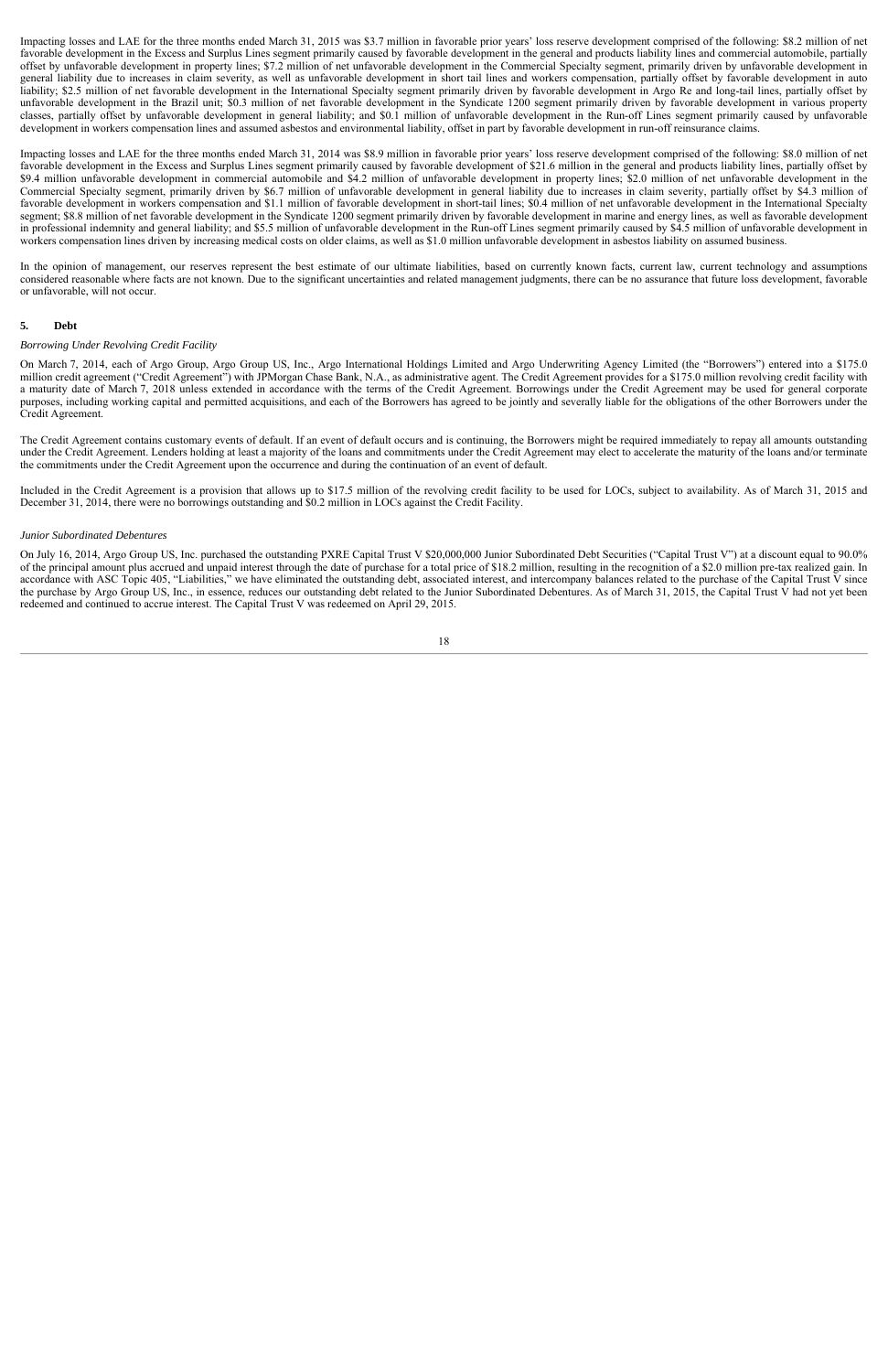#### **6. Disclosures about Fair Value of Financial Instruments**

*Cash.* The carrying amount approximates fair value.

*Investment securities and short-term investments*. See Note 3, "Investments," for additional information.

*Premiums receivable and reinsurance recoverables on paid losses.* The carrying value of current receivables approximates fair value. At March 31, 2015 and December 31, 2014, the carrying values of premiums receivable over 90 days were \$12.8 million and \$12.4 million, respectively. Included in "Reinsurance recoverables" in our Consolidated Balance Sheets at March 31, 2015 and December 31, 2014, are amounts that are due from trade capital providers associated with the operations of ArgoGlobal Syndicate 1200. Upon settlement, the receivable is offset against the liability also reflected in our accompanying Consolidated Balance Sheets. At March 31, 2015 and December 31, 2014, the payable was in excess of the receivable. Of our reinsurance recoverables on paid losses, excluding amounts attributable to ArgoGlobal Syndicate 1200's trade capital providers, at March 31, 2015 and December 31, 2014, the carrying values over 90 days were \$6.8 million and \$9.9 million, respectively. Our methodology for establishing our allowances for doubtful accounts includes specifically identifying all potential uncollectible balances regardless of aging. At March 31, 2015 and December 31, 2014, the allowance for doubtful accounts for premiums receivable was \$4.5 million and \$5.2 million, respectively, and the allowance for doubtful accounts for reinsurance recoverables on paid losses was \$2.1 million and \$1.8 million, respectively. Premiums receivable over 90 days were secured by collateral in the amount of \$0.3 million and \$0.3 million at March 31, 2015 and December 31, 2014, respectively. Reinsurance recoverables on paid losses over 90 days were secured by collateral in the amount of \$0.7 million and \$0.4 at March 31, 2015 and December 31, 2014, respectively.

At March 31, 2015 and December 31, 2014, the fair value of our Junior subordinated debentures, Senior unsecured fixed rate notes and Other indebtedness was estimated using appropriate market indices or quoted prices from external sources based on current market conditions.

A summary of our financial instruments whose carrying value did not equal fair value is shown below:

| <b>March 31, 2015</b> |       |                    |               |  | <b>December 31, 2014</b> |  |                      |  |
|-----------------------|-------|--------------------|---------------|--|--------------------------|--|----------------------|--|
|                       |       |                    | Fair<br>Value |  | Carrying<br>Amount       |  | Fair<br><b>Value</b> |  |
|                       | 172.7 |                    | 155.5         |  | 172.7                    |  | 155.5                |  |
|                       | 143.8 |                    | 132.3         |  | 143.8                    |  | 132.3                |  |
|                       |       |                    |               |  |                          |  |                      |  |
|                       | 56.9  |                    | 51.2          |  | 61.3                     |  | 55.2                 |  |
|                       | 0.6   |                    | 0.6           |  | 0.7                      |  | 0.6                  |  |
|                       | 374.0 |                    | 339.6         |  | 378.5                    |  | 343.6                |  |
|                       |       | Carrying<br>Amount |               |  |                          |  |                      |  |

#### **7. Shareholders' Equity**

On May 5, 2015, our Board of Directors declared a quarterly cash dividend in the amount of \$0.20 on each share of common stock outstanding. The dividend will be paid on June 15, 2015 to shareholders of record at the close of business on June 1, 2015.

On February 17, 2015, our Board of Directors declared a 10% stock dividend, payable on March 16, 2015, to shareholders of record at the close of business on March 2, 2015. As a result of the stock dividend, 2,554,506 additional shares were issued. Cash was paid in lieu of fractional shares of our common shares. All references to share and per share amounts in this document and related disclosures have been adjusted to reflect the stock dividend for all periods presented.

In addition, on February 17, 2015, our Board of Directors declared a quarterly cash dividend in the amount of \$0.20 on each share of common stock outstanding, on a post-stock dividend basis. On March 19, 2015, we paid \$5.7 million to our shareholders of record on March 2, 2015.

On February 18, 2014, our Board of Directors declared a quarterly cash dividend in the amount of \$0.15 on each share of common stock outstanding or \$0.14 on each share outstanding adjusted for the 10% stock dividend. On March 17, 2014, we paid \$4.0 million to our shareholders of record on March 3, 2014.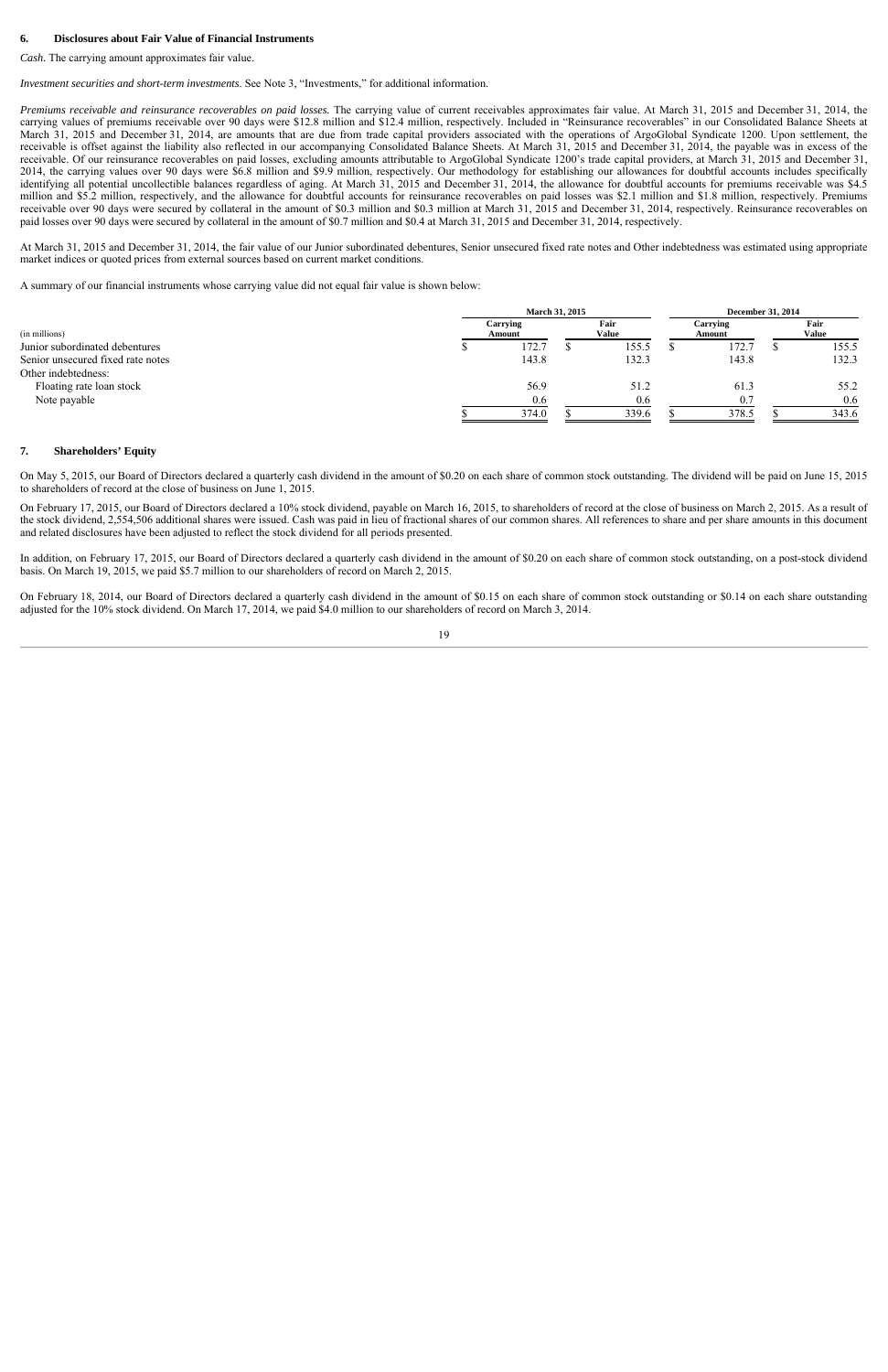On November 5, 2013, our Board of Directors authorized the repurchase of up to \$150.0 million of our common shares ("2013 Repurchase Authorization"). The 2013 Repurchase Authorization supersedes all the previous Repurchase Authorizations. As of March 31, 2015, availability under the 2013 Repurchase Authorization for future repurchases of our common shares was \$74.7 million.

For the three months ended March 31, 2015, we repurchased a total of 353,054 common shares for \$18.1 million. A summary of activity for shares repurchased on the open market and under Security Exchange Act of 1934 Rule 10b5-1 from January 1, 2015 through March 31, 2015 is described below.

For the three months ended March 31, 2015, we purchased 196,864 common shares on the open market for \$9.9 million. In 2015, we repurchased shares under Securities Exchange Act of 1934 Rule 10b5-1 trading plans as follows:

| Date<br><b>Trading Plan</b><br><b>Initiated</b> | 2015<br>Purchase<br>Period | Number of<br><b>Shares</b><br><b>Repurchased</b> | <b>Average Price</b><br>of Shares<br><b>Repurchased</b> | <b>Total Cost</b><br>(in millions) | Repurchase<br><b>Authorization</b><br>Year |
|-------------------------------------------------|----------------------------|--------------------------------------------------|---------------------------------------------------------|------------------------------------|--------------------------------------------|
| 12/15/2014                                      | 01/05/2015-02/12/2015      | 117,482                                          | 53.50                                                   | 0.3                                | 2013                                       |
| 03/16/2015                                      | 03/18/2015-03/31/2015      | 38,708                                           | 49.65                                                   |                                    | 2013                                       |

#### **8. Accumulated Other Comprehensive Income (Loss)**

A summary of changes in accumulated other comprehensive income (loss), net of taxes (where applicable) by component for the three months ended March 31, 2015 and 2014 is presented below:

| (in millions)                                                              |    | <b>Foreign Currency</b><br><b>Translation</b><br><b>Adjustments</b> |               | <b>Unrealized</b><br><b>Holding Gains</b><br>on Securities |                                                | <b>Defined Benefit</b><br><b>Pension Plans</b> |    | Total        |
|----------------------------------------------------------------------------|----|---------------------------------------------------------------------|---------------|------------------------------------------------------------|------------------------------------------------|------------------------------------------------|----|--------------|
| Balance, January 1, 2015                                                   | ъ  | (15.6)                                                              | S             | 130.7                                                      |                                                | (7.0)                                          | S  | 108.1        |
| Other comprehensive loss before                                            |    |                                                                     |               |                                                            |                                                |                                                |    |              |
| reclassifications                                                          |    | (3.1)                                                               |               | (21.5)                                                     |                                                |                                                |    | (24.6)       |
| Amounts reclassified from accumulated other                                |    |                                                                     |               |                                                            |                                                |                                                |    |              |
| comprehensive income (loss)                                                |    |                                                                     |               | 2.6                                                        |                                                |                                                |    | 2.6          |
| Net current-period other comprehensive loss                                |    | (3.1)                                                               |               | (18.9)                                                     |                                                |                                                |    | (22.0)       |
| <b>Balance at March 31, 2015</b><br>(in millions)                          |    | (18.7)                                                              |               | 111.8                                                      |                                                | (7.0)                                          |    | 86.1         |
|                                                                            |    | <b>Foreign Currency</b><br><b>Translation</b><br><b>Adjustments</b> |               | <b>Unrealized</b><br><b>Holding Gains</b><br>on Securities | <b>Defined Benefit</b><br><b>Pension Plans</b> |                                                |    | <b>Total</b> |
| Balance, January 1, 2014                                                   | S  | (11.5)                                                              | <sup>\$</sup> | 163.9                                                      | \$.                                            | (4.6)                                          | S. | 147.8        |
| Other comprehensive (loss) income before                                   |    |                                                                     |               |                                                            |                                                |                                                |    |              |
| reclassifications                                                          |    | (0.2)                                                               |               | 1.3                                                        |                                                |                                                |    | 1.1          |
| Amounts reclassified from accumulated other<br>comprehensive income (loss) |    |                                                                     |               |                                                            |                                                |                                                |    |              |
| Net current-period other comprehensive (loss)<br>income                    |    | (0.2)                                                               |               | 1.3                                                        |                                                |                                                |    | 1.1          |
| <b>Balance at March 31, 2014</b>                                           | \$ | (11.7)                                                              |               | 165.2                                                      |                                                | (4.6)                                          |    | 148.9        |

The amounts reclassified from accumulated other comprehensive income (loss) shown in the above table have been included in the following captions in our Consolidated Statements of Income:

|                                            | For the Three Months Ended March 31, |       |  |  |  |  |  |
|--------------------------------------------|--------------------------------------|-------|--|--|--|--|--|
| (in millions)                              | 2015                                 | 2014  |  |  |  |  |  |
| Unrealized gains and losses on securities: |                                      |       |  |  |  |  |  |
| Net realized investment gains              | 2.5                                  | (0.1) |  |  |  |  |  |
| Provision for income taxes                 | $0$ .                                | 0.1   |  |  |  |  |  |
| Net of taxes                               | 2.6                                  |       |  |  |  |  |  |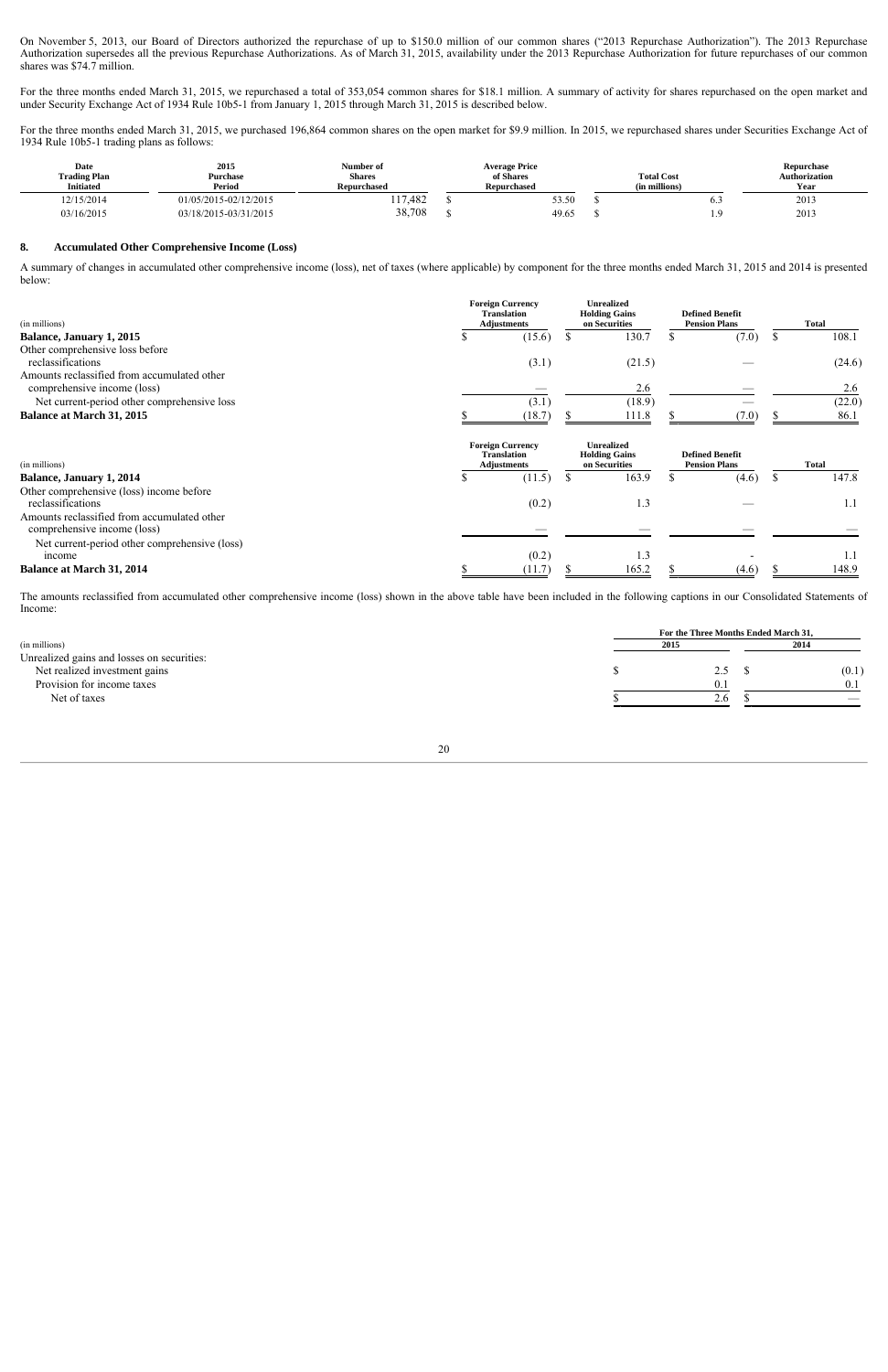#### **9. Net Income Per Common Share**

The following table presents the calculation of net income per common share on a basic and diluted basis (all balances have been adjusted to reflect the 10% stock dividend):

|                                                              | For the Three Months Ended March 31, |  |                  |  |  |  |  |
|--------------------------------------------------------------|--------------------------------------|--|------------------|--|--|--|--|
| (in millions, except number of shares and per share amounts) | 2015                                 |  |                  |  |  |  |  |
| Net income                                                   | 58.8                                 |  | 40.2             |  |  |  |  |
| Weighted average common shares outstanding - basic           | 28,129,692                           |  | 29,165,911       |  |  |  |  |
| Effect of dilutive securities:                               |                                      |  |                  |  |  |  |  |
| Equity compensation awards                                   | 547,687                              |  | 497,179          |  |  |  |  |
| Weighted average common shares outstanding - diluted         | 28,677,379                           |  | 29,663,090       |  |  |  |  |
| Net income per common share:                                 |                                      |  |                  |  |  |  |  |
| Basic                                                        | 2.09                                 |  | 1.38             |  |  |  |  |
| Diluted                                                      | 2.05                                 |  | $\overline{.}36$ |  |  |  |  |

Excluded from the weighted average common shares outstanding calculation at March 31, 2015, and 2014 are 8,959,543 shares and 7,723,529 shares, respectively, which are held as treasury shares. The shares are excluded as of their repurchase date. For the three months ended March 31, 2015, equity compensation awards to purchase 1,760 shares of common stock were excluded from the computation of diluted net income per common share as these instruments were anti-dilutive. These instruments expired during the second quarter 2015. For the three months ended March 31, 2014, equity compensation awards to purchase 3,300 shares of common stock were excluded from the computation of diluted net income per common share as these instruments were anti-dilutive. These instruments expired or will expire at varying times from 2014 through 2020.

#### **10. Supplemental Cash Flow Information**

*Income taxes paid.* We paid income taxes of \$0.5 million and \$15.6 million during the three months ended March 31, 2015 and 2014, respectively.

*Income taxes recovered*. During the three months ended March 31, 2015, \$11.6 million of income taxes was recovered. No income taxes were recovered during the three months ended March 31, 2014.

*Interest paid.*

|                                   | For the Three Months Ended March 31. |  |       |  |  |  |  |  |
|-----------------------------------|--------------------------------------|--|-------|--|--|--|--|--|
| (in millions)                     | 2015                                 |  | 2014  |  |  |  |  |  |
| Senior unsecured fixed rate notes | $\mathcal{L}.\mathcal{I}$            |  | ر . ب |  |  |  |  |  |
| Junior subordinated debentures    |                                      |  | 2.0   |  |  |  |  |  |
| Other indebtedness                | 0.8                                  |  | 0.9   |  |  |  |  |  |
| Total interest paid               | 4.8                                  |  |       |  |  |  |  |  |

#### **11. Share-based Compensation**

The fair value method of accounting is used for equity-based compensation plans. Under the fair value method, compensation cost is measured based on the fair value of the award at the measurement date and recognized over the requisite service period. We use the Black-Scholes model to estimate the fair values on the measurement date for share options and share appreciation rights ("SARs"). The Black-Scholes model uses several assumptions to value a share award. The volatility assumption is based on the historical change in our stock price over the previous five years preceding the measurement date. The risk-free rate of return assumption is based on the five-year U.S. Treasury constant maturity rate on the measurement date. The expected award life is based upon the average holding period over the history of the incentive plan. The expected dividend yield is based on our history and expected dividend payouts.

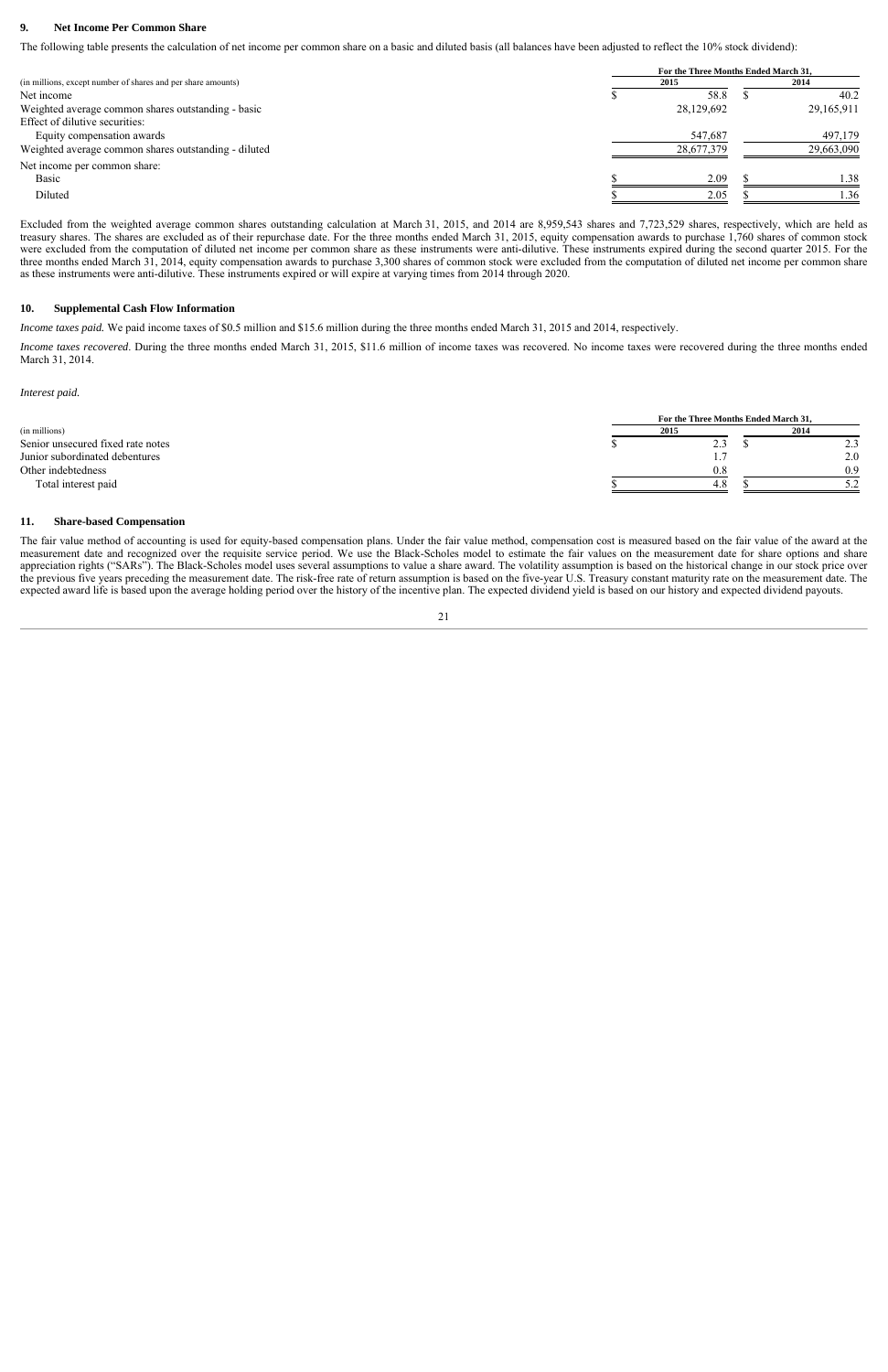The following table summarizes the assumptions we used for the three months ended March 31, 2015 and 2014:

|                             | For the Three Months Ended March 31, |        |
|-----------------------------|--------------------------------------|--------|
|                             | 2015                                 | 2014   |
| Risk-free rate of return    | . 47%                                | .74%   |
| Expected dividend yields    | $.63\%$                              | .49%   |
| Expected award life (years) | 4.71                                 | 4.85   |
| Expected volatility         | 22.09%                               | 24.91% |

All outstanding awards were adjusted to reflect the 10% stock dividend, resulting in a 10% increase to the number of awards outstanding and a 9.09% reduction in the exercise price.

#### *Argo Group's Long-Term Incentive Plans*

In November 2007, our shareholders approved the 2007 Long-Term Incentive Plan (the "2007 Plan"), which provides for an aggregate of 4.5 million shares of our common stock that may be issued to executives, non-employee directors, and other key employees. As of May 2014, 1,457,800 shares remained available for grant under the 2007 Plan. In May 2014, our shareholders approved the 2014 Long-Term Incentive Plan (the "2014 Plan"), which provides for an additional 2.8 million shares of our common stock to be available for issuance to executives, non-employee directors and other key employees. The share awards may be in the form of share options, SARs, restricted shares, restricted share awards, restricted share units awards, performance awards, other share-based awards and other cash-based awards. Shares issued under this plan may be shares that are authorized and unissued or shares that we reacquired, including shares purchased on the open market. Share options and SARs will count as one share for the purposes of the limits under the incentive plans; restricted shares, restricted share units, performance units, performance shares or other share-based incentive awards which settle in common shares will count as 2.75 shares for purpose of the limits under the 2014 Plan.

Share options may be in the form of incentive share options, non-qualified share options and restorative options. Share options are required to have an exercise price that is not less than the market value on the date of grant. We are prohibited from repricing the options. The term of the share options cannot exceed seven years from the grant date.

A summary of restricted share activity as of March 31, 2015 and changes during the three months then ended is as follows:

|                                | <b>Shares</b> | Weighted-Average<br><b>Grant Date</b><br><b>Fair Value</b> |
|--------------------------------|---------------|------------------------------------------------------------|
| Outstanding at January 1, 2015 | 313,716       | 35.17                                                      |
| Granted                        | 51,873        | 46.57                                                      |
| Vested and issued              | (110,982)     | 29.88                                                      |
| Expired or forfeited           | (3,569)       | 36.38                                                      |
| Outstanding at March 31, 2015  | 251,038       | 39.85                                                      |
|                                |               |                                                            |

The restricted shares vest over two to four years. Expense recognized under this plan for the restricted shares was \$1.5 million and \$0.7 million for the three months ended March 31, 2015 and 2014, respectively. Compensation expense for all share-based compensation awards is included in "Underwriting, acquisition and insurance expense" in the accompanying Consolidated Statements of Income. As of March 31, 2015, there was \$8.0 million of total unrecognized compensation cost related to restricted share compensation arrangements granted by Argo Group.

A summary of stock-settled SARs activity as of March 31, 2015 and changes during the three months then ended is as follows:

|                                |               | <b>Weighted-Average</b> |
|--------------------------------|---------------|-------------------------|
|                                | <b>Shares</b> | <b>Exercise Price</b>   |
| Outstanding at January 1, 2015 | 1,313,901     | 28.65                   |
| Granted                        | 243,306       | 37.33                   |
| Exercised                      | $(24,622)$ \$ | 28.11                   |
| Expired or forfeited           | (9,210)       | 30.68                   |
| Outstanding at March 31, 2015  | 1,523,375     | 29.26                   |

The stock-settled SARs vest over a one to four year period. Upon exercise of the stock-settled SARs, the employee is entitled to receive shares of our common stock equal to the appreciation of the stock as compared to the exercise price. Expense recognized for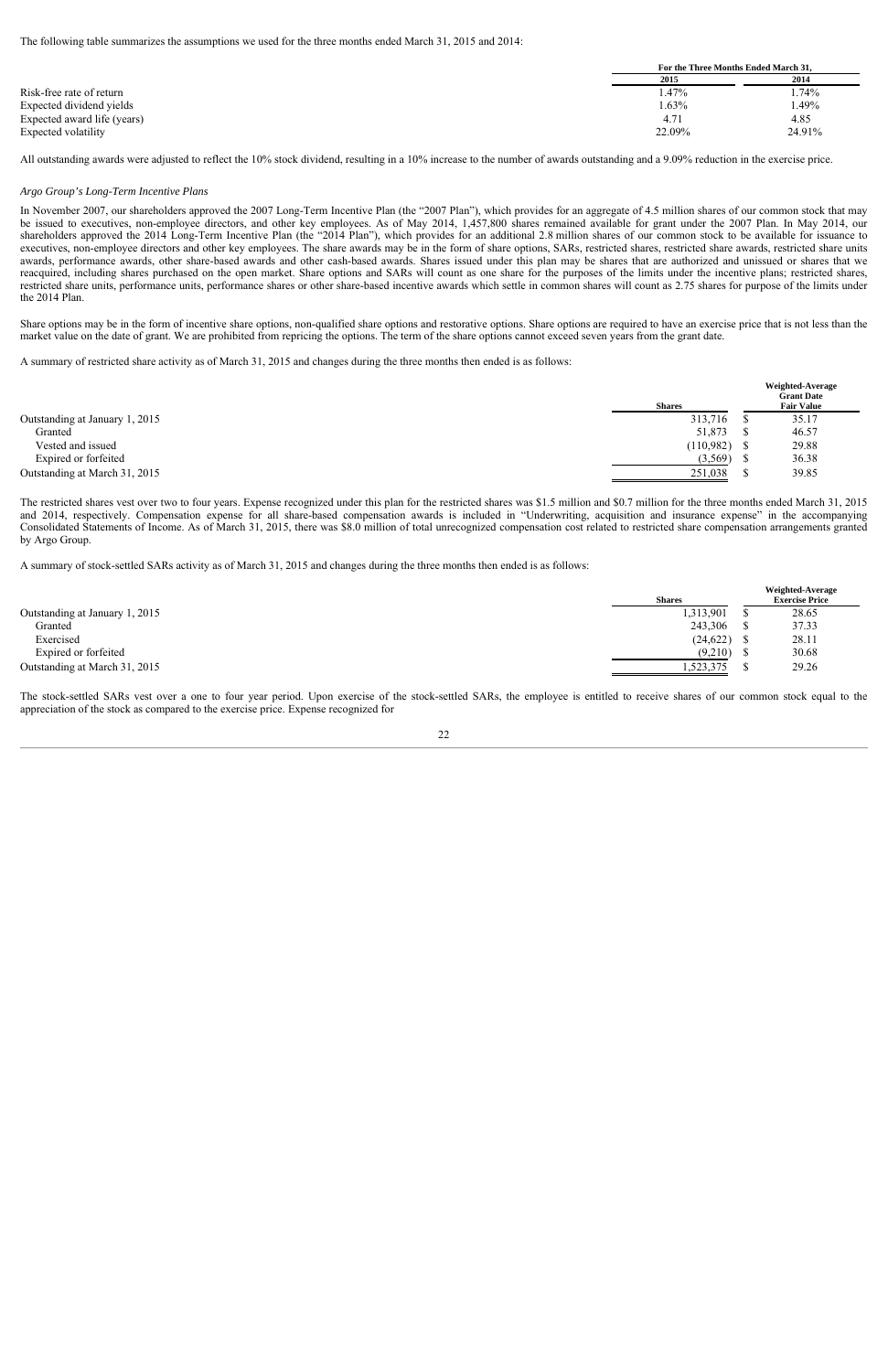the stock-settled SARs was \$0.6 million for the three months ended March 31, 2015 and 2014. As of March 31, 2015, there was \$3.9 million of total unrecognized compensation cost related to stock-settled SARs outstanding.

A summary of cash-settled SARs activity as of March 31, 2015 and changes during the three months then ended is as follows:

|                                | Weighted-Average |  |                       |
|--------------------------------|------------------|--|-----------------------|
|                                | <b>Shares</b>    |  | <b>Exercise Price</b> |
| Outstanding at January 1, 2015 | 2,001,451        |  | 32.76                 |
| Granted                        | 866,673          |  | 47.83                 |
| Exercised                      | (31, 461)        |  | 29.77                 |
| Expired or forfeited           | (70, 547)        |  | 36.28                 |
| Outstanding at March 31, 2015  | 2,766,116        |  | 37.42                 |

The cash-settled SARs vest over a one to four year period. Upon exercise of the cash-settled SARs, the employee is entitled to receive cash payment for the appreciation in the value of our common stock over the exercise price. We account for the cash-settled SARs as liability awards, which require the awards to be revalued at each reporting period. Expense recognized for the cash-settled SARs was \$2.7 million for the three months ended March 31, 2015 and 2014. As of March 31, 2015, there was \$14.5 million of total unrecognized compensation cost related to cash-settled SARs outstanding.

#### **12. Underwriting, Acquisition and Insurance Expenses**

Underwriting, acquisition and insurance expenses were as follows:

|                                                        | For the Three Months Ended March 31, |       |  |       |  |
|--------------------------------------------------------|--------------------------------------|-------|--|-------|--|
| (in millions)                                          | 2015                                 |       |  | 2014  |  |
| Commissions                                            |                                      | 58.7  |  | 54.9  |  |
| General expenses                                       |                                      | 72.9  |  | 68.8  |  |
| Premium taxes, boards and bureaus                      |                                      | 0.6   |  | 6.6   |  |
|                                                        |                                      | 132.2 |  | 130.3 |  |
| Net deferral of policy acquisition costs               |                                      | (2.6) |  | (1.6) |  |
| Total underwriting, acquisition and insurance expenses |                                      | 129.6 |  | 128.7 |  |

Included in general expenses for the three months ended March 31, 2015 and 2014 is \$4.9 million and \$4.3 million, respectively, of expense for our total equity compensation.

#### **13. Income Taxes**

We are incorporated under the laws of Bermuda and, under current Bermuda law, are not obligated to pay any taxes in Bermuda based upon income or capital gains. We have received an undertaking from the Supervisor of Insurance in Bermuda pursuant to the provisions of the Exempted Undertakings Tax Protection Act, 2011, which exempts us from any Bermuda taxes computed on profits, income or any capital asset, gain or appreciation or any tax in the nature of estate duty or inheritance tax, at least until the year 2035.

We do not consider ourselves to be engaged in a trade or business in the United States or the United Kingdom and, accordingly, do not expect to be subject to direct United States or United Kingdom income taxation.

We have subsidiaries based in the United Kingdom that are subject to the tax laws of that country. Under current law, these subsidiaries are taxed at the applicable corporate tax rates. Six of the United Kingdom subsidiaries are deemed to be engaged in business in the United States, and therefore, are subject to United States corporate tax in respect of a proportion of their United States underwriting business only. Relief is available against the United Kingdom tax liabilities in respect of overseas taxes paid that arise from the underwriting business. Corporate income tax losses incurred in the United Kingdom can be carried forward, for application against future income, indefinitely. Our United Kingdom subsidiaries file separate United Kingdom income tax returns.

We have subsidiaries based in the United States that are subject to United States tax laws. Under current law, these subsidiaries are taxed at the applicable corporate tax rates. Our United States subsidiaries file a consolidated United States federal income tax return.

We also have operations in Belgium, Switzerland, Brazil, France, Malta, Spain and Ireland, which also are subject to income taxes imposed by the jurisdiction in which they operate. We have operations in the United Arab Emirates, which are not subject to income tax under the laws of that country.

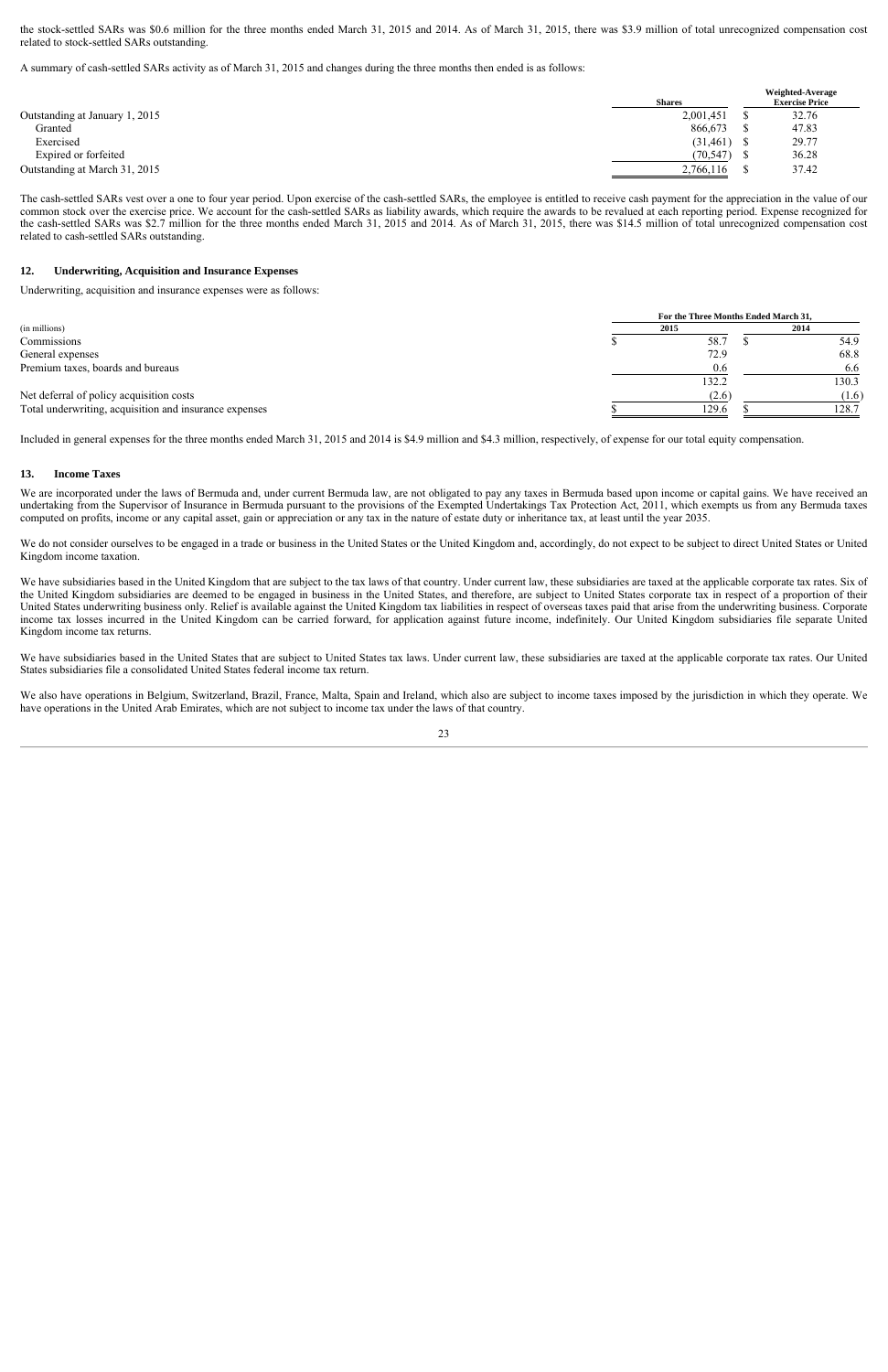Our income tax provision includes the following components:

|                                    |      | For the Three Months Ended March 31, |        |  |  |
|------------------------------------|------|--------------------------------------|--------|--|--|
| (in millions)                      | 2015 |                                      | 2014   |  |  |
| Current tax (benefit) provision    |      | (0.2)                                |        |  |  |
| Deferred tax provision related to: |      |                                      |        |  |  |
| Future tax deductions              |      |                                      | 30.2   |  |  |
| Valuation allowance change         |      | 1.7                                  | (29.1) |  |  |
| Income tax provision               |      | 3.6                                  |        |  |  |

Our expected income tax provision computed on pre-tax income (loss) at the weighted average tax rate has been calculated as the sum of the pre-tax income (loss) in each jurisdiction multiplied by that jurisdiction's applicable statutory tax rate. For the three months ended March 31, 2015 and 2014, pre-tax income (loss) attributable to our operations and the operations' effective tax rates were as follows:

|                      |               | For the Three Months Ended March 31, |                  |                                      |                  |  |  |
|----------------------|---------------|--------------------------------------|------------------|--------------------------------------|------------------|--|--|
| (in millions)        |               | 2015                                 |                  | 2014                                 |                  |  |  |
|                      |               |                                      | <b>Effective</b> |                                      | <b>Effective</b> |  |  |
|                      | Pre-Tax       |                                      | Tax              | Pre-Tax                              | Tax              |  |  |
|                      | Income (Loss) |                                      | Rate             | Income (Loss)                        | Rate             |  |  |
| Bermuda              |               | 25.7                                 | $0.0\%$ \$       | 21.9                                 | $0.0\%$          |  |  |
| <b>United States</b> |               | 28.5                                 | 20.2%            | 14.8                                 | 20.6%            |  |  |
| United Kingdom       |               | 10.1                                 | $-21.9%$         | 7.3                                  | $-7.7\%$         |  |  |
| Belgium              |               | (0.2)                                | $-4.8\%$         | $\qquad \qquad$ (1)                  | 18.1%            |  |  |
| <b>Brazil</b>        |               | (1.9)                                | $0.0\%$          |                                      | $0.0\%$          |  |  |
| United Arab Emirates |               | 0.1                                  | $0.0\%$          | (0.9)                                | $0.0\%$          |  |  |
| Ireland              |               | (0.2)                                | $0.0\%$          |                                      | $0.0\%$          |  |  |
| Malta                |               | 0.3                                  | $0.0\%$          | (0.4)                                | $0.0\%$          |  |  |
| Switzerland          |               | (1)                                  | 21.0%            | (1)<br>$\overbrace{\phantom{aaaaa}}$ | $-19.8%$         |  |  |
| Pre-tax income       |               | 62.4                                 |                  | 42.7                                 |                  |  |  |
|                      |               |                                      |                  |                                      |                  |  |  |

(1) Pre-tax income for the respective year was less than \$0.1 million.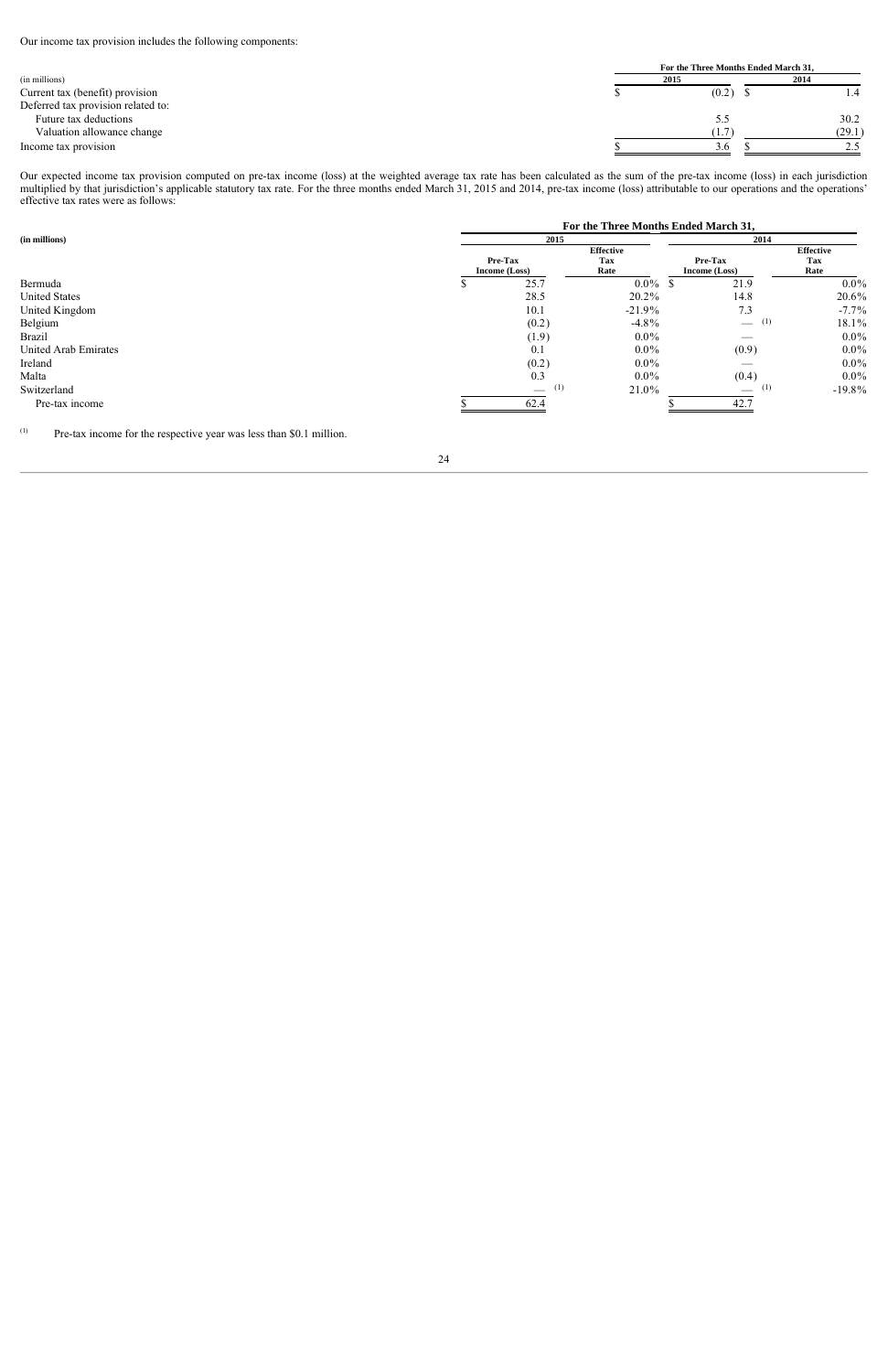A reconciliation of the difference between the provision for income taxes and the expected tax provision at the weighted average tax rate is as follows:

| (in millions)                                         | 2015  | For the Three Months Ended March 31,<br>2014 |  |
|-------------------------------------------------------|-------|----------------------------------------------|--|
| Income tax provision at expected rate                 | 11.2  | 4.7                                          |  |
| Tax effect of:                                        |       |                                              |  |
| Tax-exempt interest                                   | (0.9) | (1.2)                                        |  |
| Dividends received deduction                          | (0.6) | (0.6)                                        |  |
| Valuation allowance change                            | (1.7) | (29.1)                                       |  |
| Other permanent adjustments, net                      | 0.2   | 0.1                                          |  |
| Adjustment for annualized rate                        | (0.5) | 0.8                                          |  |
| United States state tax (benefit) expense             | (2.5) | 0.1                                          |  |
| Capital loss carryforward from prior merger           |       | 29.8                                         |  |
| Other foreign adjustments                             | (0.3) |                                              |  |
| Prior period adjustments to deferred                  | 2.2   |                                              |  |
| Prior year foreign taxes recovered                    | (1.2) |                                              |  |
| Foreign exchange adjustments                          | (2.4) | (2.2)                                        |  |
| Foreign withholding taxes                             | 0.1   | 0.1                                          |  |
| Income tax provision                                  | 3.6   | 2.5                                          |  |
| Income tax benefit - Foreign                          | (2.2) | (0.6)                                        |  |
| Income tax provision - United States, Federal         | 9.5   | 2.8                                          |  |
| Income tax (benefit) provision - United States, state | (3.8) | 0.2                                          |  |
| Foreign withholding tax - United States               | 0.1   | 0.1                                          |  |
| Income tax provision                                  | 3.6   | 2.5                                          |  |

We recognize potential accrued interest and penalties within our global operations in "Interest expense" and "Underwriting, acquisition and insurance expenses," respectively, in our Consolidated Statements of Income.

Our net deferred tax assets (liabilities) are supported by taxes paid in previous periods, reversal of taxable temporary differences and recognition of future income. Management regularly evaluates the recoverability of the deferred tax assets and makes any necessary adjustments to them based upon any changes in management's expectations of future taxable income. Realization of deferred tax assets is dependent upon our generation of sufficient taxable income in the future to recover tax benefits that cannot be recovered from taxes paid in the carryback period, which is generally two years for net operating losses and three years for capital losses for our United States operations. At March 31, 2015, we had a total net deferred tax liability of \$30.0 million prior to any valuation allowance. Management has concluded that a valuation allowance is required for a portion of the tax effected net capital loss carryforward of \$17.8 million generated from a prior merger and for the tax effected net operating loss carryforward of \$1.0 million from ARIS. Of the capital loss carryforwards from a prior merger, \$16.3 million will expire if not used by December 31, 2025 and \$1.5 million will expire if not used by December 31, 2027. Of the ARIS loss carryforward, \$0.2 million will expire if not used by December 31, 2027, \$0.4 million will expire if not used by December 31, 2028 and \$0.4 million will expire if not used by December 31, 2029. The valuation allowances have been established as Internal Revenue Code Section 382 limits the application of net operating loss and net capital loss carryforwards following an ownership change. The loss carryforwards available per year are \$2.8 million as required by Internal Revenue Code Section 382. Further, due to cumulative losses since inception, management has concluded that a valuation allowance is required for the full amount of the tax effected net operating losses generated by our Brazil and Malta entities. Accordingly, a valuation allowance of \$23.8 million is required as of March 31, 2015 of which \$15.9 million relates to the prior merger and ARIS loss carryforwards, \$6.1 million relates to Brazil operations, and \$1.8 million relates to Malta operations. For the three months ended March 31, 2015, the valuation allowance was reduced by \$0.1 million pertaining to the prior merger and ARIS loss carryforwards, decreased by \$1.3 million pertaining to our Brazil operations and decreased by \$0.3 million pertaining to our Malta operations.

We had no material unrecognized tax benefits as of March 31, 2015 and 2014. Our United States subsidiaries are no longer subject to U.S. federal and state income tax examinations by tax authorities for years before 2011. Our United Kingdom subsidiaries are no longer subject to United Kingdom income tax examinations by Her Majesty's Revenue and Customs for years before 2012.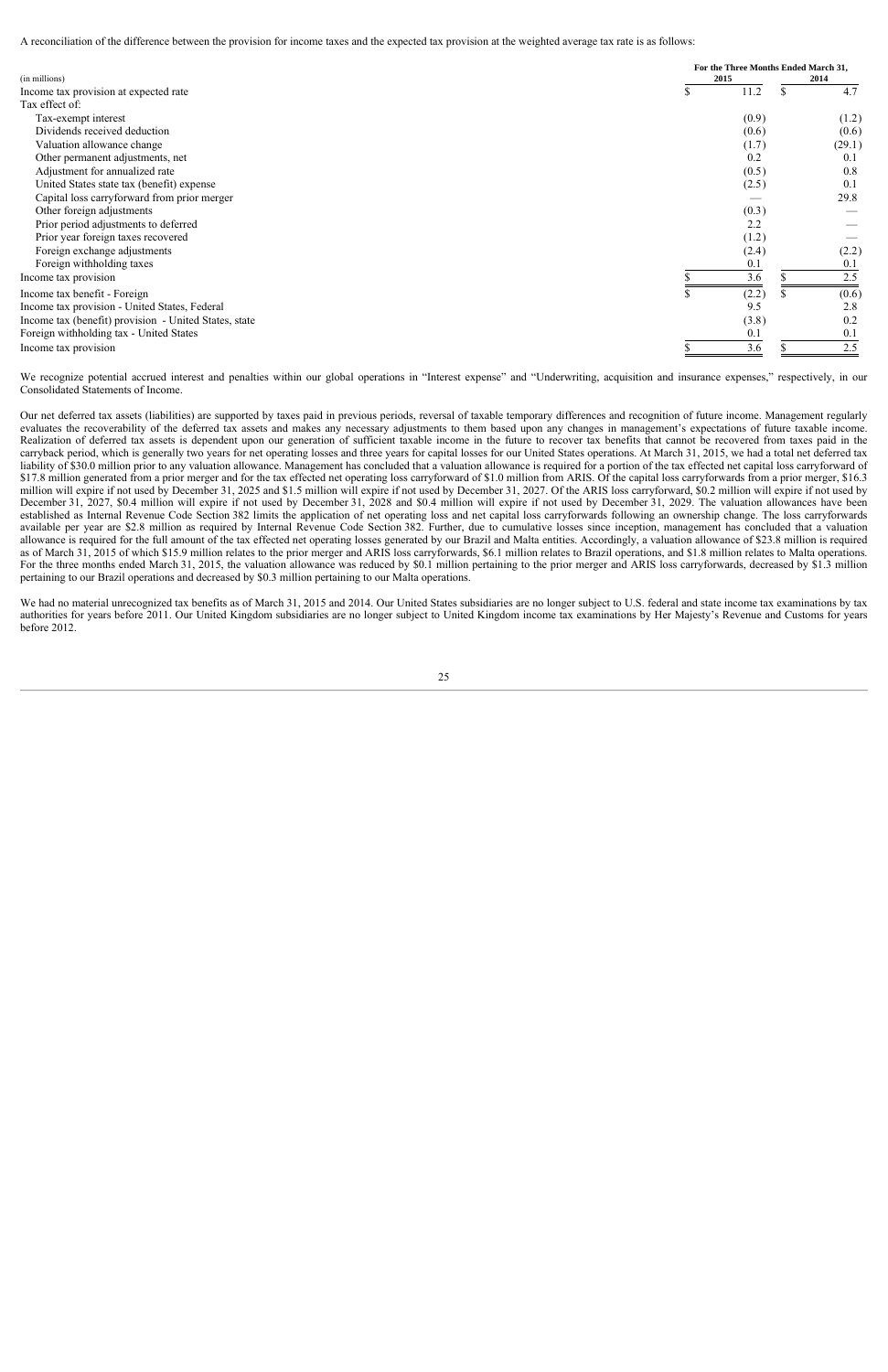#### 14. Commitments and Contingencies

Argo Group's subsidiaries are parties to legal actions incidental to their business. Based on the opinion of counsel, management believes that the resolution of these matters will not materially affect our financial condition or results of operations.

We have contractual commitments to invest up to \$60.6 million related to our limited partnership investments at March 31, 2015. These commitments will be funded as required by the partnership agreements.

#### **15. gment Information**

We are primarily engaged in underwriting property and casualty insurance and reinsurance. We have four ongoing reporting segments: Excess and Surplus Lines, Commercial Specialty, International Specialty and Syndicate 1200. Additionally, we have a Run-off Lines segment for certain products that we no longer underwrite.

We consider many factors, including the nature of each segment's insurance and reinsurance products, production sources, distribution strategies and the regulatory environment, in determining how to aggregate reporting segments.

In evaluating the operating performance of our segments, we focus on core underwriting and investing results before the consideration of realized gains or losses from the sales of investments. Realized investment gains are reported as a component of the Corporate and Other segment, as decisions regarding the acquisition and disposal of securities reside with the investment function and are not under the control of the individual business segments. Identifiable assets by segment are those assets used in the operation of each segment.

Revenue and income (loss) before income taxes for each segment were as follows:

|                                         |             | For the Three Months<br><b>Ended March 31,</b> |       |  |
|-----------------------------------------|-------------|------------------------------------------------|-------|--|
| (in millions)                           | 2015        |                                                | 2014  |  |
| Revenue:                                |             |                                                |       |  |
| Earned premiums                         |             |                                                |       |  |
| Excess and Surplus Lines                | $\mathbb S$ | 123.1<br><sup>\$</sup>                         | 117.4 |  |
| Commercial Specialty                    |             | 72.6                                           | 71.7  |  |
| <b>International Specialty</b>          |             | 37.3                                           | 37.0  |  |
| Syndicate 1200                          |             | 101.9                                          | 99.3  |  |
| Run-off Lines                           |             | (0.3)                                          | 0.3   |  |
| Total earned premiums                   |             | 334.6                                          | 325.7 |  |
| Net investment income                   |             |                                                |       |  |
| Excess and Surplus Lines                |             | 8.5                                            | 9.3   |  |
| Commercial Specialty                    |             | 4.5                                            | 4.7   |  |
| <b>International Specialty</b>          |             | 2.9                                            | 1.8   |  |
| Syndicate 1200                          |             | 2.2                                            | 3.7   |  |
| Run-off Lines                           |             | 2.0                                            | 2.5   |  |
| Corporate and Other                     |             | 0.7                                            | 1.3   |  |
| Total net investment income             |             | 20.8                                           | 23.3  |  |
| Net realized investment and other gains |             | 16.0                                           | 11.1  |  |
| Total revenue                           |             | 371.4                                          | 360.1 |  |
|                                         |             |                                                |       |  |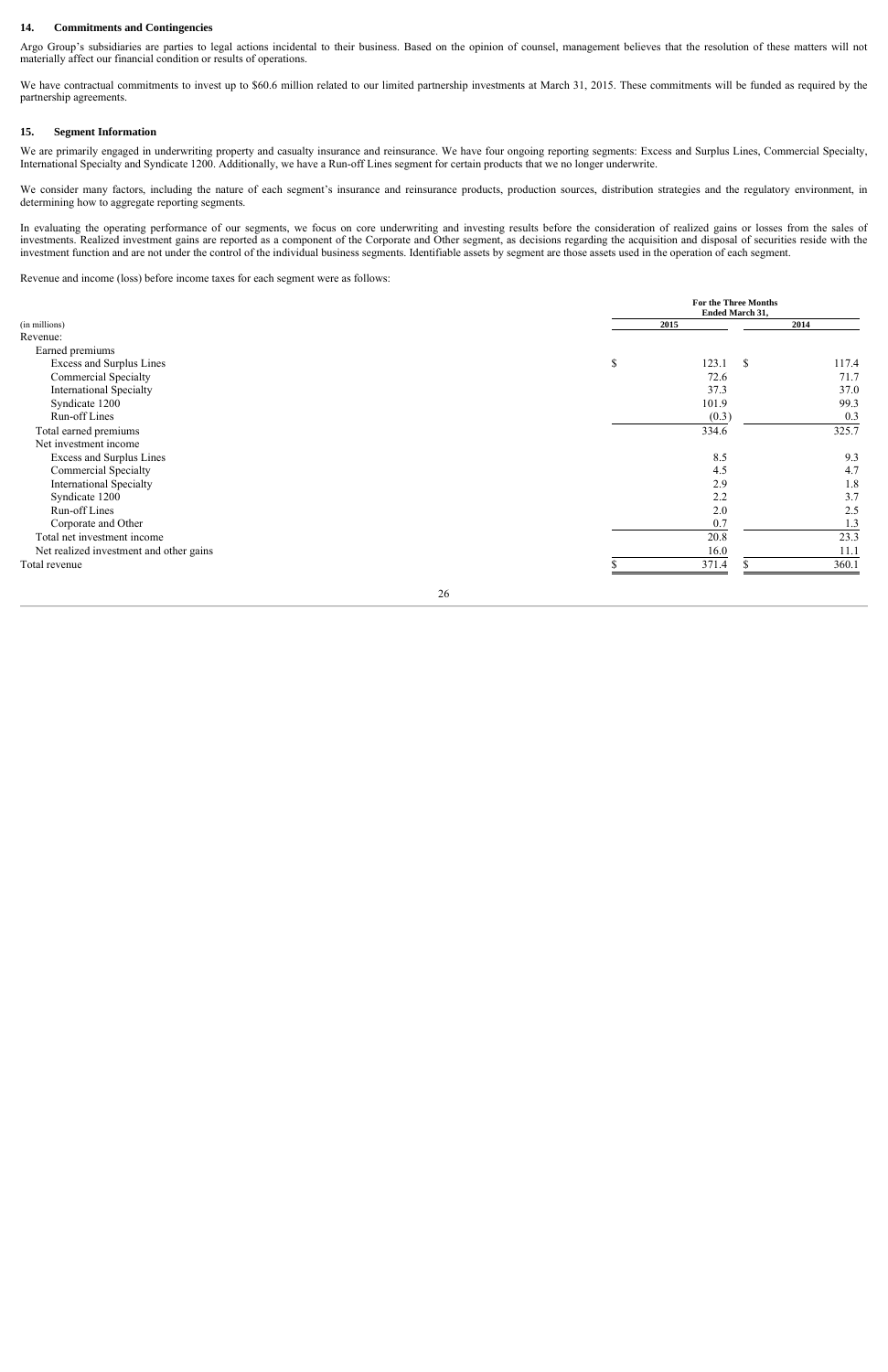|                                         |      | <b>For the Three Months</b><br><b>Ended March 31.</b> |       |  |  |
|-----------------------------------------|------|-------------------------------------------------------|-------|--|--|
| (in millions)                           | 2015 |                                                       | 2014  |  |  |
| Income (loss) before income taxes       |      |                                                       |       |  |  |
| Excess and Surplus Lines                |      | 24.7                                                  | 20.1  |  |  |
| <b>Commercial Specialty</b>             |      | 3.8                                                   | 1.7   |  |  |
| <b>International Specialty</b>          |      | 9.1                                                   | 6.8   |  |  |
| Syndicate 1200                          |      | 11.0                                                  | 15.8  |  |  |
| Run-off Lines                           |      | 1.2                                                   | (5.9) |  |  |
| Total segment income before taxes       |      | 49.8                                                  | 38.5  |  |  |
| Corporate and Other                     |      | (3.4)                                                 | (6.9) |  |  |
| Net realized investment and other gains |      | 16.0                                                  | 11.1  |  |  |
| Total income before income taxes        |      | 62.4                                                  | 42.7  |  |  |

The table below presents earned premiums by geographic location for the three months ended March 31, 2015 and 2014. For this disclosure, we determine geographic location by the country of domicile of our subsidiaries that underwrite the business and not by the location of insureds or reinsureds from whom the business was generated.

|                       |      |       | For the Three Months<br><b>Ended March 31,</b> |       |  |
|-----------------------|------|-------|------------------------------------------------|-------|--|
| (in millions)         | 2015 |       |                                                | 2014  |  |
| Bermuda               |      | 23.9  |                                                | 24.4  |  |
| <b>Brazil</b>         |      | 12.5  |                                                | 12.6  |  |
| Malta                 |      | 0.5   |                                                | 0.5   |  |
| United Kingdom        |      | 101.9 |                                                | 98.9  |  |
| <b>United States</b>  |      | 195.8 |                                                | 189.3 |  |
| Total earned premiums |      | 334.6 |                                                | 325.7 |  |

The following table represents identifiable assets:

| March 31,<br>(in millions)<br>2015 |  |         | December 31,<br>2014 |         |
|------------------------------------|--|---------|----------------------|---------|
| Excess and Surplus Lines           |  | 2,352.8 |                      | 2,350.7 |
| <b>Commercial Specialty</b>        |  | 1,384.0 |                      | 1,358.5 |
| <b>International Specialty</b>     |  | 799.5   |                      | 776.8   |
| Syndicate 1200                     |  | 1,232.5 |                      | 1,258.5 |
| Run-off Lines                      |  | 557.8   |                      | 552.8   |
| Corporate and Other                |  | 50.5    |                      | 59.0    |
| Total                              |  | 6,377.1 |                      | 6,356.3 |

Included in total assets at March 31, 2015 and December 31, 2014 are \$294.2 million and \$315.4 million, respectively, in assets associated with trade capital providers.

#### **16. Information Provided in Connection with Outstanding Debt of Subsidiaries**

The following tables present condensed consolidating financial information at March 31, 2015 and December 31, 2014 and for the three months ended March 31, 2015 and 2014, for Argo Group (the "Parent Guarantor") and Argo Group US (the "Subsidiary Issuer"). The Subsidiary Issuer is an indirect 100 percent-owned subsidiary of the Parent Guarantor. Investments in subsidiaries are accounted for by the Parent Guarantor under the equity method for purposes of the supplemental consolidating presentation. Earnings of subsidiaries are reflected in the Parent Guarantor's investment accounts and earnings.

The Parent Guarantor fully and unconditionally guarantees certain of the debt of the Subsidiary Issuer. Condensed consolidating financial information of the Subsidiary Issuer is presented on a consolidated basis and consists principally of the net assets, results of operations and cash flows of operating insurance company subsidiaries.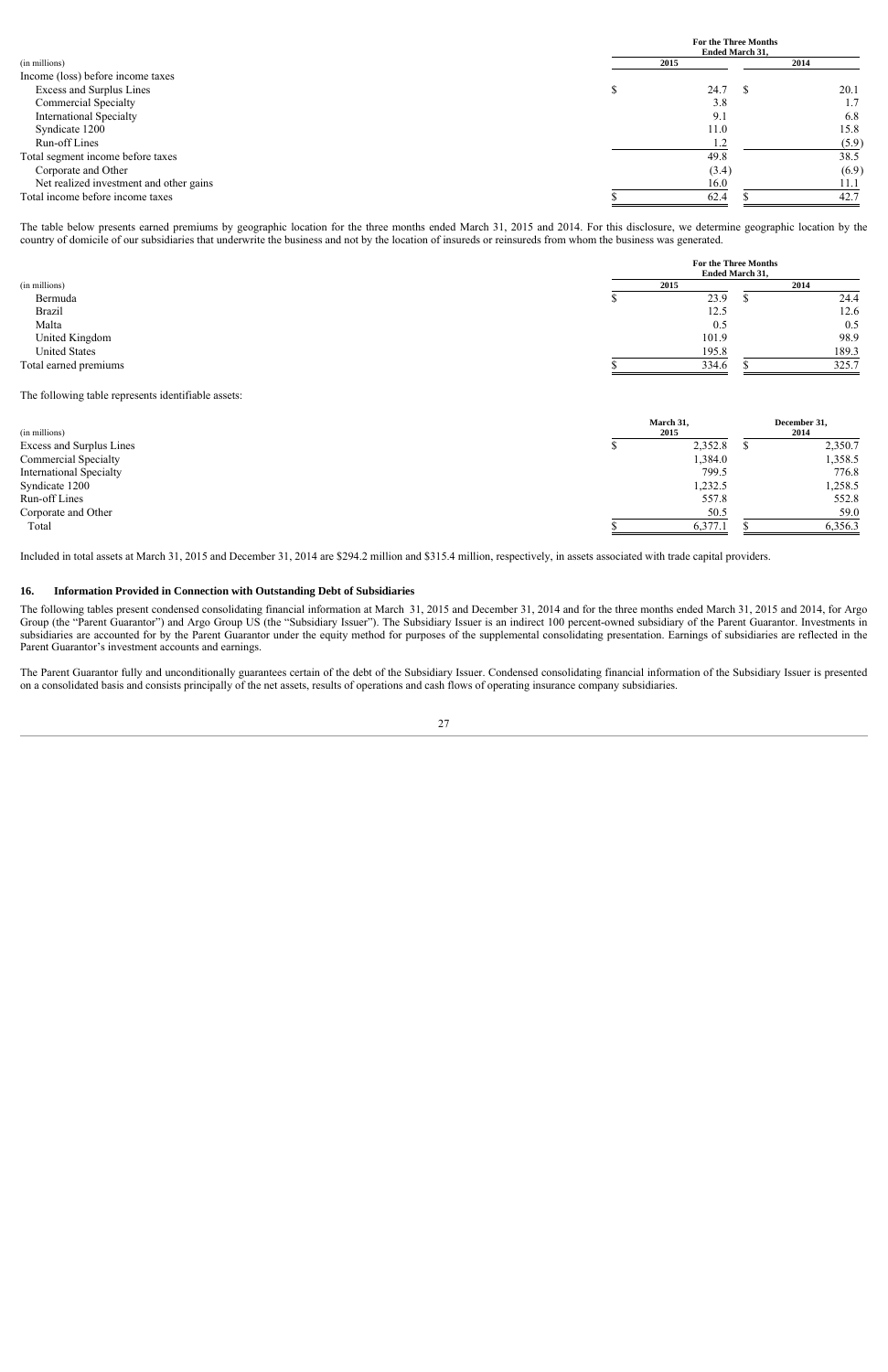## **CONDENSED CONSOLIDATING BALANCE SHEET MARCH 31, 2015**

(in millions)

|                                                     | Argo Group<br><b>International</b><br>Argo Group US, Inc.<br><b>Holdings</b> , Ltd<br>and Subsidiaries<br>(Parent Guarantor)<br>(Subsidiary Issuer) |         | Consolidating<br><b>Other Subsidiaries</b><br>and Eliminations $(1)$<br>Adjustments $(2)$ |               |     | <b>Total</b> |               |         |
|-----------------------------------------------------|-----------------------------------------------------------------------------------------------------------------------------------------------------|---------|-------------------------------------------------------------------------------------------|---------------|-----|--------------|---------------|---------|
| <b>Assets</b>                                       |                                                                                                                                                     |         |                                                                                           |               |     |              |               |         |
| Investments                                         | S                                                                                                                                                   | 7.2     | \$<br>2,851.4                                                                             | \$<br>1,205.8 | \$  |              | <sup>\$</sup> | 4,064.4 |
| Cash                                                |                                                                                                                                                     |         | 54.8                                                                                      | 34.3          |     |              |               | 89.1    |
| Accrued investment income                           |                                                                                                                                                     |         | 17.1                                                                                      | 3.8           |     |              |               | 20.9    |
| Premiums receivable                                 |                                                                                                                                                     |         | 160.0                                                                                     | 211.7         |     |              |               | 371.7   |
| Reinsurance recoverables                            |                                                                                                                                                     |         | 1,152.0                                                                                   | (164.7)       |     |              |               | 987.3   |
| Goodwill and other intangible assets, net           |                                                                                                                                                     |         | 132.7                                                                                     | 98.3          |     |              |               | 231.0   |
| Current income taxes receivable, net                |                                                                                                                                                     |         |                                                                                           | 4.2           |     |              |               | 4.2     |
| Deferred acquisition costs, net                     |                                                                                                                                                     |         | 60.0                                                                                      | 69.7          |     |              |               | 129.7   |
| Ceded unearned premiums                             |                                                                                                                                                     |         | 112.2                                                                                     | 144.4         |     |              |               | 256.6   |
| Other assets                                        |                                                                                                                                                     | 12.7    | 175.4                                                                                     | 59.1          |     | (25.0)       |               | 222.2   |
| Due from (to) affiliates                            |                                                                                                                                                     | (16.0)  | (19.3)                                                                                    | 19.3          |     | 16.0         |               |         |
| Intercompany note receivable                        |                                                                                                                                                     |         | 55.6                                                                                      | (55.6)        |     |              |               |         |
| Investments in subsidiaries                         |                                                                                                                                                     | 1,722.8 |                                                                                           |               |     | (1, 722.8)   |               |         |
| <b>Total assets</b>                                 |                                                                                                                                                     | 1,726.7 | 4,751.9                                                                                   | 1,630.3       |     | (1,731.8)    | $\mathcal{S}$ | 6,377.1 |
| <b>Liabilities and Shareholders' Equity</b>         |                                                                                                                                                     |         |                                                                                           |               |     |              |               |         |
| Reserves for losses and loss adjustment expenses    | \$.                                                                                                                                                 |         | \$<br>2,138.8                                                                             | \$<br>896.3   | \$. |              | S             | 3,035.1 |
| Unearned premiums                                   |                                                                                                                                                     |         | 458.8                                                                                     | 367.6         |     |              |               | 826.4   |
| Funds held and ceded reinsurance payable, net       |                                                                                                                                                     |         | 662.8                                                                                     | (402.3)       |     |              |               | 260.5   |
| Long-term debt                                      |                                                                                                                                                     | 49.0    | 288.7                                                                                     | 56.9          |     | (20.6)       |               | 374.0   |
| Current income taxes payable, net                   |                                                                                                                                                     |         | 0.5                                                                                       | (0.5)         |     |              |               |         |
| Deferred tax liabilities, net                       |                                                                                                                                                     |         | 44.7                                                                                      | 9.1           |     |              |               | 53.8    |
| Accrued underwriting expenses and other liabilities |                                                                                                                                                     | 14.9    | 91.7                                                                                      | 57.9          |     |              |               | 164.5   |
| <b>Total liabilities</b>                            |                                                                                                                                                     | 63.9    | 3,686.0                                                                                   | 985.0         |     | (20.6)       |               | 4,714.3 |
| <b>Total shareholders' equity</b>                   |                                                                                                                                                     | 1,662.8 | 1,065.9                                                                                   | 645.3         |     | (1,711.2)    |               | 1,662.8 |
| Total liabilities and shareholders' equity          |                                                                                                                                                     | 1,726.7 | 4,751.9                                                                                   | .630.3        |     | (1,731.8)    |               | 6,377.1 |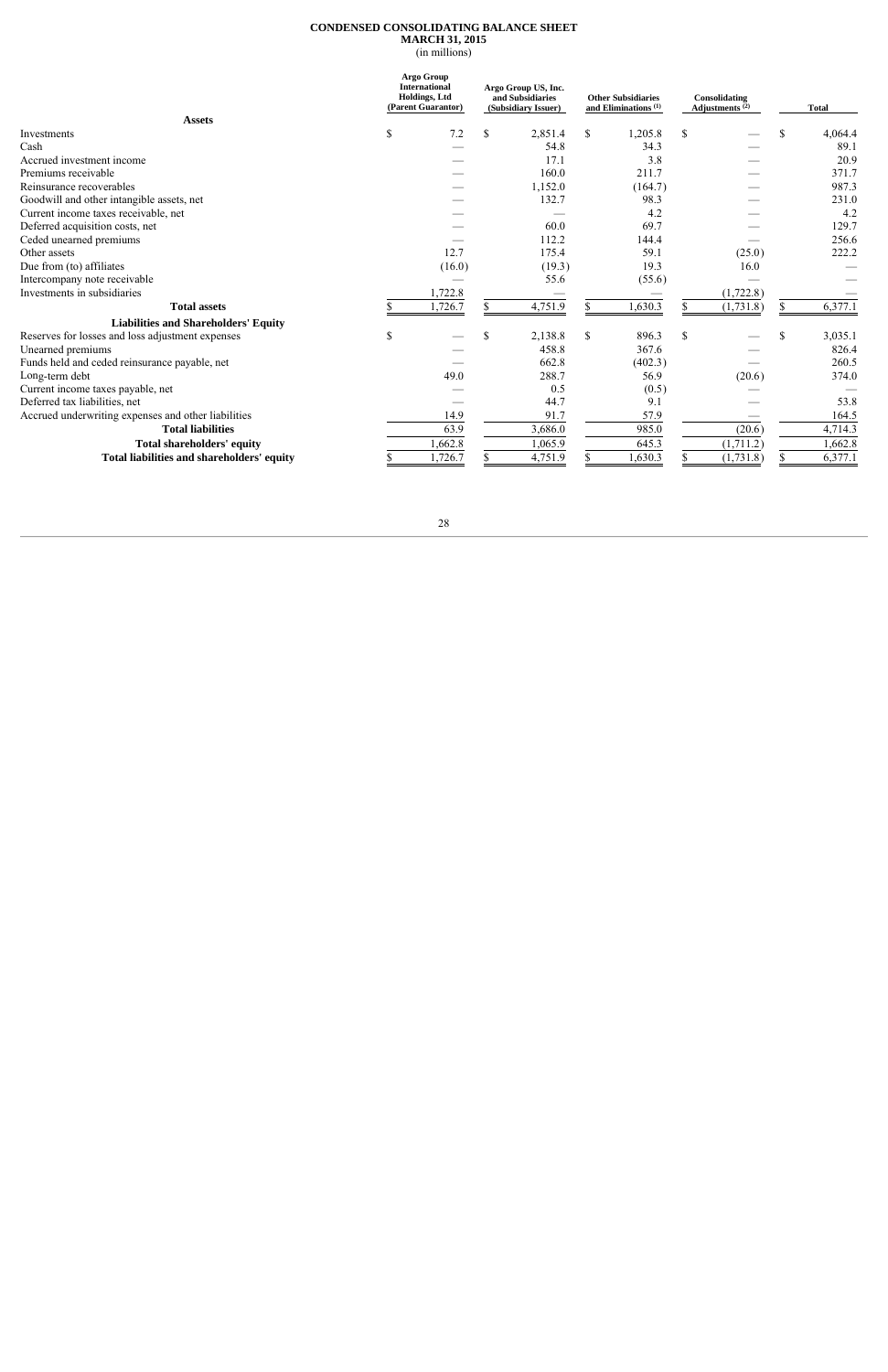## **CONDENSED CONSOLIDATING BALANCE SHEET DECEMBER 31, 2014**

(in millions)

|                                                     | <b>Argo Group</b><br><b>International</b><br>Argo Group US, Inc.<br><b>Holdings</b> , Ltd<br>and Subsidiaries<br>(Parent Guarantor)<br>(Subsidiary Issuer) |    |         | <b>Other Subsidiaries</b><br>and Eliminations $(1)$ |         | Consolidating<br>Adjustments $(2)$ |           | <b>Total</b> |         |
|-----------------------------------------------------|------------------------------------------------------------------------------------------------------------------------------------------------------------|----|---------|-----------------------------------------------------|---------|------------------------------------|-----------|--------------|---------|
| <b>Assets</b>                                       |                                                                                                                                                            |    |         |                                                     |         |                                    |           |              |         |
| Investments                                         | \$<br>0.7                                                                                                                                                  | \$ | 2,841.5 | \$                                                  | 1,255.7 | \$                                 |           | \$           | 4,097.9 |
| Cash                                                |                                                                                                                                                            |    | 49.3    |                                                     | 31.7    |                                    |           |              | 81.0    |
| Accrued investment income                           |                                                                                                                                                            |    | 17.8    |                                                     | 4.3     |                                    |           |              | 22.1    |
| Premiums receivable                                 |                                                                                                                                                            |    | 154.6   |                                                     | 199.0   |                                    |           |              | 353.6   |
| Reinsurance recoverables                            |                                                                                                                                                            |    | 1,173.6 |                                                     | (176.4) |                                    |           |              | 997.2   |
| Goodwill and other intangible assets, net           |                                                                                                                                                            |    | 131.7   | 99.1                                                |         |                                    |           |              | 230.8   |
| Current income taxes receivable, net                |                                                                                                                                                            |    | 10.1    |                                                     | 4.8     |                                    |           |              | 14.9    |
| Deferred acquisition costs, net                     |                                                                                                                                                            |    | 58.0    |                                                     | 66.6    |                                    |           |              | 124.6   |
| Ceded unearned premiums                             |                                                                                                                                                            |    | 98.5    |                                                     | 109.1   |                                    |           |              | 207.6   |
| Other assets                                        | 9.6                                                                                                                                                        |    | 174.1   |                                                     | 67.9    |                                    | (25.0)    |              | 226.6   |
| Due from (to) affiliates                            | 2.9                                                                                                                                                        |    | (19.8)  |                                                     | 19.8    |                                    | (2.9)     |              |         |
| Intercompany note receivable                        |                                                                                                                                                            |    | 72.0    |                                                     | (72.0)  |                                    |           |              |         |
| Investments in subsidiaries                         | 1,698.0                                                                                                                                                    |    |         |                                                     |         |                                    | (1,698.0) |              |         |
| <b>Total assets</b>                                 | 1,711.2                                                                                                                                                    |    | 4,761.4 | \$                                                  | ,609.6  |                                    | (1,725.9) |              | 6,356.3 |
| <b>Liabilities and Shareholders' Equity</b>         |                                                                                                                                                            |    |         |                                                     |         |                                    |           |              |         |
| Reserves for losses and loss adjustment expenses    | \$                                                                                                                                                         | \$ | 2,136.4 | \$                                                  | 906.0   | \$                                 |           | \$           | 3,042.4 |
| Unearned premiums                                   |                                                                                                                                                            |    | 448.9   |                                                     | 368.3   |                                    |           |              | 817.2   |
| Funds held and ceded reinsurance payable, net       |                                                                                                                                                            |    | 675.1   |                                                     | (441.3) |                                    |           |              | 233.8   |
| Long-term debt                                      | 49.0                                                                                                                                                       |    | 288.7   |                                                     | 61.4    |                                    | (20.6)    |              | 378.5   |
| Deferred tax liabilities, net                       |                                                                                                                                                            |    | 41.2    |                                                     | 11.8    |                                    |           |              | 53.0    |
| Accrued underwriting expenses and other liabilities | 15.5                                                                                                                                                       |    | 104.2   |                                                     | 65.0    |                                    |           |              | 184.7   |
| <b>Total liabilities</b>                            | 64.5                                                                                                                                                       |    | 3,694.5 |                                                     | 971.2   |                                    | (20.6)    |              | 4,709.6 |
| <b>Total shareholders' equity</b>                   | ,646.7                                                                                                                                                     |    | 1,066.9 |                                                     | 638.4   |                                    | (1,705.3) |              | 1,646.7 |
| Total liabilities and shareholders' equity          | 1,711.2                                                                                                                                                    |    | 4,761.4 |                                                     | ,609.6  |                                    | (1,725.9) |              | 6,356.3 |

 $(1)$ (1) Includes all other subsidiaries of Argo Group International Holdings, Ltd. and all intercompany eliminations.

 $\Omega$  Includes all Argo Group parent company eliminations.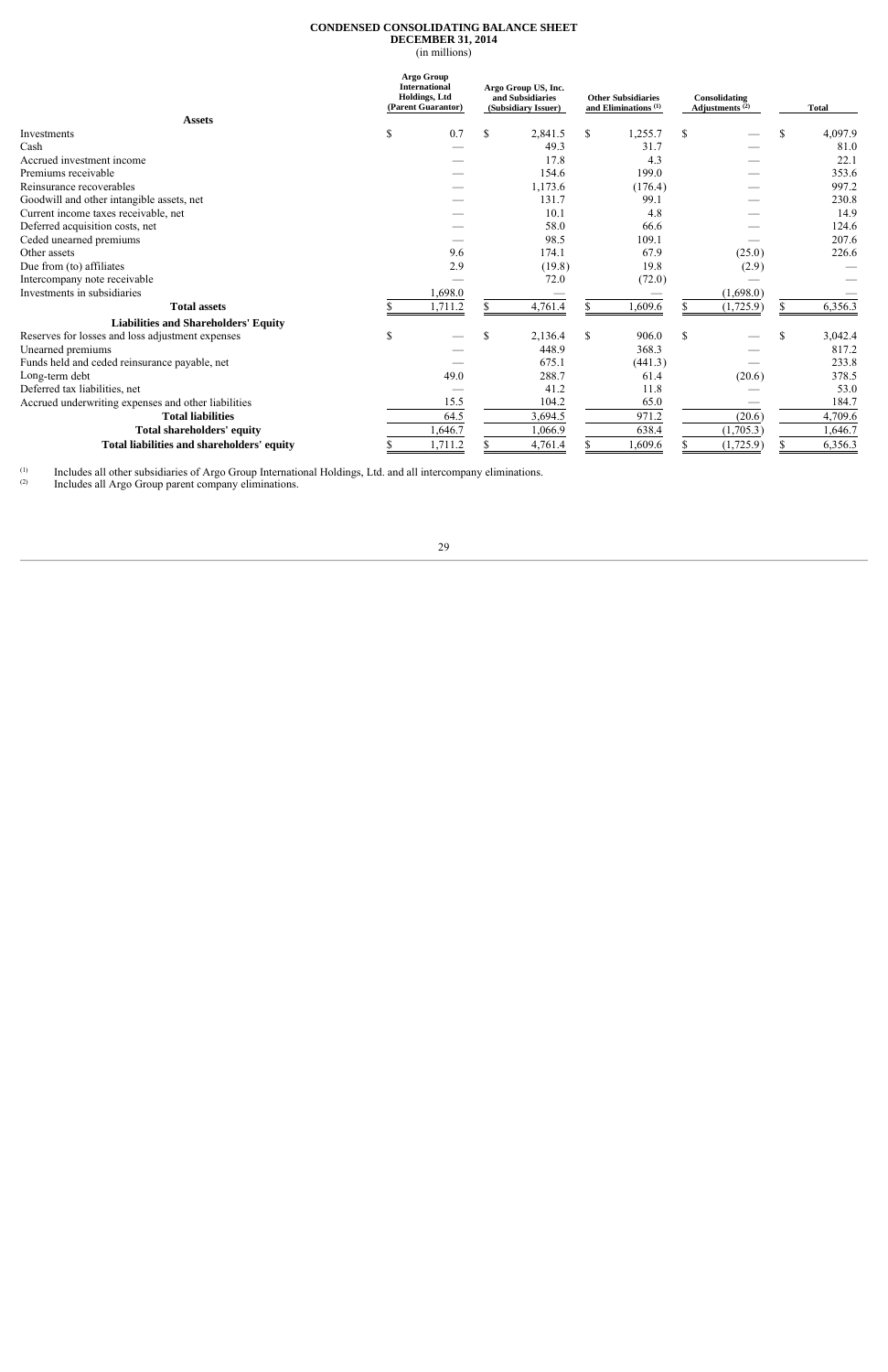## **CONDENSED CONSOLIDATING STATEMENT OF INCOME FOR THE THREE MONTHS ENDED MARCH 31, 2015**

(in millions)

|                                         | <b>Argo Group</b><br><b>International</b><br>Holdings, Ltd<br>(Parent Guarantor) | Argo Group US, Inc.<br>and Subsidiaries<br>(Subsidiary Issuer) | <b>Other Subsidiaries</b><br>and Eliminations $(1)$ |        | Consolidating<br>Adjustments $(2)$ |  | <b>Total</b> |
|-----------------------------------------|----------------------------------------------------------------------------------|----------------------------------------------------------------|-----------------------------------------------------|--------|------------------------------------|--|--------------|
| Premiums and other revenue:             |                                                                                  |                                                                |                                                     |        |                                    |  |              |
| Earned premiums                         | \$                                                                               | \$<br>135.1                                                    | $\mathbb{S}$                                        | 199.5  | S                                  |  | 334.6<br>S   |
| Net investment (expense) income         | (0.2)                                                                            | 14.5                                                           |                                                     | 6.5    |                                    |  | 20.8         |
| Net realized investment gains and other |                                                                                  | 15.9                                                           |                                                     | 0.1    |                                    |  | 16.0         |
| Total revenue                           | (0.2)                                                                            | 165.5                                                          |                                                     | 206.1  |                                    |  | 371.4        |
| Expenses:                               |                                                                                  |                                                                |                                                     |        |                                    |  |              |
| Losses and loss adjustment expenses     |                                                                                  | 80.2                                                           |                                                     | 103.5  |                                    |  | 183.7        |
| Underwriting, acquisition and insurance |                                                                                  |                                                                |                                                     |        |                                    |  |              |
| expenses                                | 4.7                                                                              | 51.9                                                           |                                                     | 73.0   |                                    |  | 129.6        |
| Interest expense                        | 0.5                                                                              | 3.8                                                            |                                                     | 0.6    |                                    |  | 4.9          |
| Fee expense (income), net               |                                                                                  | 0.8                                                            |                                                     | (0.4)  |                                    |  | 0.4          |
| Foreign currency exchange loss (gain)   |                                                                                  | 0.8                                                            |                                                     | (10.4) |                                    |  | (9.6)        |
| Total expenses                          | 5.2                                                                              | 137.5                                                          |                                                     | 166.3  |                                    |  | 309.0        |
| Income before income taxes              | (5.4)                                                                            | 28.0                                                           |                                                     | 39.8   |                                    |  | 62.4         |
| Provision for income taxes              |                                                                                  | 5.8                                                            |                                                     | (2.2)  |                                    |  | 3.6          |
| Net income before equity in earnings of |                                                                                  |                                                                |                                                     |        |                                    |  |              |
| subsidiaries                            | (5.4)                                                                            | 22.2                                                           |                                                     | 42.0   |                                    |  | 58.8         |
| Equity in undistributed earnings of     |                                                                                  |                                                                |                                                     |        |                                    |  |              |
| subsidiaries                            | 64.2                                                                             |                                                                |                                                     |        | (64.2)                             |  |              |
| Net income                              | 58.8                                                                             | 22.2                                                           |                                                     | 42.0   | (64.2)                             |  | 58.8         |

 $(1)$  $(1)$  Includes all other subsidiaries of Argo Group International Holdings, Ltd. and all intercompany eliminations.

(2) Includes all Argo Group parent company eliminations.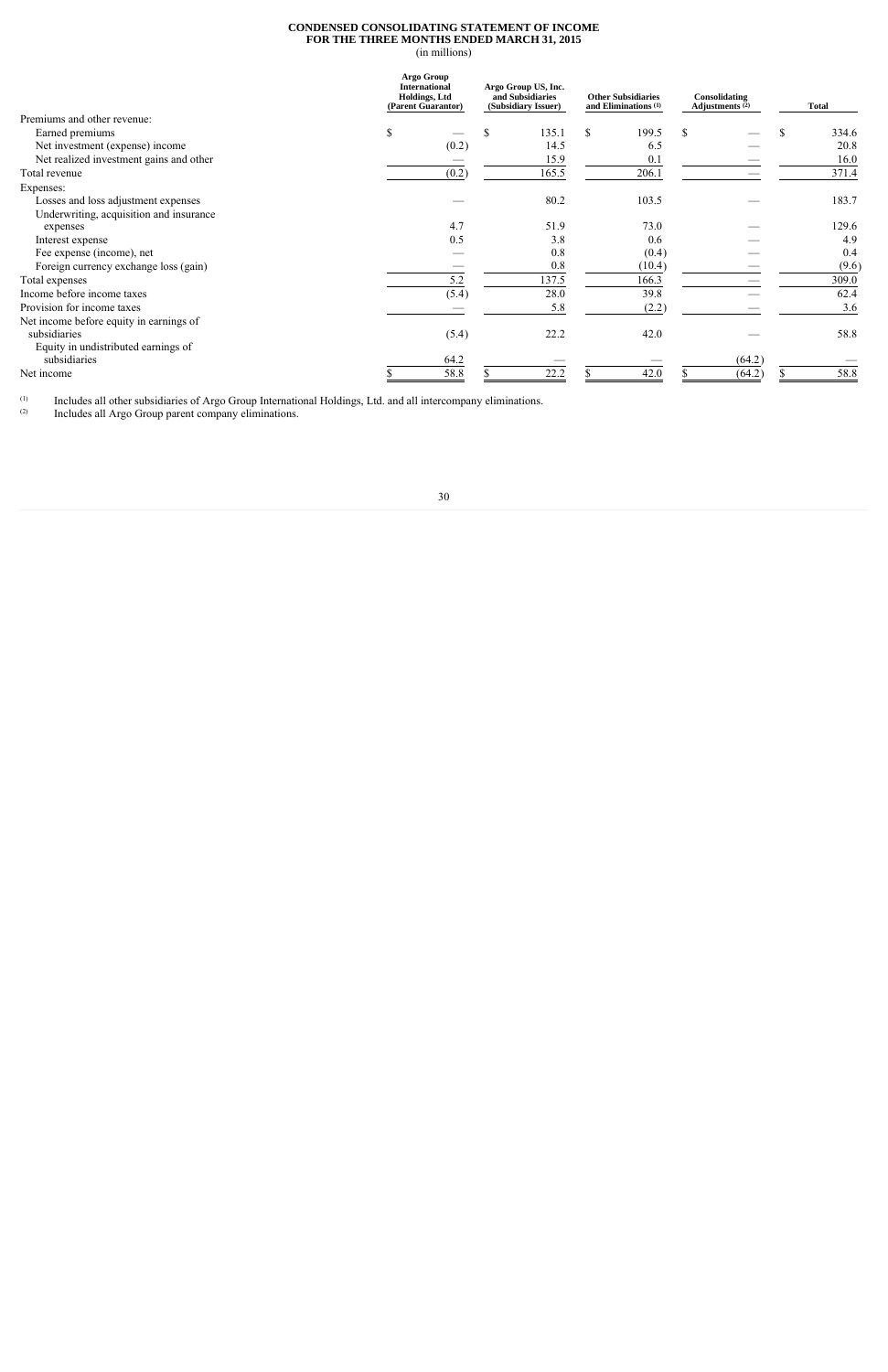## **CONDENSED CONSOLIDATING STATEMENT OF INCOME FOR THE THREE MONTHS ENDED MARCH 31, 2014**

(in millions)

|                                                | <b>Argo Group</b><br><b>International</b><br>Argo Group US, Inc.<br>Holdings, Ltd<br>and Subsidiaries<br>(Parent Guarantor)<br>(Subsidiary Issuer) |       | <b>Other Subsidiaries</b><br>and Eliminations $(1)$ |             | Consolidating<br>Adjustments <sup>(2)</sup> | <b>Total</b> |   |       |
|------------------------------------------------|----------------------------------------------------------------------------------------------------------------------------------------------------|-------|-----------------------------------------------------|-------------|---------------------------------------------|--------------|---|-------|
| Premiums and other revenue:                    |                                                                                                                                                    |       |                                                     |             |                                             |              |   |       |
| Earned premiums                                | \$                                                                                                                                                 |       | \$<br>112.0                                         | \$<br>213.7 | S.                                          |              | S | 325.7 |
| Net investment (expense) income                |                                                                                                                                                    | (0.1) | 15.0                                                | 8.4         |                                             |              |   | 23.3  |
| Net realized investment and other gains (loss) |                                                                                                                                                    |       | 11.5                                                | (0.4)       |                                             |              |   | 11.1  |
| Total revenue                                  |                                                                                                                                                    | (0.1) | 138.5                                               | 221.7       |                                             |              |   | 360.1 |
| Expenses:                                      |                                                                                                                                                    |       |                                                     |             |                                             |              |   |       |
| Losses and loss adjustment expenses            |                                                                                                                                                    |       | 72.5                                                | 110.0       |                                             |              |   | 182.5 |
| Underwriting, acquisition and insurance        |                                                                                                                                                    |       |                                                     |             |                                             |              |   |       |
| expenses                                       |                                                                                                                                                    | 6.0   | 46.3                                                | 76.4        |                                             |              |   | 128.7 |
| Interest expense                               |                                                                                                                                                    | 0.6   | 3.8                                                 | 0.7         |                                             | (0.1)        |   | 5.0   |
| Fee expense, net                               |                                                                                                                                                    |       | 1.3                                                 | 0.1         |                                             |              |   | 1.4   |
| Foreign currency exchange (gain) loss          |                                                                                                                                                    |       | (0.1)                                               | (0.1)       |                                             |              |   | (0.2) |
| Total expenses                                 |                                                                                                                                                    | 6.6   | 123.8                                               | 187.1       |                                             | (0.1)        |   | 317.4 |
| Income (loss) before income taxes              |                                                                                                                                                    | (6.7) | 14.7                                                | 34.6        |                                             | 0.1          |   | 42.7  |
| Provision (benefit) for income taxes           |                                                                                                                                                    |       | 3.0                                                 | (0.5)       |                                             |              |   | 2.5   |
| Net income (loss) before equity in earnings of |                                                                                                                                                    |       |                                                     |             |                                             |              |   |       |
| subsidiaries                                   |                                                                                                                                                    | (6.7) | 11.7                                                | 35.1        |                                             | 0.1          |   | 40.2  |
| Equity in undistributed earnings of            |                                                                                                                                                    |       |                                                     |             |                                             |              |   |       |
| subsidiaries                                   |                                                                                                                                                    | 46.9  |                                                     |             |                                             | (46.9)       |   |       |
| Net income (loss)                              |                                                                                                                                                    | 40.2  | 11.7                                                | 35.1        |                                             | (46.8)       |   | 40.2  |

 $(1)$  $(1)$  Includes all other subsidiaries of Argo Group International Holdings, Ltd. and all intercompany eliminations.

(2) Includes all Argo Group parent company eliminations.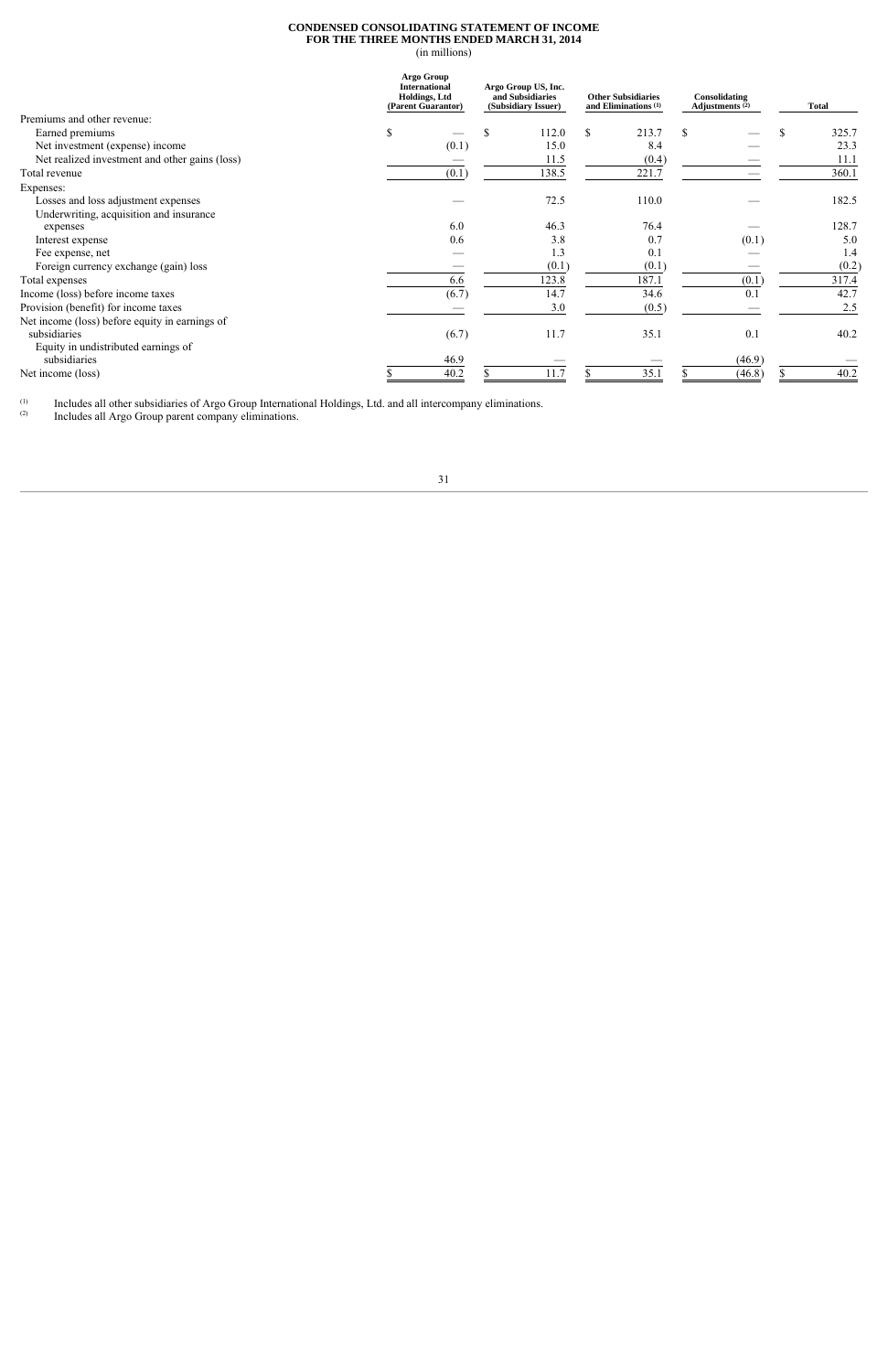### **CONDENSED CONSOLIDATING STATEMENT OF CASH FLOWS FOR THE THREE MONTHS ENDED MARCH 31, 2015**

(in millions)

|                                              | <b>Argo Group</b><br><b>International</b><br><b>Holdings</b> , Ltd<br>(Parent Guarantor) | Argo Group US, Inc.<br>and Subsidiaries<br>(Subsidiary Issuer) | <b>Other Subsidiaries</b><br>and Eliminations $(1)$ | Consolidating<br>Adjustments $(2)$ | <b>Total</b> |
|----------------------------------------------|------------------------------------------------------------------------------------------|----------------------------------------------------------------|-----------------------------------------------------|------------------------------------|--------------|
| Net cash flows from operating activities     | 2.9                                                                                      | 43.6                                                           | (18.9)                                              |                                    | 27.6         |
| Cash flows from investing activities:        |                                                                                          |                                                                |                                                     |                                    |              |
| Proceeds from sales of investments           |                                                                                          | 340.1                                                          | 82.9                                                |                                    | 423.0        |
| Maturities and mandatory calls of fixed      |                                                                                          |                                                                |                                                     |                                    |              |
| maturity investments                         |                                                                                          | 114.5                                                          | 27.5                                                |                                    | 142.0        |
| Purchases of investments                     |                                                                                          | (471.4)                                                        | (85.8)                                              |                                    | (557.2)      |
| Change in short-term investments and         |                                                                                          |                                                                |                                                     |                                    |              |
| foreign regulatory deposits                  | 1.1                                                                                      | 7.0                                                            | (3.3)                                               |                                    | 4.8          |
| Settlements of foreign currency exchange     |                                                                                          |                                                                |                                                     |                                    |              |
| forward contracts                            | 0.7                                                                                      |                                                                | (2.9)                                               |                                    | (2.2)        |
| Issuance of intercompany note, net           |                                                                                          |                                                                |                                                     |                                    |              |
| Purchases of fixed assets and other, net     | 0.1                                                                                      | (11.3)                                                         | 2.9                                                 |                                    | (8.3)        |
| Cash (used) provided by investing activities | 1.9                                                                                      | (21.1)                                                         | 21.3                                                |                                    | 2.1          |
| Cash flows from financing activities:        |                                                                                          |                                                                |                                                     |                                    |              |
| Borrowings under intercompany note, net      |                                                                                          |                                                                |                                                     |                                    |              |
| Activity under stock incentive plans         | 0.9                                                                                      |                                                                |                                                     |                                    | 0.9          |
| Repurchase of Company's common shares        |                                                                                          | (17.0)                                                         |                                                     |                                    | (17.0)       |
| Excess tax expense from share-based          |                                                                                          |                                                                |                                                     |                                    |              |
| payment arrangements                         |                                                                                          |                                                                |                                                     |                                    |              |
| Payment of cash dividend to common           |                                                                                          |                                                                |                                                     |                                    |              |
| shareholders                                 | (5.7)                                                                                    |                                                                |                                                     |                                    | (5.7)        |
| Cash (used) provided by financing activities | (4.8)                                                                                    | (17.0)                                                         |                                                     |                                    | (21.8)       |
| Effect of exchange rate changes on cash      |                                                                                          |                                                                | 0.2                                                 |                                    | 0.2          |
| Change in cash                               |                                                                                          | 5.5                                                            | 2.6                                                 |                                    | 8.1          |
| Cash, beginning of the period                |                                                                                          | 49.3                                                           | 31.7                                                |                                    | 81.0         |
| Cash, end of period                          |                                                                                          | 54.8                                                           | 34.3                                                |                                    | 89.1         |

 $\left( 1\right)$  $(1)$  Includes all other subsidiaries of Argo Group International Holdings, Ltd. and all intercompany eliminations.

(2) Includes all Argo Group parent company eliminations.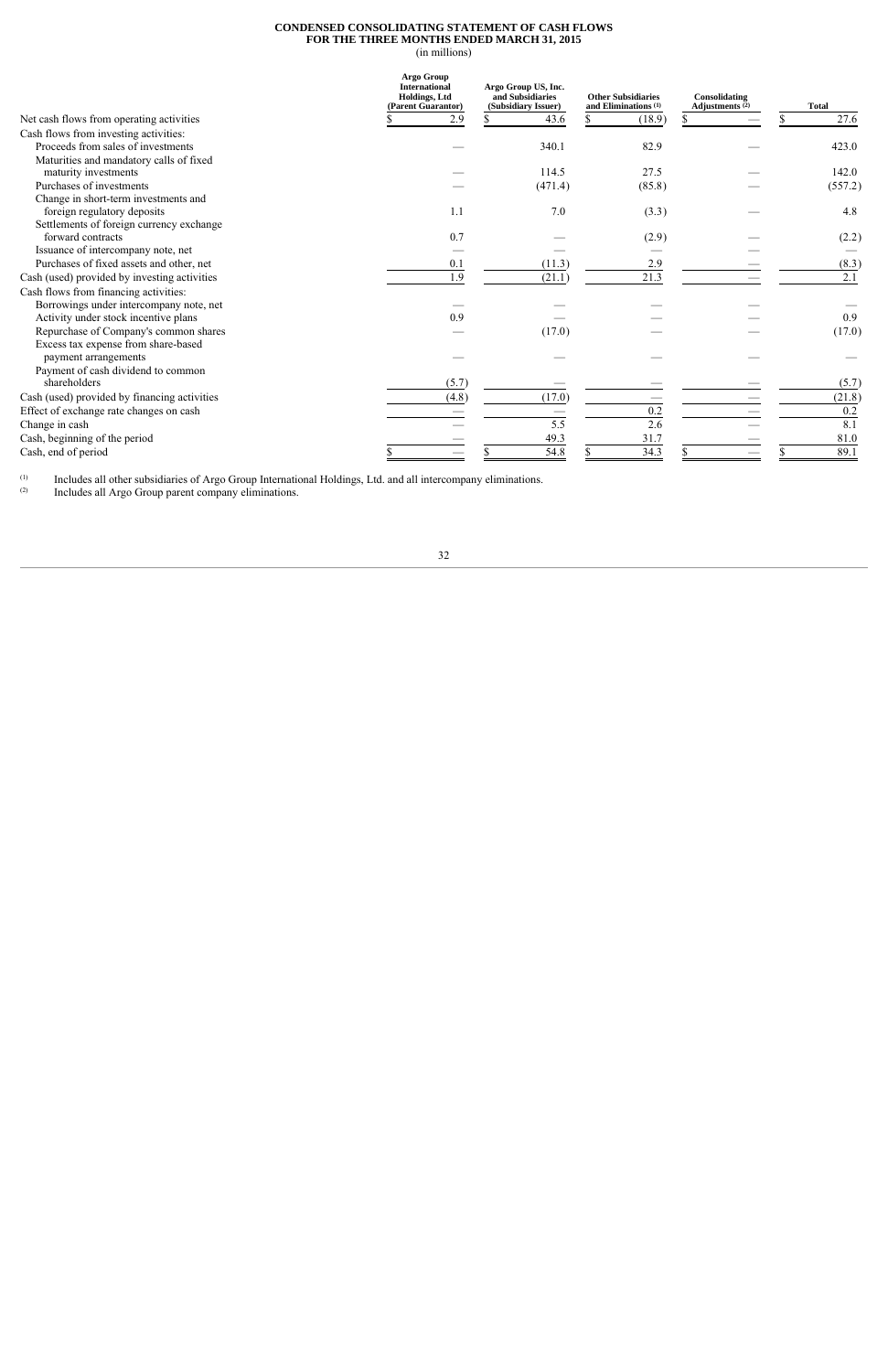### **CONDENSED CONSOLIDATING STATEMENT OF CASH FLOWS FOR THE THREE MONTHS ENDED MARCH 31, 2014**

(in millions)

|                                              | Argo Group<br><b>International</b><br><b>Holdings</b> , Ltd<br>(Parent Guarantor) | Argo Group US, Inc.<br><b>Other Subsidiaries</b><br>and Subsidiaries<br>and Eliminations <sup>(1)</sup><br>(Subsidiary Issuer) |         | Consolidating<br>Adjustments $(2)$ | <b>Total</b> |
|----------------------------------------------|-----------------------------------------------------------------------------------|--------------------------------------------------------------------------------------------------------------------------------|---------|------------------------------------|--------------|
| Net cash flows from operating activities     | (9.4)                                                                             | (11.2)                                                                                                                         | 64.2    |                                    | 43.6         |
| Cash flows from investing activities:        |                                                                                   |                                                                                                                                |         |                                    |              |
| Proceeds from sales of investments           |                                                                                   | 163.3                                                                                                                          | 100.0   |                                    | 263.3        |
| Maturities and mandatory calls of fixed      |                                                                                   |                                                                                                                                |         |                                    |              |
| maturity investments                         |                                                                                   | 51.3                                                                                                                           | 27.1    |                                    | 78.4         |
| Purchases of investments                     |                                                                                   | (178.6)                                                                                                                        | (128.7) |                                    | (307.3)      |
| Change in short-term investments and         |                                                                                   |                                                                                                                                |         |                                    |              |
| foreign regulatory deposits                  | (0.9)                                                                             | (29.8)                                                                                                                         | (23.2)  |                                    | (53.9)       |
| Settlements of foreign currency exchange     |                                                                                   |                                                                                                                                |         |                                    |              |
| forward contracts                            | 0.9                                                                               |                                                                                                                                | (2.3)   |                                    | (1.4)        |
| Issuance of intercompany note, net           |                                                                                   |                                                                                                                                | (12.5)  | 12.5                               |              |
| Purchases of fixed assets and other, net     | 0.1                                                                               | (5.1)                                                                                                                          | (19.1)  |                                    | (24.1)       |
| Cash (used) provided by investing activities | 0.1                                                                               | 1.1                                                                                                                            | (58.7)  | 12.5                               | (45.0)       |
| Cash flows from financing activities:        |                                                                                   |                                                                                                                                |         |                                    |              |
| Borrowings under intercompany note, net      | 12.5                                                                              |                                                                                                                                |         | (12.5)                             |              |
| Activity under stock incentive plans         | 0.8                                                                               |                                                                                                                                |         |                                    | 0.8          |
| Repurchase of Company's common shares        |                                                                                   | (3.7)                                                                                                                          |         |                                    | (3.7)        |
| Excess tax expense from share-based          |                                                                                   |                                                                                                                                |         |                                    |              |
| payment arrangements                         |                                                                                   | 0.1                                                                                                                            |         |                                    | 0.1          |
| Payment of cash dividend to common           |                                                                                   |                                                                                                                                |         |                                    |              |
| shareholders                                 | (4.0)                                                                             |                                                                                                                                |         |                                    | (4.0)        |
| Cash (used) provided by financing activities | 9.3                                                                               | (3.6)                                                                                                                          |         | (12.5)                             | (6.8)        |
| Effect of exchange rate changes on cash      |                                                                                   |                                                                                                                                | 0.3     |                                    | 0.3          |
| Change in cash                               |                                                                                   | (13.7)                                                                                                                         | 5.8     |                                    | (7.9)        |
| Cash, beginning of period                    |                                                                                   | 132.1                                                                                                                          | 25.3    |                                    | 157.4        |
| Cash, end of period                          |                                                                                   | 118.4                                                                                                                          | 31.1    |                                    | 149.5        |

 $\left( 1\right)$  $(1)$  Includes all other subsidiaries of Argo Group International Holdings, Ltd. and all intercompany eliminations.

(2) Includes all Argo Group parent company eliminations.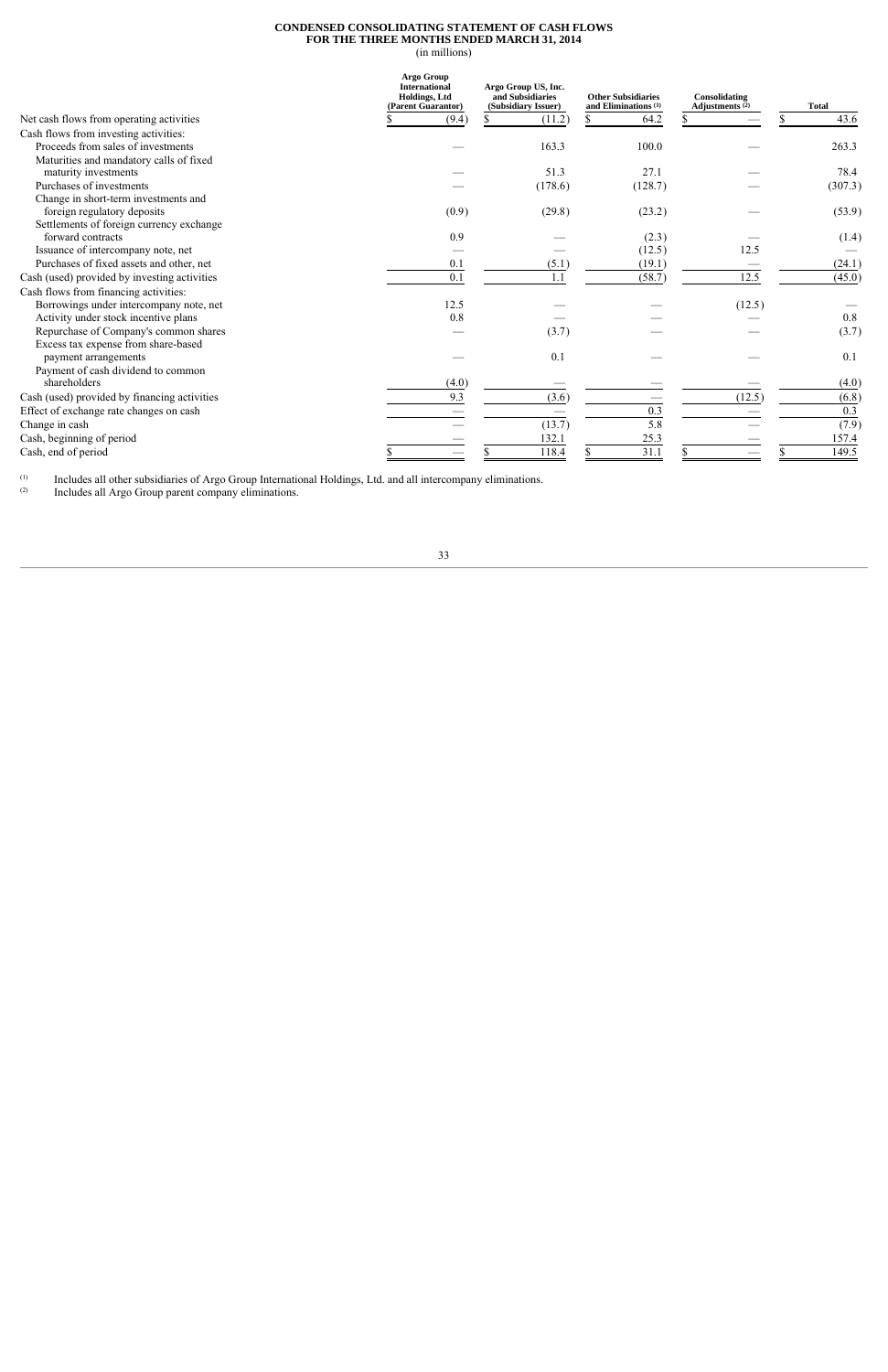#### **Item 2. Management's Discussion and Analysis of Financial Condition and Results of Operations**

The following is a discussion and analysis of our results of operations for the three months ended March 31, 2015 compared with the three months ended March 31, 2014, and also a discussion of our financial condition as of March 31, 2015. This discussion and analysis should be read in conjunction with the attached unaudited interim Consolidated Financial Statements and notes thereto and Argo Group's Annual Report on Form 10-K for the year ended December 31, 2014 filed with the Securities and Exchange Commission ("SEC") on February 27, 2015, including the audited Consolidated Financial Statements and notes thereto.

#### **Forward Looking Statements**

Management's Discussion and Analysis of Financial Condition and Results of Operations, Quantitative and Qualitative Disclosures About Market Risk and the accompanying Consolidated Financial Statements (including the notes thereto) may contain "forward looking statements," which are made pursuant to the safe harbor provisions of the Private Securities Litigation Reform Act of 1995. The forward looking statements are based on our current expectations and beliefs concerning future developments and their potential effects on us. There can be no assurance that actual developments will be those anticipated by us. Actual results may differ materially as a result of significant risks and uncertainties, including non-receipt of expected payments, capital markets and their effect on investment income and fair value of the investment portfolio, development of claims and the effect on loss reserves, accuracy in estimating loss reserves, changes in the demand for our products, effect of general economic conditions, adverse government legislation and regulations, government investigations into industry practices, developments relating to existing agreements, heightened competition, changes in pricing environments and changes in asset valuations. For a more detailed discussion of risks and uncertainties, see our public filings made with the SEC. We undertake no obligation to publicly update any forward-looking statements.

Generally, it is our policy to communicate events that may have a material adverse impact on our operations or financial position, including property and casualty catastrophic events and material losses in the investment portfolio, in a timely manner through a public announcement. It is also our policy not to make public announcements regarding events that are believed to have no material adverse impact on our results of operations or financial position based on management's current estimates and available information, other than through regularly scheduled calls, press releases or filings.

#### **Consolidated Results of Operations**

For the three months ended March 31, 2015, we reported net income of \$58.8 million, or \$2.05 per fully diluted share. For the three months ended March 31, 2014, we reported net income of \$40.2 million, or \$1.36 per fully diluted share.

The following is a comparison of selected data from our operations:

|                                         |      | Three Months Ended March 31, |       |  |  |  |  |
|-----------------------------------------|------|------------------------------|-------|--|--|--|--|
| (in millions)                           | 2015 |                              | 2014  |  |  |  |  |
| Gross written premiums                  |      | 476.7                        | 463.1 |  |  |  |  |
| Earned premiums                         |      | 334.6                        | 325.7 |  |  |  |  |
| Net investment income                   |      | 20.8                         | 23.3  |  |  |  |  |
| Net realized investment and other gains |      | 16.0                         | 11.1  |  |  |  |  |
| Total revenue                           |      | 371.4                        | 360.1 |  |  |  |  |
| Income before income taxes              |      | 62.4                         | 42.7  |  |  |  |  |
| Provision for income taxes              |      | 3.6                          | 2.5   |  |  |  |  |
| Net income                              |      | 58.8                         | 40.2  |  |  |  |  |
| Loss ratio                              |      | 54.9%                        | 56.0% |  |  |  |  |
| Expense ratio                           |      | 38.7%                        | 39.5% |  |  |  |  |
| Combined ratio                          |      | 93.6%                        | 95.5% |  |  |  |  |

The increase in consolidated gross written and earned premiums was primarily attributable to growth in our segments, excluding International Specialty, resulting from our introduction of new products and increased renewals. Partially offsetting these increases were declines in gross written premiums in the International Specialty segment due to increased competition in the property reinsurance market. All of our segments have been impacted by increased competition and pressure on rates.

Consolidated net investment income decreased for the three months ended March 31, 2015 as compared to the same period of 2014 due primarily to the continued reinvestment at market yields below the portfolio's book yield and an increased focus on total portfolio returns relative to current income.

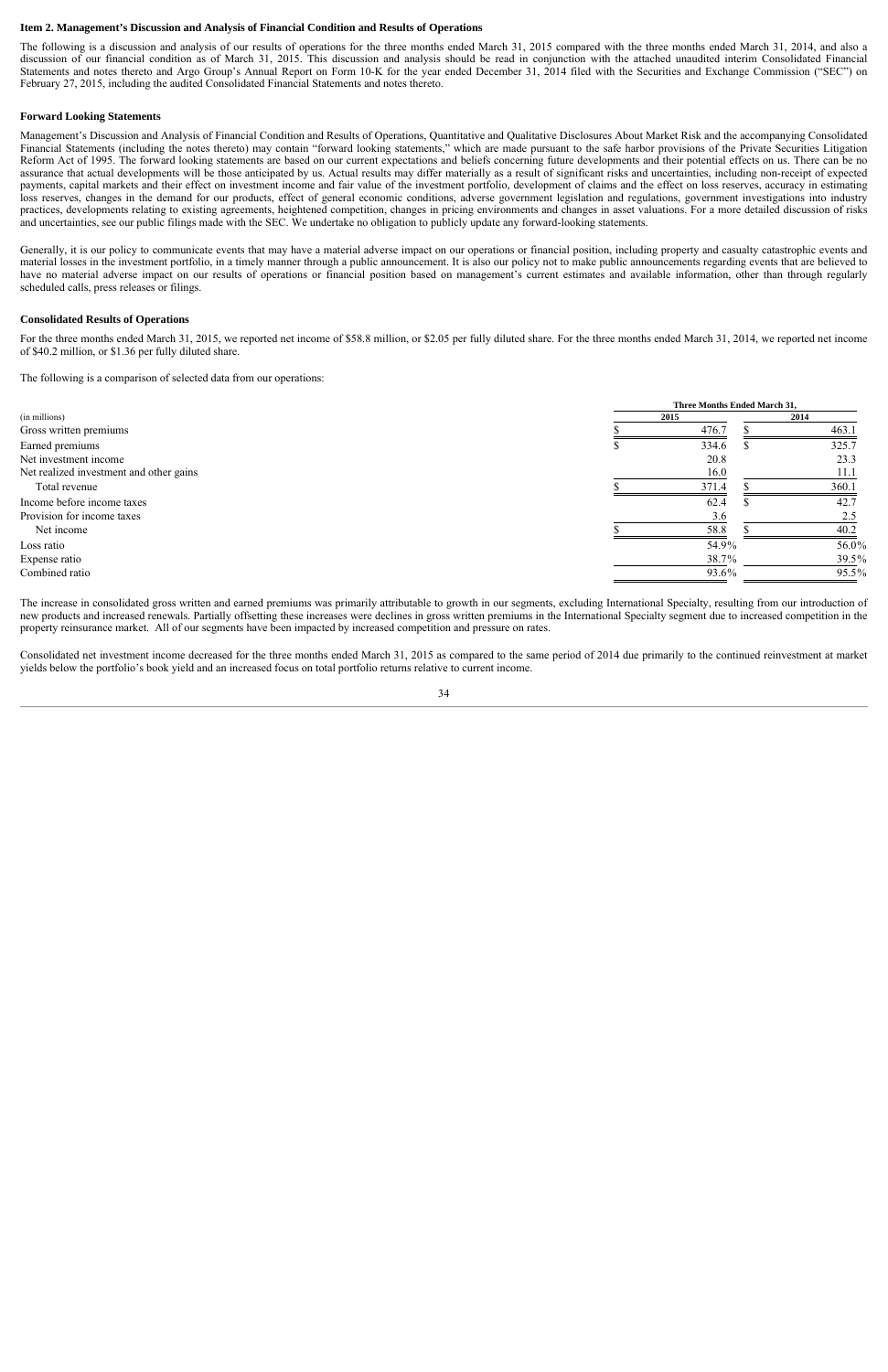Consolidated net realized investment and other gains were \$16.0 million and \$11.1 million for the three months ended March 31, 2015 and 2014, respectively. Consolidated net realized gains for the three months ended March 31, 2015 primarily consisted of \$3.1 million of gains recognized from our equity portfolio coupled with \$13.8 million in gains from our other invested assets portfolio, including our investments accounted for under the equity method. Partially offsetting these net realized gains was \$1.1 million for our short term portfolio and \$0.5 million from the recognition of other-than-temporary impairments on certain of our investment securities. Included in consolidated net realized investment and other gains for the three months ended March 31, 2014 were \$6.4 million in realized gains for our equity portfolio, coupled with \$7.8 million in realized gains from our other investments, including our equity method investments. Partially offsetting these gains was a \$4.0 million realized loss due to the write down of an asset held for sale.

We have purchased foreign currency 90 day future forward contracts to manage currency exposure on losses related to selected catastrophe events. The term of these contracts gives us the flexibility to adjust the notional amount of the contracts based on payments made and changes in estimates of future losses. We do not apply hedge accounting to these contracts; as a result, all gains (losses) are recognized in net realized investment gains (losses). For the three months ended March 31, 2015, we recognized \$0.5 million in foreign currency exchange gains related to the loss reserves recorded for the events offset by \$0.9 million in realized losses from the currency forward contracts. For the three months ended March 31, 2014, we recognized \$1.2 million in foreign currency exchange losses related to the loss reserves recorded for the events offset by \$1.0 million in realized gains from the currency forward contracts. The foreign currency exchange losses related to these loss reserves and the realized gains (losses) from the currency forward contacts are reported under Corporate.

Consolidated losses and loss adjustment expenses were \$183.7 million and \$182.5 million for the three months ended March 31, 2015 and 2014, respectively. Included in losses and loss adjustment expenses for the three months ended March 31, 2015 and 2014 was \$3.0 million and \$4.2 million, respectively, in catastrophe losses attributable to United States storms. Included in losses and loss adjustment expenses for the three months ended March 31, 2015 and 2014 was \$3.7 million and \$8.9 million, respectively, of net favorable loss reserve development on prior accident years.

The following table summarizes the above referenced loss reserve development with respect to prior year loss reserves by line of business for the three months ended March 31, 2015.

|                                                | <b>Net Reserve</b>  |  |                         |                   |  |  |  |
|------------------------------------------------|---------------------|--|-------------------------|-------------------|--|--|--|
|                                                | 2014                |  | <b>Development</b>      | Percent of        |  |  |  |
| (in millions)                                  | <b>Net Reserves</b> |  | (Favorable)/Unfavorable | 2014 Net Reserves |  |  |  |
| General liability                              | 913.0               |  | (10.0)                  | $-1.1\%$          |  |  |  |
| Workers compensation                           | 327.9               |  | 2.1                     | $0.6\%$           |  |  |  |
| Syndicate 1200 property                        | 99.2                |  | (2.5)                   | $-2.5\%$          |  |  |  |
| Syndicate 1200 liability                       | 202.4               |  | 1.6                     | $0.8\%$           |  |  |  |
| Commercial multi-peril                         | 164.6               |  | 7.8                     | $4.7\%$           |  |  |  |
| Commercial auto liability                      | 158.3               |  | (1.5)                   | $-0.9\%$          |  |  |  |
| Reinsurance - nonproportional assumed property | 79.7                |  | (3.8)                   | $-4.8\%$          |  |  |  |
| Syndicate 1200 specialty                       | 18.7                |  | (0.3)                   | $-1.6\%$          |  |  |  |
| All other lines                                | 173.3               |  | 2.9                     | $1.7\%$           |  |  |  |
| Total                                          | 2,137.1             |  | (3.7)                   | $-0.2\%$          |  |  |  |
|                                                |                     |  |                         |                   |  |  |  |

In determining appropriate reserve levels for the three months ended March 31, 2015, we maintained the same general processes and disciplines that were used to set reserves at prior reporting dates. No significant changes in methodologies were made to estimate the reserves since the last reporting date; however, at each reporting date we reassess the actuarial estimate of the reserve for losses and loss adjustment expenses and record our best estimate. Consistent with prior reserve valuations, as claims data becomes more mature for prior accident years, actuarial estimates were refined to weigh certain actuarial methods more heavily in order to respond to any emerging trends in the paid and reported loss data. While prior accident years' net reserves for losses and loss adjustment expenses for some lines of business have developed favorably in recent years, this does not imply that more recent accident years' reserves will also develop favorably; pricing, reinsurance costs, legal environment, general economic conditions including changes in inflation and many other factors impact management's ultimate loss estimates.

When determining reserve levels, we recognize that there are several factors that present challenges and uncertainties to the estimation of net loss reserves. Examples of these uncertainties include changes to the reinsurance structure and potential increases in inflation. Our net retained losses vary by product and they have generally increased over time. To properly recognize these uncertainties, actuarial reviews have given significant consideration to the paid and incurred Bornhuetter-Ferguson ("BF") methodologies. Compared with other actuarial methodologies, the paid and incurred BF methods assign smaller weight to actual reported loss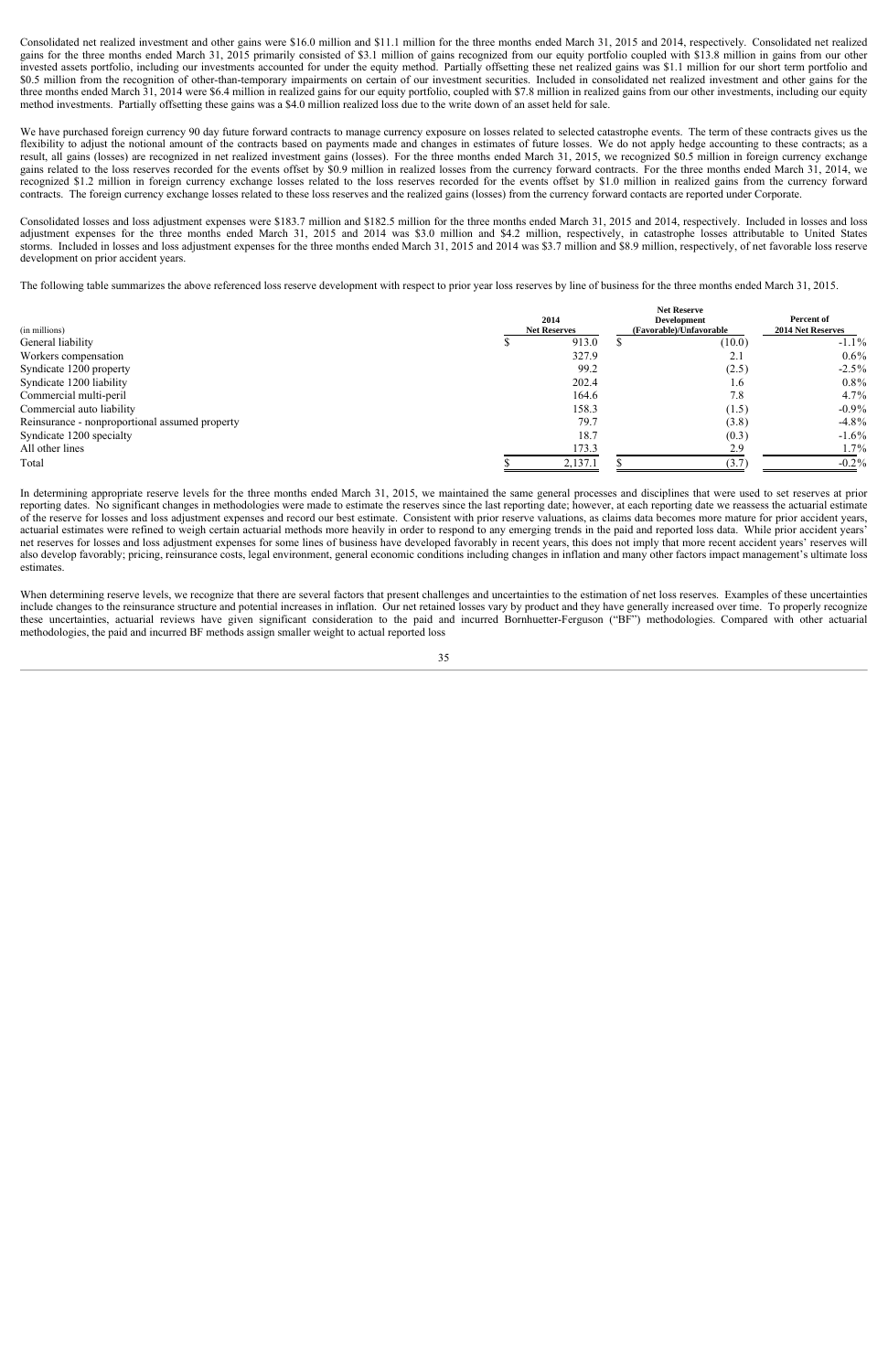experience, with the greatest weight assigned to an expected or planned loss ratio. The expected or planned loss ratio has typically been determined using various assumptions pertaining to prospective loss frequency and loss severity. In setting reserves at March 31, 2015, we continued to consider the paid and incurred BF methods for recent years.

Our loss reserve estimates gradually blend in the results from development and frequency/severity methodologies over time. For general liability estimates, our own loss experience is not deemed fully credible for several years after the end of an accident year. We rely primarily on the BF methods during that period. For property business, our loss reserve estimates also blend in the results from development and frequency/severity methodologies over time. For property lines, in contrast to general liability estimates, where loss reporting and claims closing patterns settle more quickly, we give greater weight to development methods starting at the end of the accident year.

For the Run-off Lines segment, in determining appropriate reserve levels, we maintained the same general processes and disciplines that were used to set reserves at prior reporting dates. No changes in key assumptions were made to estimate the reserves since the last reporting date.

Consolidated gross reserves for losses and loss adjustment expenses were \$3,035.1 million (including \$79.4 million of reserves attributable to Syndicate 1200 segment's trade capital providers) and \$3,042.4 million (including \$66.6 million of reserves attributable to the Syndicate 1200 segment's trade capital providers) as of March 31, 2015 and 2014, respectively. Management has recorded its best estimate of loss reserves at each date based on current known facts and circumstances. Due to the significant uncertainties inherent in the estimation of loss reserves, there can be no assurance that future loss development, favorable or unfavorable, will not occur.

Consolidated underwriting, insurance and acquisition expenses were \$129.6 million and \$128.7 million for the three months ended March 31, 2015 and 2014, respectively. The decline in the consolidated expense ratio for 2015 as compared to 2014 was primarily attributable to an increase in earned premium and a reduction in premium taxes and other assessments, partially offset by fixed asset charges, compensation and consulting fees.

Consolidated interest expense of \$4.9 million for the three months ended March 31, 2014 was generally consistent with the \$5.0 million recognized for the three months ended March 31, 2014.

Consolidated foreign currency exchange gain was \$9.6 million and \$0.2 million for the three months ended March 31, 2015 and 2014, respectively. The increase in the foreign currency exchange gains was due to the strengthening of the U.S. Dollar, on a weighted average basis, against the currencies in which we transact our business.

The consolidated provision for income taxes was \$3.6 million and \$2.5 million for the three months ended March 31, 2015 and 2014, respectively. The income tax provision represents the income tax expense associated with our operations based on the tax laws of the jurisdictions in which we operate. Therefore, the provision for income taxes represents taxes on net income for our United States, Ireland, Belgium, Brazil, Switzerland and United Kingdom operations. The income tax provision for the three months ended March 31, 2015 and 2014 was primarily attributable to our United States operations.

#### **Segment Results**

We are primarily engaged in writing property and casualty insurance and reinsurance. We have four ongoing reporting segments: Excess and Surplus Lines, Commercial Specialty, International Specialty and Syndicate 1200. Additionally, we have a Run-off Lines segment for products that we no longer underwrite.

We consider many factors, including the nature of each segment's insurance and reinsurance products, production sources, distribution strategies and regulatory environment, in determining how to aggregate reporting segments.

In evaluating the operating performance of our segments, we focus on core underwriting and investing results before consideration of realized gains or losses from the sales of investments. Intersegment transactions are allocated to the segment that initiated the transaction. Realized investment gains and losses are reported as a component of the Corporate and Other segment, as decisions regarding the acquisition and disposal of securities reside with the corporate investment function and are not under the control of the individual business segments. Although this measure of profit (loss) does not replace net income (loss) computed in accordance with GAAP as a measure of profitability, management uses this measure of profit (loss) to focus our reporting segments on generating operating income.

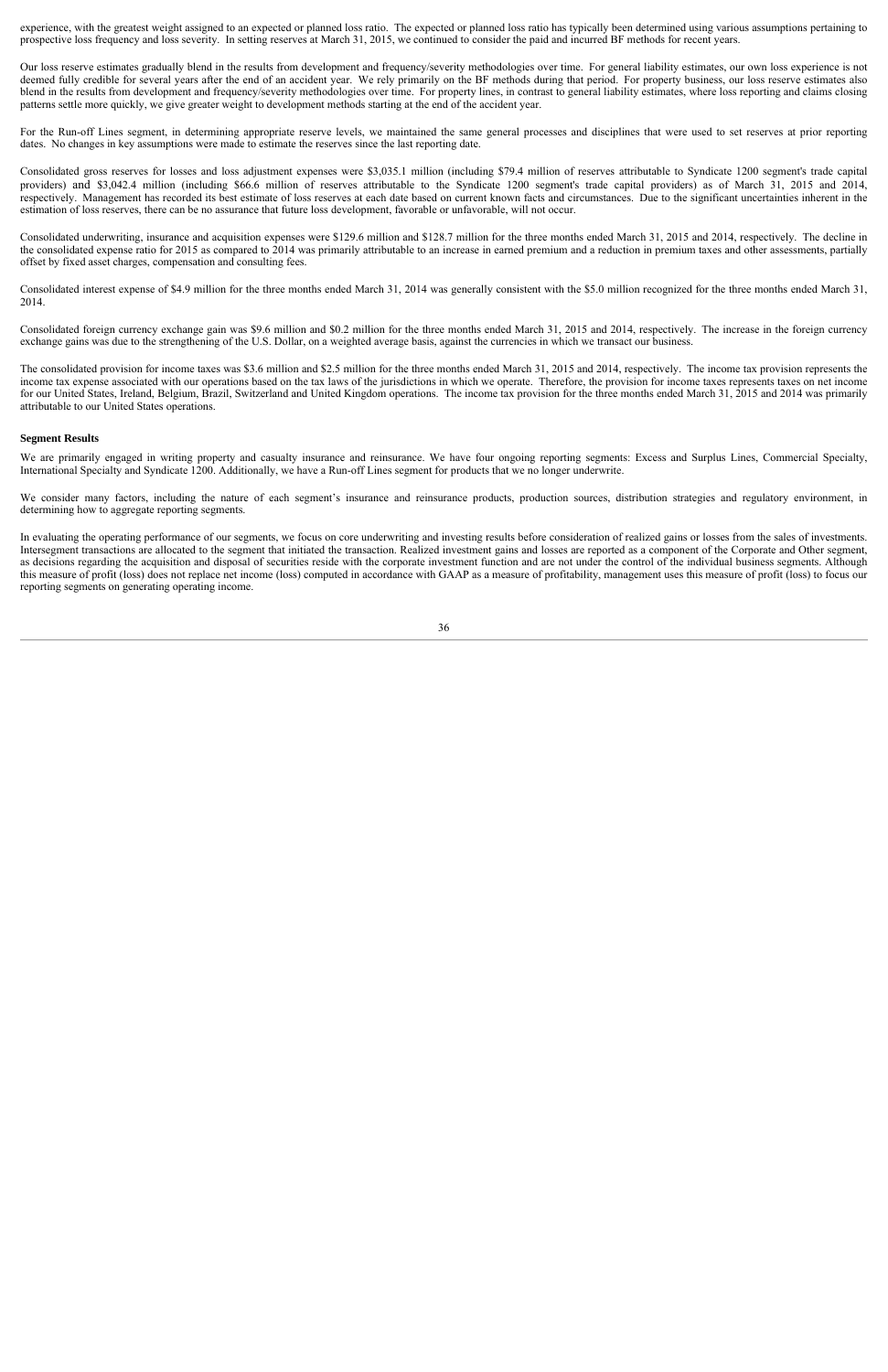Since we generally manage and monitor the investment portfolio on an aggregate basis, the overall performance of the investment portfolio and related net investment income is discussed above on a consolidated basis under consolidated net investment income rather than within or by segment.

#### *Excess and Surplus Lines*

The following table summarizes the results of operations for the Excess and Surplus Lines segment:

|                                                  |      | Three Months Ended March 31, |       |  |  |  |  |
|--------------------------------------------------|------|------------------------------|-------|--|--|--|--|
| (in millions)                                    | 2015 |                              | 2014  |  |  |  |  |
| Gross written premiums                           |      | 162.6                        | 140.0 |  |  |  |  |
| Earned premiums                                  |      | 123.1                        | 117.4 |  |  |  |  |
| Losses and loss adjustment expenses              |      | 65.4                         | 64.9  |  |  |  |  |
| Underwriting, acquisition and insurance expenses |      | 40.0                         | 40.1  |  |  |  |  |
| Underwriting income                              |      | 17.7                         | 12.4  |  |  |  |  |
| Net investment income                            |      | 8.5                          | 9.3   |  |  |  |  |
| Interest expense                                 |      | (1.5)                        | (1.6) |  |  |  |  |
| Income before income taxes                       |      | 24.7                         | 20.1  |  |  |  |  |
| Loss ratio                                       |      | 53.1%                        | 55.3% |  |  |  |  |
| Expense ratio                                    |      | 32.5%                        | 34.1% |  |  |  |  |
| Combined ratio                                   |      | 85.6%                        | 89.4% |  |  |  |  |
|                                                  |      |                              |       |  |  |  |  |

The increase in gross written and earned premiums for the three months ended March 31, 2015 as compared to the same period in 2014 was primarily attributable to increased underwriting activity in virtually all lines. Gross written premiums for certain casualty lines increased by \$13.7 million, coupled with a \$9.6 million increase in the management liability and error and omissions lines. Partially offsetting these increases were reduced writings in the transportation unit, as we continued to exit unprofitable accounts.

Included in losses and loss adjustment expense for the three months ended March 31, 2015 was \$0.5 million in catastrophe losses from winter storm activity in the United States. Offsetting these catastrophe losses was \$8.2 million of net favorable loss reserve development on prior accident years primarily within the general and products liability lines of business, partially offset by unfavorable development in property lines.

Included in losses and loss adjustment expense for the three months ended March 31, 2014 was \$1.8 million in catastrophe losses Offsetting these catastrophe losses was \$8.0 million of net favorable loss reserve development on prior accident years primarily within the general and products liability lines of business, partially offset by unfavorable development in commercial automobile and property lines.

The decline in the expense ratios for the three months ended March 31, 2015 as compared to the same period in 2014 was primarily attributable to increased ceding commissions, coupled with the increase in earned premiums as fixed overhead costs remained constant.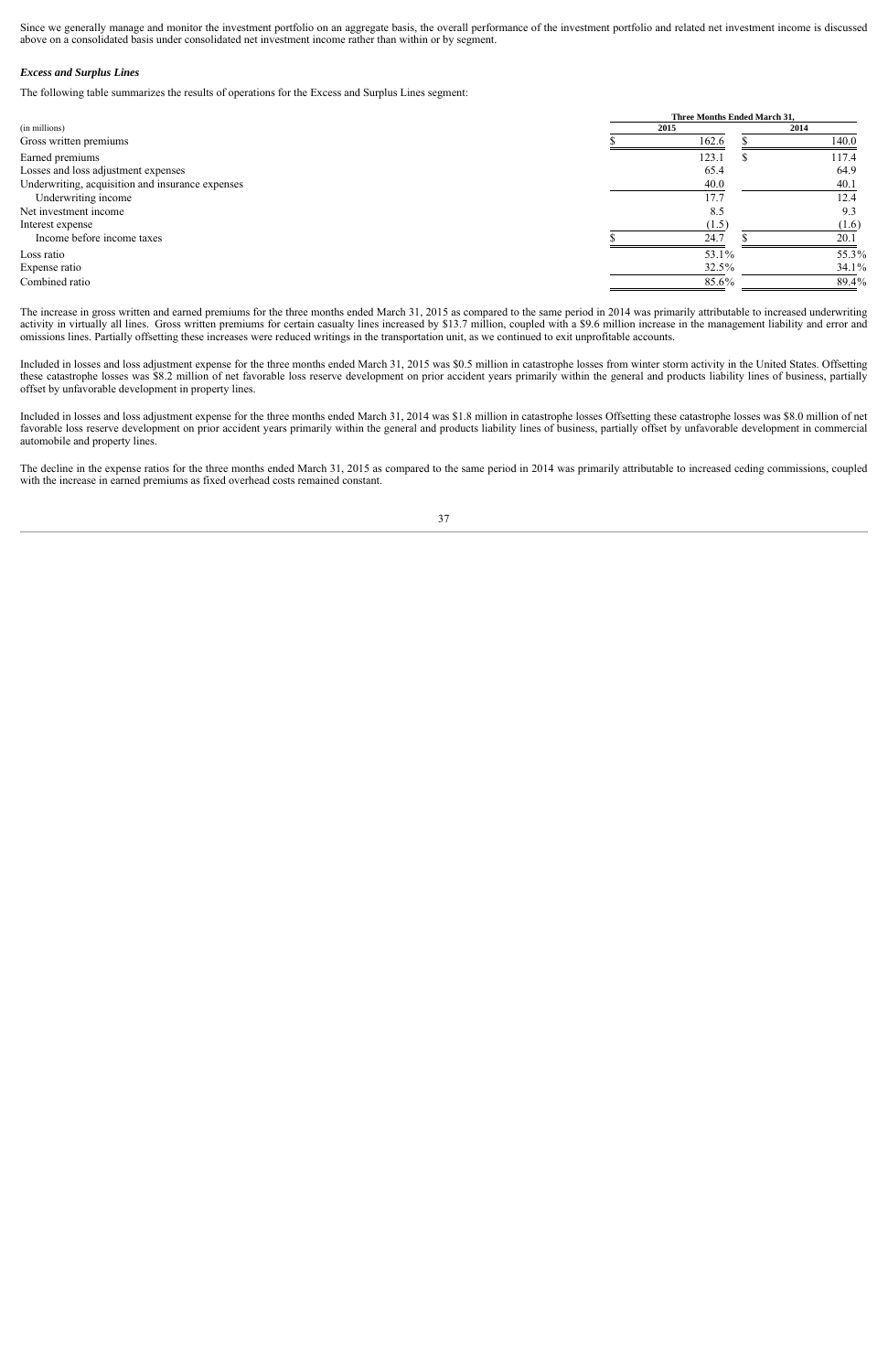#### *Commercial Specialty*

The following table summarizes the results of operations for the Commercial Specialty segment:

|                                                  |      | <b>Three Months Ended March 31.</b> |      |        |  |  |  |
|--------------------------------------------------|------|-------------------------------------|------|--------|--|--|--|
| (in millions)                                    | 2015 |                                     | 2014 |        |  |  |  |
| Gross written premiums                           |      | 107.0                               |      | 105.9  |  |  |  |
| Earned premiums                                  |      | 72.6                                |      | 71.7   |  |  |  |
| Losses and loss adjustment expenses              |      | 48.9                                |      | 47.7   |  |  |  |
| Underwriting, acquisition and insurance expenses |      | 22.8                                |      | 25.1   |  |  |  |
| Underwriting income (loss)                       |      | 0.9                                 |      | (1.1)  |  |  |  |
| Net investment income                            |      | 4.5                                 |      | 4.1    |  |  |  |
| Interest expense                                 |      | (0.8)                               |      | (0.8)  |  |  |  |
| Fee expense, net                                 |      | (0.8)                               |      | H.I    |  |  |  |
| Income before income taxes                       |      | 3.8                                 |      |        |  |  |  |
| Loss ratio                                       |      | 67.3%                               |      | 66.6%  |  |  |  |
| Expense ratio                                    |      | 31.4%                               |      | 34.9%  |  |  |  |
| Combined ratio                                   |      | 98.7%                               |      | 101.5% |  |  |  |

The slight increase in gross written and earned premiums was primarily attributable to increased premium writings in all programs with the exceptions of our grocery and retail programs. Gross written premiums were negatively impacted by decreasing rates and increasing competition, coupled with adverse economic conditions in the energy and mining sectors.

Included in losses and loss adjustment expense for the three months ended March 31, 2015 was \$0.5 million in catastrophe losses for winter storm activity in the United States. Included in losses and loss adjustment expenses for the three months ended March 31, 2015 was \$7.2 million of net unfavorable loss reserve development on prior accident years, primarily attributable to unfavorable development in general liability, workers compensation and short-tail lines.

Included in losses and loss adjustment expense for the three months ended March 31, 2014 was \$1.4 million in catastrophe losses for winter storm activity in the United States. Included in losses and loss adjustment expenses for the three months ended March 31, 2014 was \$1.2 million current accident year large property losses and \$2.0 million net unfavorable loss reserve development on prior accident years, primarily attributable to unfavorable development in general liability and automobile liability lines, offset in part by favorable development in workers compensation and short-tail lines.

The decline in the expense ratio was primarily attributable to a \$3.2 million decline in acquisition expense due to a decline in the accrual for premiums taxes and other assessments due to a change in accrual methodology.

The decrease in net fee expense for the three months ended March 31, 2015 as compared to 2014 was primarily attributable to the maturity of the fee based business. In 2014, we began to shift select functions from risk bearing activities to non risk-bearing activities, as we began to develop our fee-based business. As a result, the expenses associated with the fee-based operations exceeded the income received for these activities, resulting in increased net fee expense for the three months ended March 31, 2014.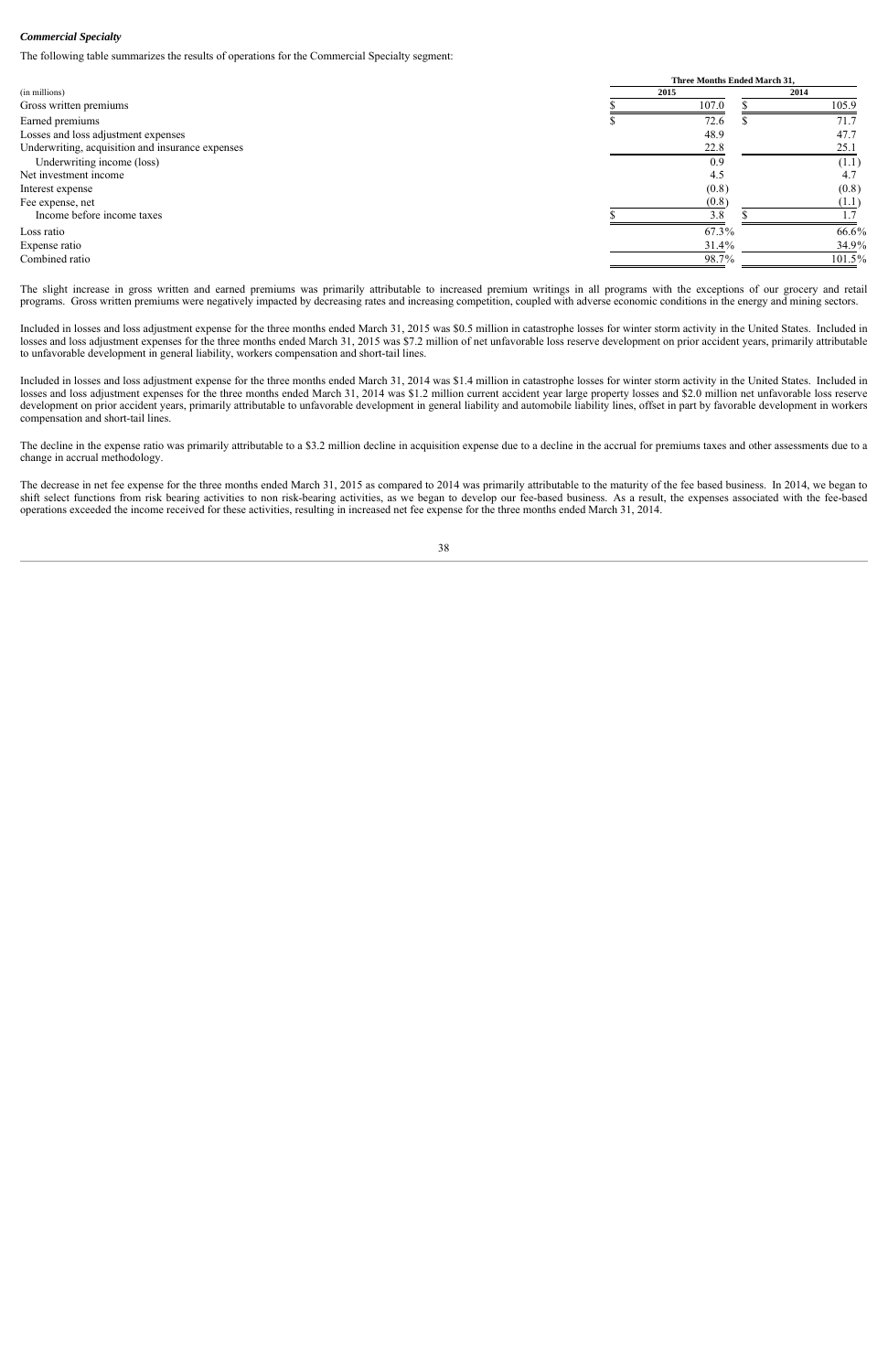#### *International Specialty*

The following table summarizes the results of operations for the International Specialty segment:

|                                                  |      | <b>Three Months Ended March 31.</b> |  |       |  |  |  |
|--------------------------------------------------|------|-------------------------------------|--|-------|--|--|--|
| (in millions)                                    | 2015 |                                     |  | 2014  |  |  |  |
| Gross written premiums                           |      | 69.8                                |  | 83.2  |  |  |  |
| Earned premiums                                  |      | 37.3                                |  | 37.0  |  |  |  |
| Losses and loss adjustment expenses              |      | 16.8                                |  | 18.8  |  |  |  |
| Underwriting, acquisition and insurance expenses |      | 13.5                                |  | 12.4  |  |  |  |
| Underwriting income                              |      | 7.0                                 |  | 5.8   |  |  |  |
| Net investment income                            |      | 2.9                                 |  | 1.8   |  |  |  |
| Interest expense                                 |      | (0.8)                               |  | (0.8) |  |  |  |
| Income before income taxes                       |      | $9_{1}$                             |  | 6.8   |  |  |  |
| Loss ratio                                       |      | 45.1%                               |  | 50.8% |  |  |  |
| Expense ratio                                    |      | 36.4%                               |  | 33.3% |  |  |  |
| Combined ratio                                   |      | 81.5%                               |  | 84.1% |  |  |  |
|                                                  |      |                                     |  |       |  |  |  |

Gross written premiums declined for the three months ended March 31, 2015 as compared to the same period in 2014 due to a \$9.2 million decline in the short tail property reinsurance lines, resulting from increased competition on prices, terms and conditions. The property reinsurance market continues to be highly competitive. Additionally, gross written premiums declined \$4.5 million, primarily due to the depreciation of the Brazilian Real against the U.S. Dollar. The increase in earned premiums for the three months ended March 31, 2015 as compared to the same period in 2014 was primarily due to a reduction in our ceding percentages, coupled with a change in business mix.

Included in losses and loss adjustment expenses for each of the three months ended March 31, 2015 and 2014 was \$1.0 million in catastrophe losses for winter storm activity. Included in losses and loss adjustment expenses for the three months ended March 31, 2015 was \$2.5 million in net favorable prior accident year loss reserve development primarily driven by favorable development in our short tail property reinsurance, professional liability and casualty lines, partially offset by unfavorable development in our Brazil unit. In comparison for the three months ended March 31, 2014, the losses and loss adjustment expenses included \$0.4 million of net unfavorable development on prior accident year loss reserves primarily for our Brazil operations.

The increase in the expense ratio for the three months ended March 31, 2015 as compared to 2014 was primarily attributable to increased acquisition expenses at our Brazil operations with earned premiums remaining constant.

#### *Syndicate 1200*

The following table summarizes the results of operations for the Syndicate 1200 segment:

|                                                  |      | Three Months Ended March 31, |      |       |  |  |  |
|--------------------------------------------------|------|------------------------------|------|-------|--|--|--|
| (in millions)                                    | 2015 |                              | 2014 |       |  |  |  |
| Gross written premiums                           |      | 137.6                        |      | 133.6 |  |  |  |
| Earned premiums                                  |      | 101.9                        |      | 99.3  |  |  |  |
| Losses and loss adjustment expenses              |      | 52.5                         |      | 45.5  |  |  |  |
| Underwriting, acquisition and insurance expenses |      | 40.3                         |      | 40.6  |  |  |  |
| Underwriting income                              |      | 9.1                          |      | 13.2  |  |  |  |
| Net investment income                            |      | 2.2                          |      | 3.7   |  |  |  |
| Interest expense                                 |      | (0.7)                        |      | (0.8) |  |  |  |
| Fee income (expense), net                        |      | 0.4                          |      | (0.3) |  |  |  |
| Income before income taxes                       |      | 11.0                         |      | 15.8  |  |  |  |
| Loss ratio                                       |      | 51.5%                        |      | 45.8% |  |  |  |
| Expense ratio                                    |      | 39.5%                        |      | 40.9% |  |  |  |
| Combined ratio                                   |      | 91.0%                        |      | 86.7% |  |  |  |

The increase in gross written and earned premiums was primarily attributable to increases in liability and marine divisions, as we continued to establish new products and expand profitable lines. Additionally, operations in China and Singapore contributed \$3.9 million in gross written premiums for the three months ended March 31, 2015, as these offices began writing premiums in the latter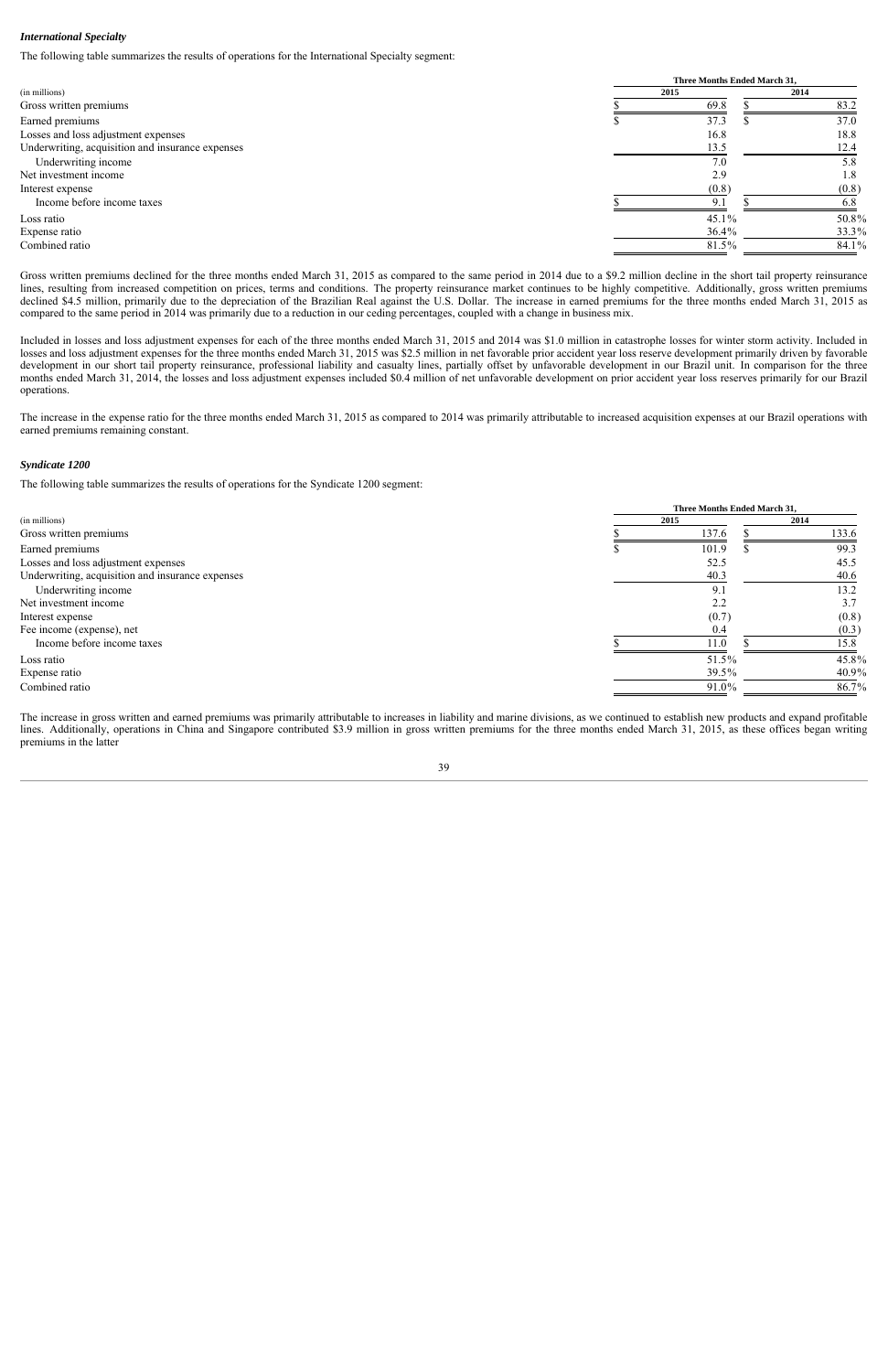part of 2014. Partially offsetting these increases were reductions in the liability and specialty divisions as we continued our planned reductions in these divisions. The Syndicate 1200 segment has been adversely impacted by increased competition in the latter half of 2014 which continued into the first quarter of 2015.

Losses and loss adjustment expenses are reported net of losses ceded to the trade capital providers. The Syndicate 1200 segment reported \$1.0 million in catastrophe losses for the three months ended March 31, 2015 compared to no catastrophe losses for the same period ended 2014. Partially offsetting these current accident year losses was net favorable prior year loss development of \$0.3 million driven by favorable development in the property lines, partially offset by unfavorable development in the general liability lines. Included in losses and loss adjustment expenses for the three months ended March 31, 2014 was net favorable prior year loss development of \$8.8 million driven by several lines including professional indemnity and other liability lines, property, aviation and space, and marine specialty.

The decline in the expense ratio for the three months ended March 31, 2015 as compared to the same period in 2014 was primarily attributable to a decline in fixed expenses coupled with an increase in earned premiums,

Fee (expense) income, net represents fees and profit commission derived from the management of third party capital for our underwriting syndicate at Lloyd's. The increase in net fee income for the three months ended March 31, 2015 was primarily attributable to increased profit commission due to the reduction in Argo Group's participation in the underwritng results of the syndicate for the 2015 year of account. The increased fee expense, net for the three months ended March 31, 2014 was primarily due to timing differences in expenses incurred as compared to the revenues earned.

#### *Run-off Lines*

The following table summarizes the results of operations for the Run-off Lines segment:

|                                                  | Three Months Ended March 31, |       |  |  |
|--------------------------------------------------|------------------------------|-------|--|--|
| (in millions)                                    | 2015                         | 2014  |  |  |
| Earned premiums                                  | (0.3)                        | 0.3   |  |  |
| Losses and loss adjustment expenses              | 0.1                          | 5.6   |  |  |
| Underwriting, acquisition and insurance expenses |                              | 2.7   |  |  |
| Underwriting loss                                | (0.4)                        | (8.0) |  |  |
| Net investment income                            | 2.0                          | 2.5   |  |  |
| Interest expense                                 | (0.4)                        | (0.4) |  |  |
| Income (loss) before income taxes                |                              | (5.9) |  |  |

Earned premiums for the three months ended March 31, 2015 and 2014 were primarily attributable to adjustments resulting from final audits, reinstatement premiums and other adjustments on policies previously underwritten.

Losses and loss adjustment expenses for the three months ended March 31, 2015 was the result of net unfavorable prior accident years loss reserve development in our run-off workers compensation and asbestos liability lines partially offset by net favorable reserve development in our run-off reinsurance lines. Losses and loss adjustment expenses for the three months ended March 31, 2014 included \$4.5 million of unfavorable development in our run-off risk management lines. The unfavorable development was the result of higher incurred medical expenses for our workers compensation policies primarily for accident years 1981 and prior and unfavorable development in asbestos liability resulting from commutations and settlements on assumed business.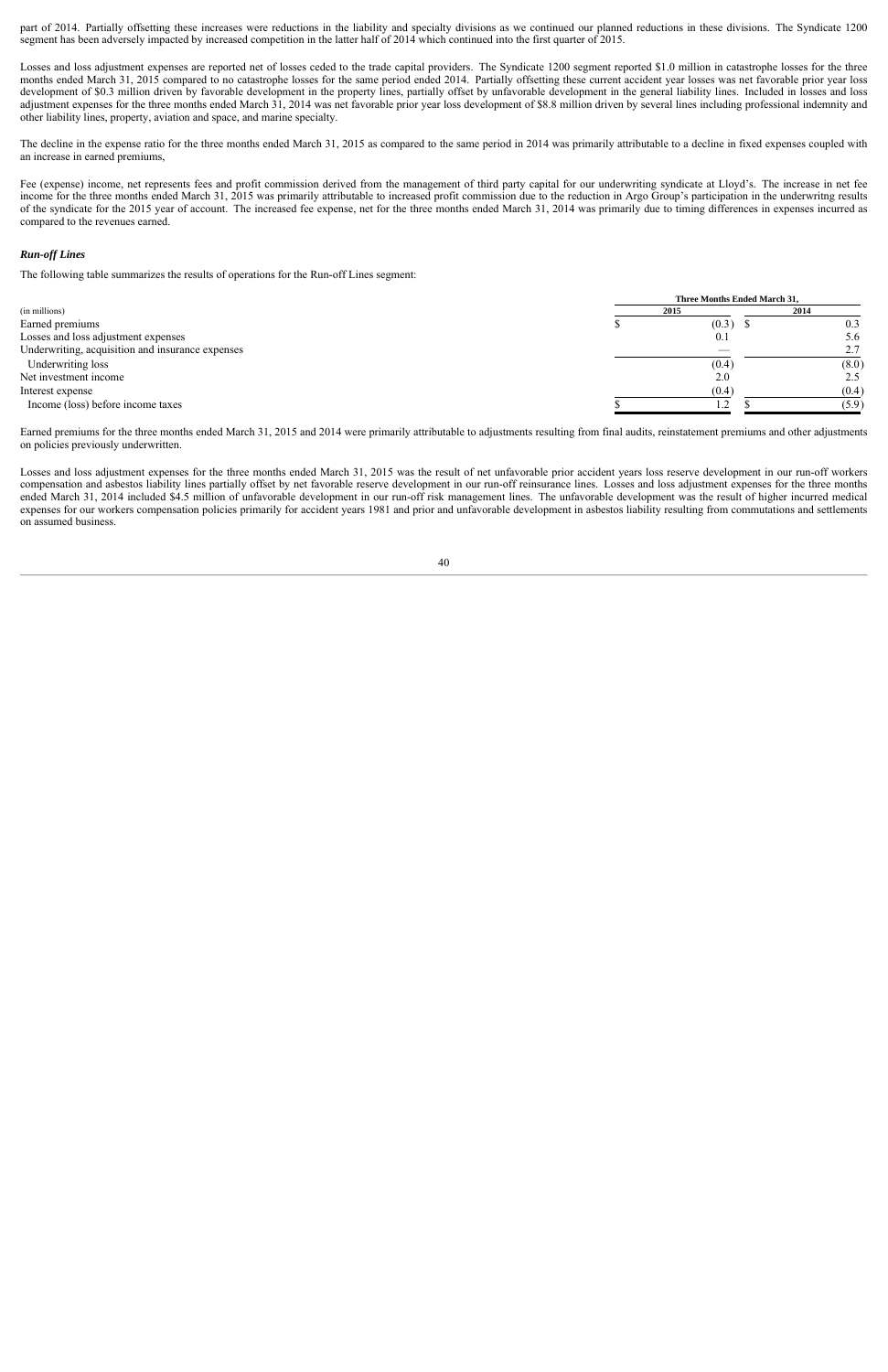The following table represents a reconciliation of total gross and net reserves for the Run-off Lines. Amounts in the net column are reduced by reinsurance recoverable.

|                                                           | Three Months Ended March 31. |       |      |            |       |       |  |       |  |  |  |  |  |
|-----------------------------------------------------------|------------------------------|-------|------|------------|-------|-------|--|-------|--|--|--|--|--|
|                                                           |                              |       | 2014 |            |       |       |  |       |  |  |  |  |  |
| (in millions)                                             | Gross                        |       |      | <b>Net</b> | Gross |       |  | Net   |  |  |  |  |  |
| Asbestos and environmental:                               |                              |       |      |            |       |       |  |       |  |  |  |  |  |
| Loss reserves, beginning of period                        | 53.9                         |       |      | 50.4       |       | 57.5  |  | 53.3  |  |  |  |  |  |
| Incurred losses                                           |                              | 1.0   |      | 1.0        |       | 1.0   |  | 1.0   |  |  |  |  |  |
| Losses paid                                               |                              | (1.5) |      | (1.4)      |       | (3.7) |  | (3.3) |  |  |  |  |  |
| Loss reserves - asbestos and environmental, end of period | 53.4                         |       |      | 50.0       |       | 54.8  |  | 51.0  |  |  |  |  |  |
| Risk management reserves                                  | 254.0                        |       |      | 166.5      |       | 266.7 |  | 176.2 |  |  |  |  |  |
| Run-off reinsurance reserves                              | 4.0                          |       |      | 4.0        |       | 5.4   |  | 5.4   |  |  |  |  |  |
| Other run-off lines                                       |                              | 3.4   |      | 3.1        |       | 4.3   |  | 4.1   |  |  |  |  |  |
| Total loss reserves - Run-off Lines                       | 314.8                        |       |      | 223.6      |       | 331.2 |  | 236.7 |  |  |  |  |  |

Underwriting, acquisition and insurance expenses for the Run-off Lines segment consists primarily of administrative expenses. The decline in underwriting expense for the three months ended March 31, 2015 as compared to the same period of 2014 was due to a \$2.2 million decline in the accrual for premiums taxes and other assessments due to a change in accrual methodology.

## **Liquidity and Capital Resources**

The primary sources of our cash flows are premiums, reinsurance recoveries, proceeds from sales and redemptions of investments and investment income. The primary cash outflows are claim payments, loss adjustment expenses, reinsurance costs and operating expenses. Additional cash outflow occurs through payments of underwriting and acquisition costs such as commissions, taxes, payroll and general overhead expenses. Management believes that cash receipts from premiums, proceeds from investment sales and redemptions and investment income are sufficient to cover cash outflows in the foreseeable future. Should the need for additional cash arise, we believe we have access to additional sources of liquidity.

Cash provided (used) by operating activities can fluctuate due to timing difference in the collection of premiums and reinsurance recoveries and the payment of losses and expenses. For the three months ended March 31, 2015, and 2014, net cash provided by operating activities was \$27.6 million and \$43.6 million, respectively. The decrease in cash flows from operating activities from 2015 and 2014 was primarily the result of the first quarter 2014 partial settlement of a whole account share contract covering the Syndicate 1200 segment loss reserves for the 2009 and prior year of the account. Partially offsetting the decrease in cash for the comparative period was an increase in cash related to the income tax refund received in the first quarter of 2015 and the timing of reinsurance payments primarily concentrated in the Syndicate 1200 segment.

For the three months ended March 31, 2015, net cash provided by investing activities was \$2.1 million compared to net cash used by investing activities of \$45.0 million for the three months ended March 31, 2014. The increase in cash flows from investing activities from 2015 to 2014 was mainly the result of sales and maturities of fixed maturity investments, partially offset by the outflow of cash associated with the purchases of new investments. As of March 31, 2015, \$271.5 million of the investment portfolio was invested in short-term investments. Included in purchases of fixed assets for the three months ended March 31, 2015 was \$11.2 million associated with the acquisition of real estate holdings, which were purchased on our behalf by a third-party intermediary using funds held in escrow from the fourth quarter 2014 sale of the Torrance, California real estate holdings, as previously disclosed in our December 31, 2014 Form 10-K.

For the three months ended March 31, 2015 and 2014, net cash used by financing activities was \$21.8 million and \$6.8 million, respectively. During the three months ended March 31, 2015 and 2014, we repurchased approximately 0.4 million and 0.2 million shares of our common stock for a total cost of \$18.1 million and \$7.5 million, respectively. We paid dividends to our shareholders totaling \$5.7 million and \$4.0 million during the three months ended March 31, 2015 and 2014, respectively.

On March 7, 2014, each of Argo Group, Argo Group US, Inc., Argo International Holdings Limited, and Argo Underwriting Agency Limited (the "Borrowers") entered into a \$175.0 million credit agreement ("Credit Agreement") with JPMorgan Chase Bank, N.A., as administrative agent. The Credit Agreement provides for a \$175.0 million revolving credit facility with a maturity date of March 7, 2018 unless extended in accordance with the terms of the Credit Agreement. Borrowings under the Credit Agreement may be used for general corporate purposes, including working capital and permitted acquisitions, and each of the Borrowers has agreed to be jointly and severally liable for the obligations of the other Borrowers under the Credit Agreement.

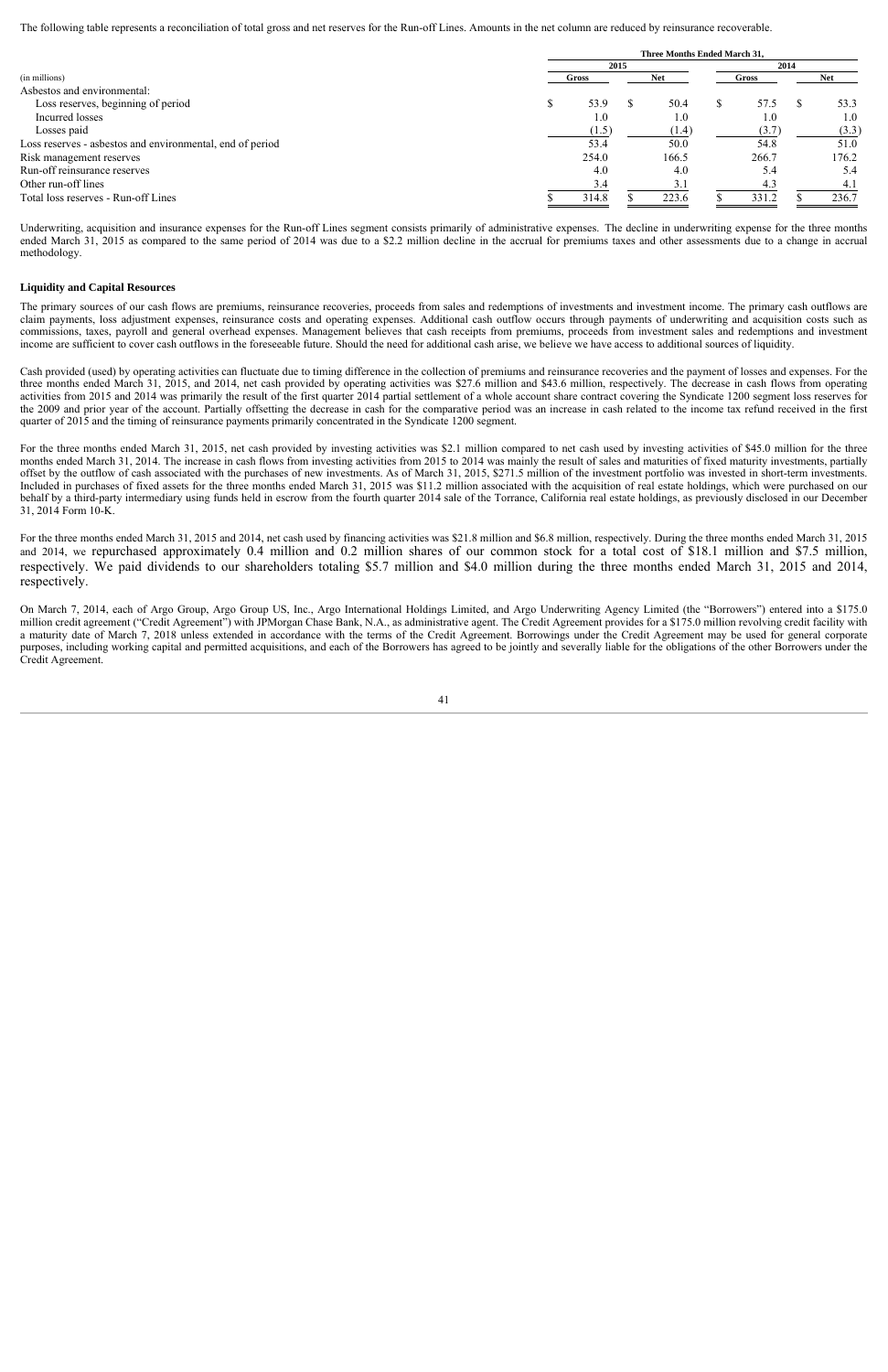The Credit Agreement contains customary events of default. If an event of default occurs and is continuing, the Borrowers could be required to repay all amounts outstanding under the Credit Agreement. Lenders holding at least a majority of the loans and commitments under the Credit Agreement may elect to accelerate the maturity of the loans and/or terminate the commitments under the Credit Agreement upon the occurrence and during the continuation of an event of default. No defaults or events of defaults have occurred as of the date of this filing.

Included in the Credit Agreement is a provision that allows up to \$17.5 million of the revolving credit facility to be used for letters of credit ("LOCs"), subject to availability. As of March 31, 2015, there were no borrowings outstanding and \$0.2 million in LOCs against the Credit Facility.

On February 17, 2015, our Board of Directors declared a 10% stock dividend, payable on March 16, 2015, to shareholders of record at the close of business on March 2, 2015. Shareholders received cash in lieu of fractional shares. On February 17, 2015, our Board of Directors declared a quarterly cash dividend in the amount of \$0.20 on each share of common stock outstanding, on a post-stock dividend basis. On March 19, 2015, we paid \$5.7 million to our shareholders of record on March 2, 2015. On May 5, 2015, our Board of Directors declared a quarterly cash dividend in the amount of \$0.20 on each share of common stock outstanding. The dividend will be paid on June 15, 2015 to shareholders of record at the close of business on June 1, 2015.

On November 5, 2013, our Board authorized the repurchase of up to \$150.0 million of our common shares ("2013 Repurchase Authorization"). The 2013 Repurchase Authorization supersedes all the previous repurchase authorizations. These shares are being held as treasury shares in accordance with the provisions of the Bermuda Companies Act 1981. As of March 31, 2015, availability under the 2013 Repurchase Authorization for future repurchases of our common shares was \$74.7 million.

Refer to Part II, Item 7 - "Management's Discussion and Analysis of Financial Condition and Results of Operations – Liquidity and Capital Resources" in Argo Group's Annual Report on Form 10-K for the year ended December 31, 2014 that Argo Group filed with the SEC on February 27, 2015 for further discussion on Argo Group's liquidity.

#### **Recent Accounting Standards and Critical Accounting Estimates**

#### *New Accounting Standards*

The discussion of the adoption and pending adoption of recently issued accounting policies is included in Note 2, "Recently Issued Accounting Standards," in the Notes to the Consolidated Financial Statements, included in Part I, Item 1 - "Consolidated Financial Statements (unaudited)."

#### *Critical Accounting Estimates*

Refer to "Critical Accounting Estimates" in the Company's Annual Report on Form 10-K for the year ended December 31, 2014 that we filed with the SEC on February 27, 2015 for information on accounting policies that we consider critical in preparing our consolidated financial statements. These policies include significant estimates made by management using information available at the time the estimates were made. However, these estimates could change materially if different information or assumptions were used.

#### **Item 3. Quantitative and Qualitative Disclosures About Market Risk**

We believe that we are principally exposed to three types of market risk: interest rate risk, credit risk and foreign currency risk.

#### *Interest Rate Risk*

Our fixed investment portfolio is exposed to interest rate risk. Fluctuations in interest rates have a direct impact on the fair valuation of these securities. As interest rates rise, the fair value of our fixed maturity portfolio generally falls, and the converse is generally also true. We manage interest rate risk through an asset liability strategy that involves the selection of investments with appropriate characteristics, such as duration, yield, currency and liquidity that are tailored to the anticipated cash outflow characteristics of our liabilities. A significant portion of the investment portfolio matures each quarter, allowing for reinvestment at current market rates.

#### *Credit Risk*

Credit risk is a major factor of our overall enterprise risk, and we have established policies and procedures to evaluate our exposure to credit risk, particularly with respect to our investment holdings and our receivable balances. In particular, we are exposed to credit risk on losses recoverable from reinsurers and receivables from insureds. Downturns in one sector or market can adversely impact other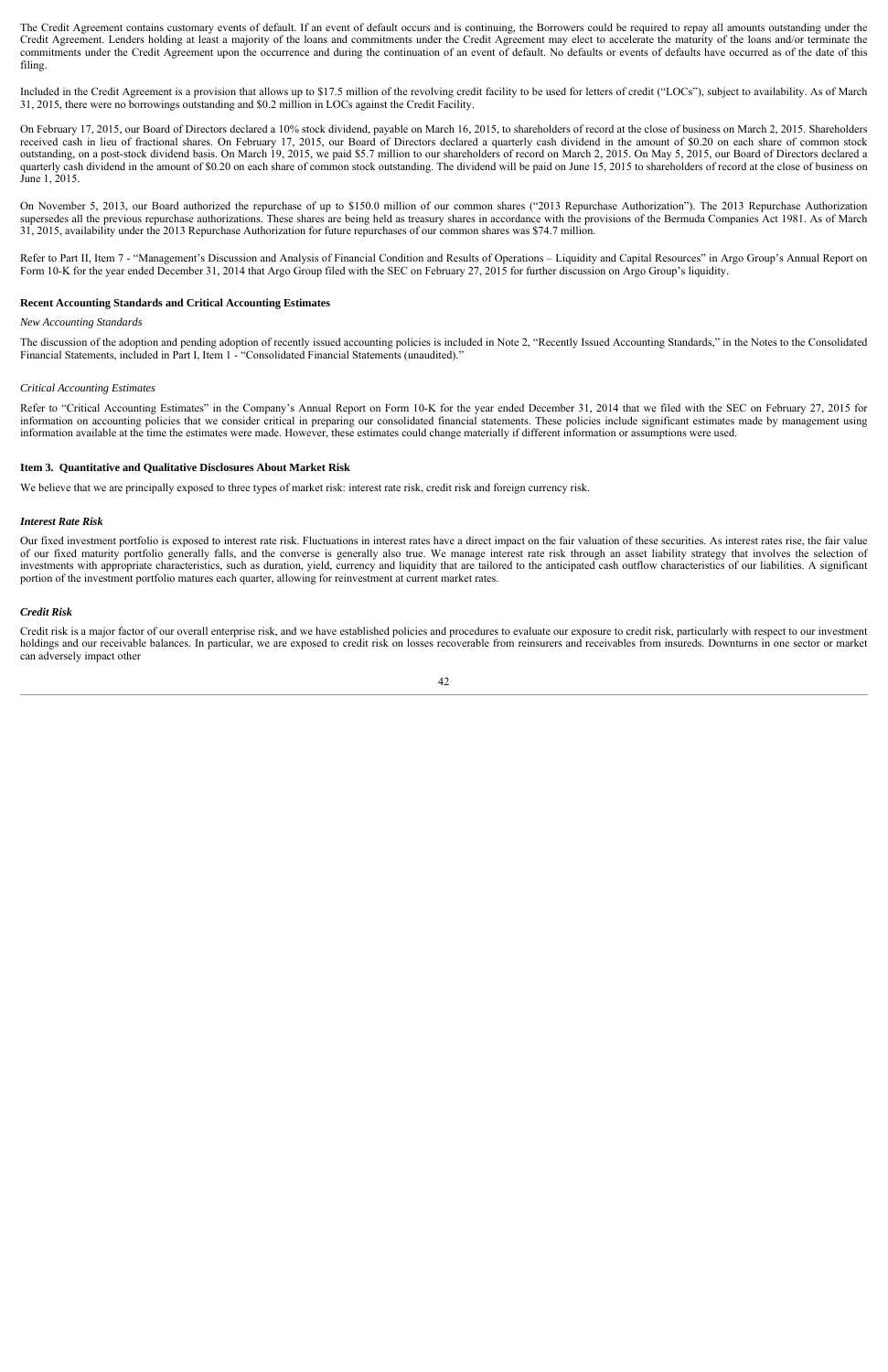sectors and may result in higher credit exposure. We do not currently use credit default swaps to mitigate our credit exposure from either investments or counterparties.

We invest in the debt securities markets, which exposes us to credit risk. As a consequence of extending credit and/or carrying investment positions, we have exposure to credit risk arising from the uncertainty associated with a financial instrument obligor's ability to make timely principal and/or interest payments. We attempt to mitigate this risk by limiting credit concentrations, diversification and frequently monitoring the credit quality of issuers and counterparties.

We have exposure to credit risk primarily as a holder of fixed maturity investments, short-term investments and other investments. Our risk management strategy and investment policy is to primarily invest in debt instruments of high credit quality issuers and to limit the amount of credit exposure with respect to particular ratings categories and any one issuer. We control our credit exposure related to receivables by limiting our exposure to any one counterparty and evaluating the financial strength of our reinsurance counterparties, including generally requiring minimum credit ratings. In certain cases, we also receive collateral from our customers and reinsurance counterparties, which reduces our credit exposure in certain instances.

As shown on the accompanying table, our fixed maturities portfolio is diversified among different types of investments. The securities are principally rated by one or more Nationally Recognized Statistical Rating Organizations (i.e., Standard & Poor's, Moody's Investors Services, Inc., and Fitch Ratings, Ltd). If a security has two ratings, the lower rating is used, and if a security has three ratings, the middle rating is used in the preparation of this table. At March 31, 2015, our fixed maturities portfolio had a weighted average rating of A+, with 69.2% (\$1.9 billion fair value) rated A or better and 31.1% (\$866.8 million fair value) rated AAA. Our portfolio included 11.0% (\$307.5 million fair value) of less than investment grade (BB+ or lower) fixed maturities at March 31, 2015.

|                                                  | <b>Fair Value</b> |    |       |    |       |       |       |              |         |
|--------------------------------------------------|-------------------|----|-------|----|-------|-------|-------|--------------|---------|
| (in millions)                                    | <b>AAA</b><br>AA  |    |       |    |       | Other |       | <b>Total</b> |         |
| USD denominated:                                 |                   |    |       |    |       |       |       |              |         |
| U.S. Governments                                 | \$<br>182.2       | \$ |       | -S |       | -S    | 0.6   | <sup>S</sup> | 182.8   |
| Non-U.S. Governments                             | 30.3              |    | 13.4  |    | 6.0   |       | 31.8  |              | 81.5    |
| Obligations of states and political subdivisions | 114.4             |    | 273.2 |    | 70.0  |       | 22.4  |              | 480.0   |
| Credit-Financial                                 | 6.0               |    | 49.8  |    | 277.9 |       | 151.0 |              | 484.7   |
| Credit-Industrial                                | 2.4               |    | 12.0  |    | 76.5  |       | 379.0 |              | 469.9   |
| Credit-Utility                                   | __                |    | 11.1  |    | 27.6  |       | 108.5 |              | 147.2   |
| Structured securities:                           |                   |    |       |    |       |       |       |              |         |
| CMO/MBS-agency                                   | 168.7             |    |       |    |       |       |       |              | 168.7   |
| CMO/MBS-non agency                               |                   |    | 7.9   |    | 0.9   |       | 4.6   |              | 13.4    |
| <b>CMBS</b>                                      | 109.8             |    | 38.1  |    | 8.8   |       | 29.3  |              | 186.0   |
| <b>ABS</b>                                       | 138.6             |    | 6.7   |    | 31.0  |       | 47.1  |              | 223.4   |
| Foreign denominated:                             |                   |    |       |    |       |       |       |              |         |
| Governments                                      | 83.1              |    | 32.5  |    | 3.2   |       | 22.8  |              | 141.6   |
| Credit                                           | 31.3              |    | 39.9  |    | 75.7  |       | 62.5  |              | 209.4   |
| Total fixed maturities                           | 866.8             |    | 484.6 |    | 577.6 |       | 859.6 |              | 2,788.6 |

We also hold a diversified investment portfolio of common stocks in various industries and market segments, ranging from small market capitalization stocks to large capitalization companies. Marketable equity securities are carried on our Consolidated Balance Sheets at fair value, and are subject to the risk of potential loss in fair value resulting from adverse changes in prices. At March 31, 2015, the fair value of our equity securities portfolio was \$483.4 million.

#### *Foreign Currency Risk*

We have exposure to foreign currency risk in both our insurance contracts and invested assets, and to a lesser extent in a portion of our debt. Some of our insurance contracts provide that ultimate losses may be payable in various foreign currencies. Foreign currency exchange rate risk exists where we do not have cash or securities denominated in the currency for which we will ultimately pay the claims. Thus, we attempt to manage our foreign currency risk by seeking to match our liabilities under insurance and reinsurance polices that are payable in foreign currencies with cash and investments that are denominated in such currencies. In certain instances, we use foreign exchange forward to mitigate this risk. Due to the extended time frame for settling the claims plus the fluctuation in currency exchange rates, the potential exists for us to realize gains and/or losses related to foreign exchange rates. In addition, we may experience foreign currency gains or losses related to exchange rate fluctuations in operating expenses as certain operating costs are payable in currencies other than the U.S. Dollar. For the three months ended March 31, 2015, we recorded realized gains of \$9.6 million from movements in foreign currency rates on our insurance operations. In addition, we recorded realized losses of \$5.3 million from movements on foreign currency rates in our investment portfolio and realized gains of \$10.8 million from our currency forward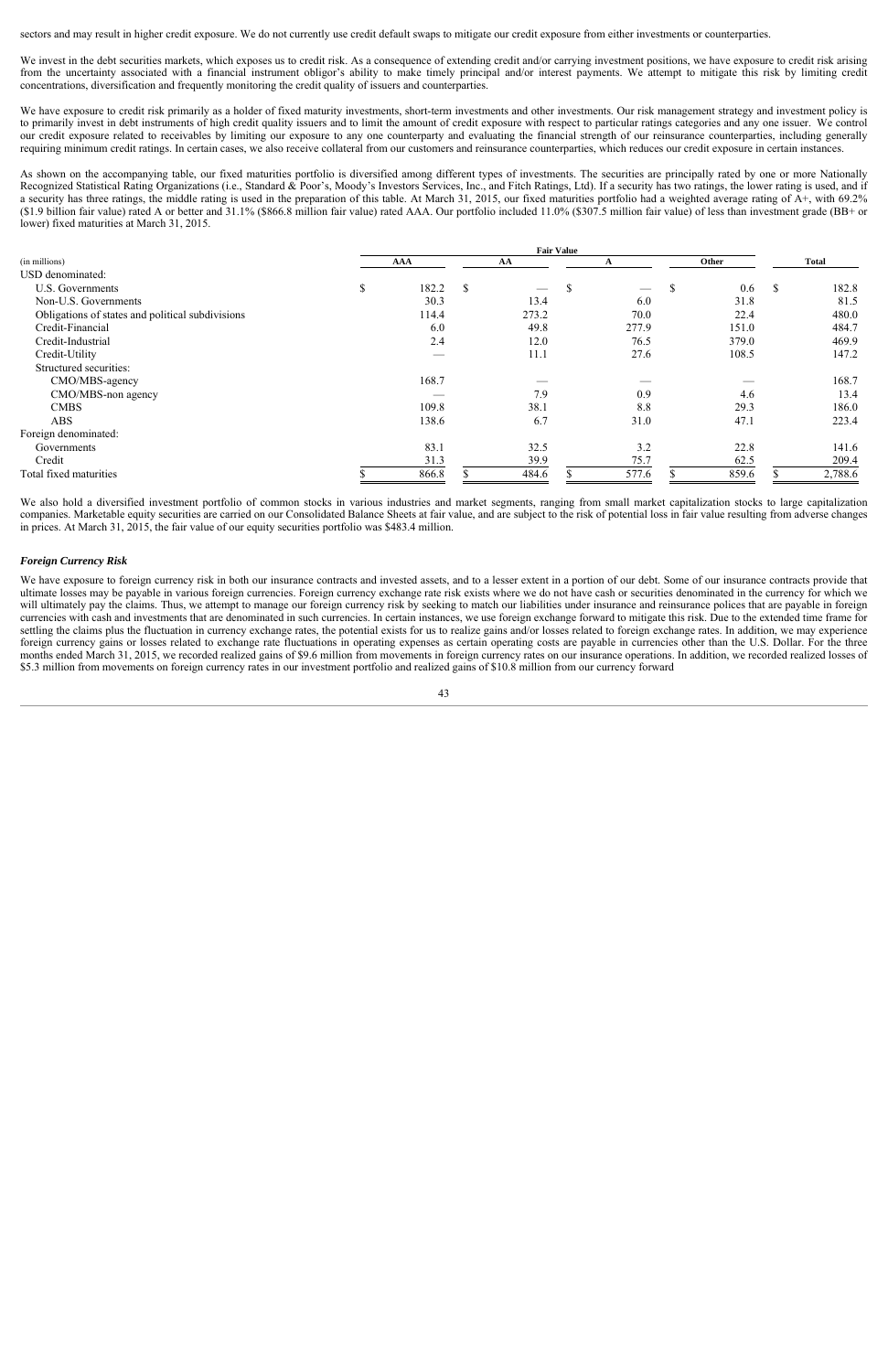contracts for the three months ended March 31, 2015. We had unrealized losses at March 31, 2015 of \$45.8 million in movements on foreign currency rates in our investment portfolio, which are recorded in "Other comprehensive income, net of taxes" in our Consolidated Balance Sheets. These losses are principally related to the strengthening of the U.S. Dollar versus other foreign currencies.

#### **Item 4. Controls and Procedures**

Argo Group, under the supervision and with the participation of its management, including the Chief Executive Officer and the Chief Financial Officer, evaluated the effectiveness of the design and operation of our "disclosure controls and procedures" (as defined in Rules 13a-15(e) and 15d-15(e) under the Securities Exchange Act of 1934, as amended ("Exchange Act")) as of the end of the period covered by this report. In designing and evaluating these disclosure controls and procedures, Argo Group and its management recognize that any controls and procedures, no matter how well designed and operated, can provide only reasonable assurance of achieving the desired control objectives, and management necessarily was required to apply its judgment in evaluating and implementing possible controls and procedures. Based upon that evaluation, the Chief Executive Officer and Chief Financial Officer concluded that the disclosure controls and procedures were effective at the reasonable assurance level to ensure that information required to be disclosed by Argo Group in the reports filed or submitted under the Exchange Act are recorded, processed, summarized and reported within the time periods specified in the SEC's rules and forms.

There were no changes in the internal control over financial reporting made during the quarter ended March 31, 2015 that materially affected, or are reasonably likely to materially affect, our internal control over financial reporting. We review our disclosure controls and procedures, which may include internal controls over financial reporting, on an ongoing basis. From time to time, management makes changes to enhance the effectiveness of these controls and ensure that they continue to meet the needs of our business activities over time.

#### **PART II. OTHER INFORMATION**

#### **Item 1. Legal Proceedings**

Our subsidiaries are parties to legal actions incidental to their business. Based on the opinion of counsel, management believes that the resolution of these matters will not materially affect our financial condition or results of operations.

#### **Item 1A. Risk Factors**

See "Risk Factors" in the Argo Group Annual Report on Form 10-K for the year ended December 31, 2014 for a detailed discussion of the additional risk factors affecting us.

#### **Item 2. Unregistered Sales of Equity Securities and Use of Proceeds**

#### **Issuer Purchase of Equity Securities**

On November 5, 2013, our Board authorized the repurchase of up to \$150.0 million of our common shares ("2013 Repurchase Authorization"). The 2013 Repurchase Authorization supersedes all the previous Repurchase Authorizations.

From January 1, 2015 through March 31, 2015, we have repurchased a total 353,054 shares of our common shares for a total cost of \$18.1 million. Since the inception of the repurchase authorizations through March 31, 2015, we have repurchased 8,959,543 shares of our common stock at an average price of \$35.66 for a total cost of \$319.5 million. These shares are being held as treasury shares in accordance with the provisions of the Bermuda Companies Act 1981. As of March 31, 2015, availability under the 2013 Repurchase Authorization for future repurchases of our common shares was \$74.7 million.

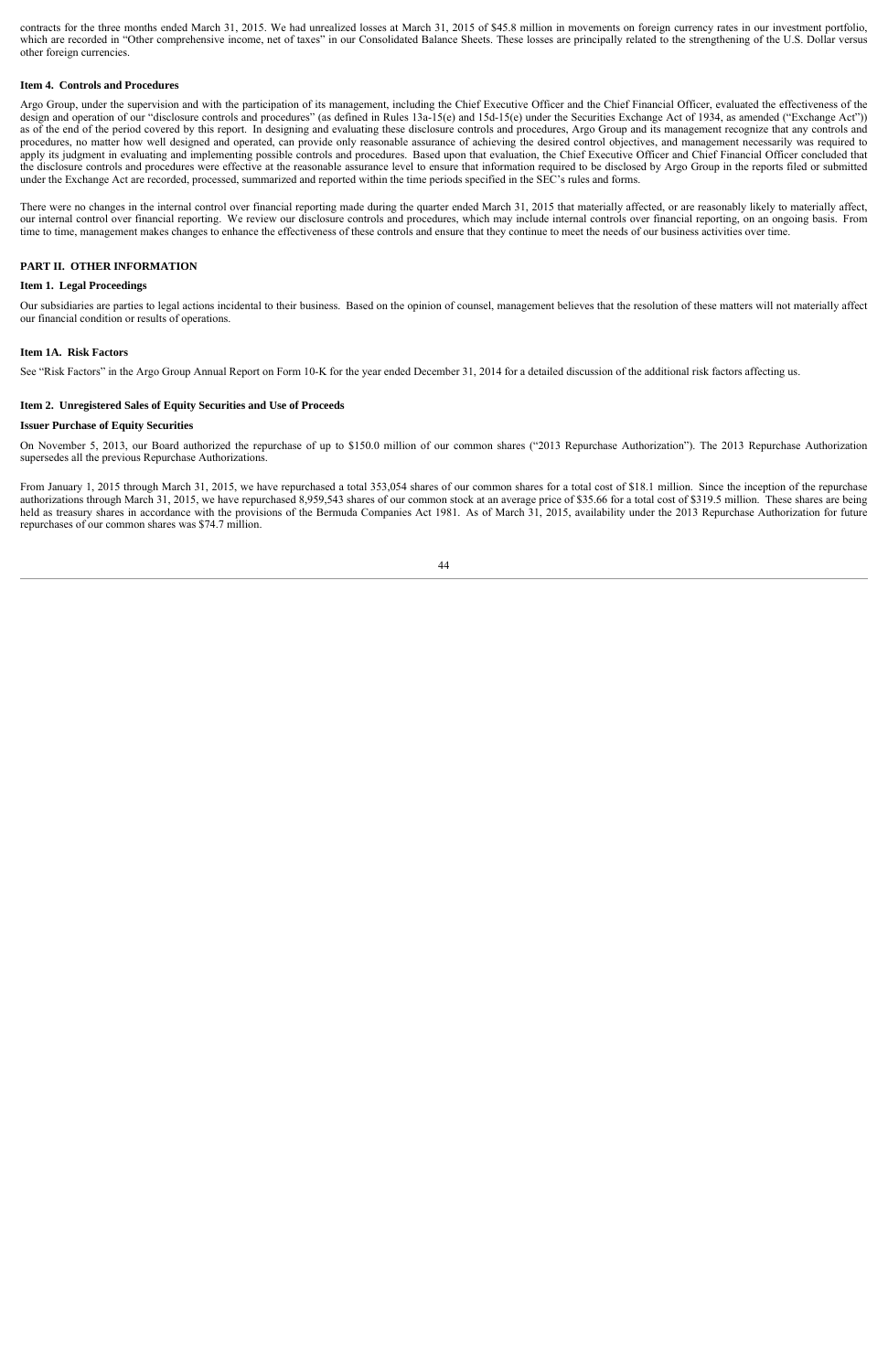The following table provides information with respect to shares of our common stock that were repurchased or surrendered during the three months ended March 31, 2015:

| Period                               | <b>Total Number</b><br>of Shares<br>Purchased (a) | Average<br><b>Price Paid</b><br>per Share (b) | <b>Total Number of</b><br><b>Shares Purchased</b><br>as Part of Publically<br><b>Announced Plan</b><br>or Program (c) | <b>Approximate Dollar</b><br><b>Value of Shares</b><br>That May Yet Be<br><b>Purchased Under the</b><br>Plan or Program (d) |  |  |  |
|--------------------------------------|---------------------------------------------------|-----------------------------------------------|-----------------------------------------------------------------------------------------------------------------------|-----------------------------------------------------------------------------------------------------------------------------|--|--|--|
| January 1 through January 31, 2015   | 68,337                                            | 53.44                                         | 68,337                                                                                                                | 89,149,318                                                                                                                  |  |  |  |
| February 1 through February 28, 2015 | 113,795                                           | 53.44                                         | 113,795                                                                                                               | 83,067,707                                                                                                                  |  |  |  |
| March 1 through March 31, 2015       | 170,922                                           | 49.16                                         | 170,922                                                                                                               | 74,664,587                                                                                                                  |  |  |  |
| Total                                | 353,054                                           | 51.37                                         | 353,054                                                                                                               |                                                                                                                             |  |  |  |

Employees are allowed to surrender shares to settle the tax liability incurred upon the vesting or exercise of shares under our various employees equity compensation plans. For the three months ended March 31, 2015, we did not received any shares of our common stock that were surrendered by employees in payment for the minimum required withholding taxes

#### **Item 3. Defaults Upon Senior Securities**

None.

#### **Item 4. Mine Safety Disclosures**

Not applicable.

## **Item 5. Other Information**

#### **Submission of Matters to a Vote of Security Holders**

The Company held its 2015 Annual General Meeting on May 5, 2015. At the 2015 Annual General Meeting, the Company's shareholders (1) elected the Company's three Class II director nominees to the Company's board of directors, (2) voted for the Company's executive compensation on a non-binding, advisory basis, and (3) approved Ernst & Young LLP's appointment as the Company's independent auditors for the fiscal year ending December 31, 2015.

The results of each vote, including the number of abstentions and broker non-votes, are set forth below for each matter brought to a shareholder vote at the 2015 Annual General Meeting.

| <b>Director</b>                             | For        | <b>Against</b> | <b>Abstentions</b> | <b>Broker</b><br><b>Non-Votes</b> |
|---------------------------------------------|------------|----------------|--------------------|-----------------------------------|
| Hector De Leon                              | 21,515,323 | 270,793        | 12,978             | 1,976,470                         |
| Mural R. Josephson                          | 21,520,909 | 264,773        | 13,412             | 1,976,470                         |
| Gary V. Woods                               | 21,520,836 | 266,138        | 12,120             | 1,976,470                         |
|                                             |            |                |                    | <b>Broker</b>                     |
|                                             | For        | <b>Against</b> | <b>Abstentions</b> | <b>Non-Votes</b>                  |
| Advisory Approval of Executive Compensation | 21,544,563 | 216,415        | 38,116             | 1,976,470                         |
|                                             |            |                |                    | <b>Broker</b>                     |
|                                             | For        | <b>Against</b> | <b>Abstentions</b> | <b>Non-Votes</b>                  |
| Appointment of Independent Auditors         | 23,597,828 | 165,826        | 11,910             |                                   |

#### **Item 6. Exhibits**

A list of exhibits required to be filed as part of this report is set forth in the Exhibit Index of this Form 10-Q, which immediately precedes such exhibits, and is incorporated herein by reference.

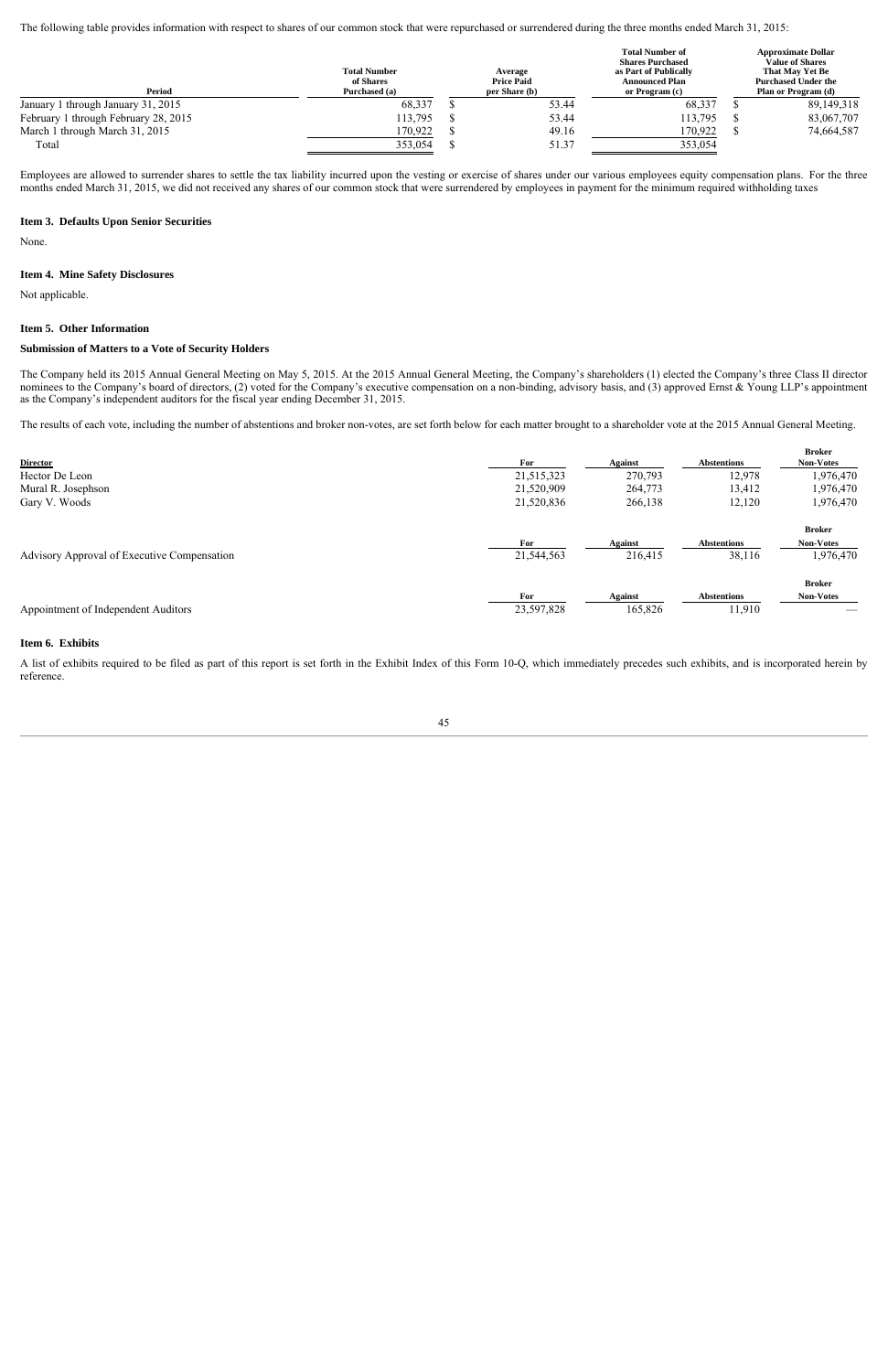## **EXHIBIT INDEX**

| <b>Exhibit Number</b> | <b>Description</b>                                                                                                                                                                                                                                                                           |
|-----------------------|----------------------------------------------------------------------------------------------------------------------------------------------------------------------------------------------------------------------------------------------------------------------------------------------|
| 10.1                  | Executive Employment Agreement, effective as of February 17, 2015, between Argo Group International Holdings, Ltd. and Jay S. Bullock<br>(incorporated by reference to Exhibit 10.1 to the Current Report of Argo Group International Holdings, Ltd. on Form 8-K filed on February 23, 2015) |
| 10.2                  | Form of Performance Award Agreement                                                                                                                                                                                                                                                          |
| 12.1                  | Statements of Computation of Ratios of Earnings to Fixed Charges and Earnings to Combined Fixed Charges and Preferred Share Dividends                                                                                                                                                        |
| 31.1                  | Rule $13a - 14(a)/15d - 14(a)$ Certification of the Chief Executive Officer                                                                                                                                                                                                                  |
| 31.2                  | Rule $13a - 14(a)/15d - 14(a)$ Certification of the Chief Financial Officer                                                                                                                                                                                                                  |
| $32.1+$               | Certification of Chief Executive Officer Pursuant to 18 U.S.C. Section 1350, as Adopted Pursuant to Section 906 of the Sarbanes-Oxley Act of 2002                                                                                                                                            |
| $32.2+$               | Certification of Chief Financial Officer Pursuant to 18 U.S.C. Section 1350, as Adopted Pursuant to Section 906 of the Sarbanes-Oxley Act of 2002                                                                                                                                            |
| $101$ . INS           | <b>XBRL</b> Instance Document                                                                                                                                                                                                                                                                |
| 101.SCH               | <b>XBRL Taxonomy Extension Schema Document</b>                                                                                                                                                                                                                                               |
| 101.CAL               | XBRL Taxonomy Extension Calculation Linkbase Document                                                                                                                                                                                                                                        |
| 101.DEF               | <b>XBRL Taxonomy Extension Definition Linkbase Document</b>                                                                                                                                                                                                                                  |
| 101.LAB               | XBRL Taxonomy Extension Label Linkbase Document                                                                                                                                                                                                                                              |
| 101.PRE               | <b>XBRL Taxonomy Extension Presentation Linkbase Document</b>                                                                                                                                                                                                                                |

 $\ddot{}$ + This exhibit shall be deemed "filed" for purposes of Section 18 of the Securities Exchange Act of 1934, or otherwise subject to the liability of that section, and shall not be deemed to be incorporated by reference into any filing under the Securities Act of 1933 or the Securities Exchange Act of 1934.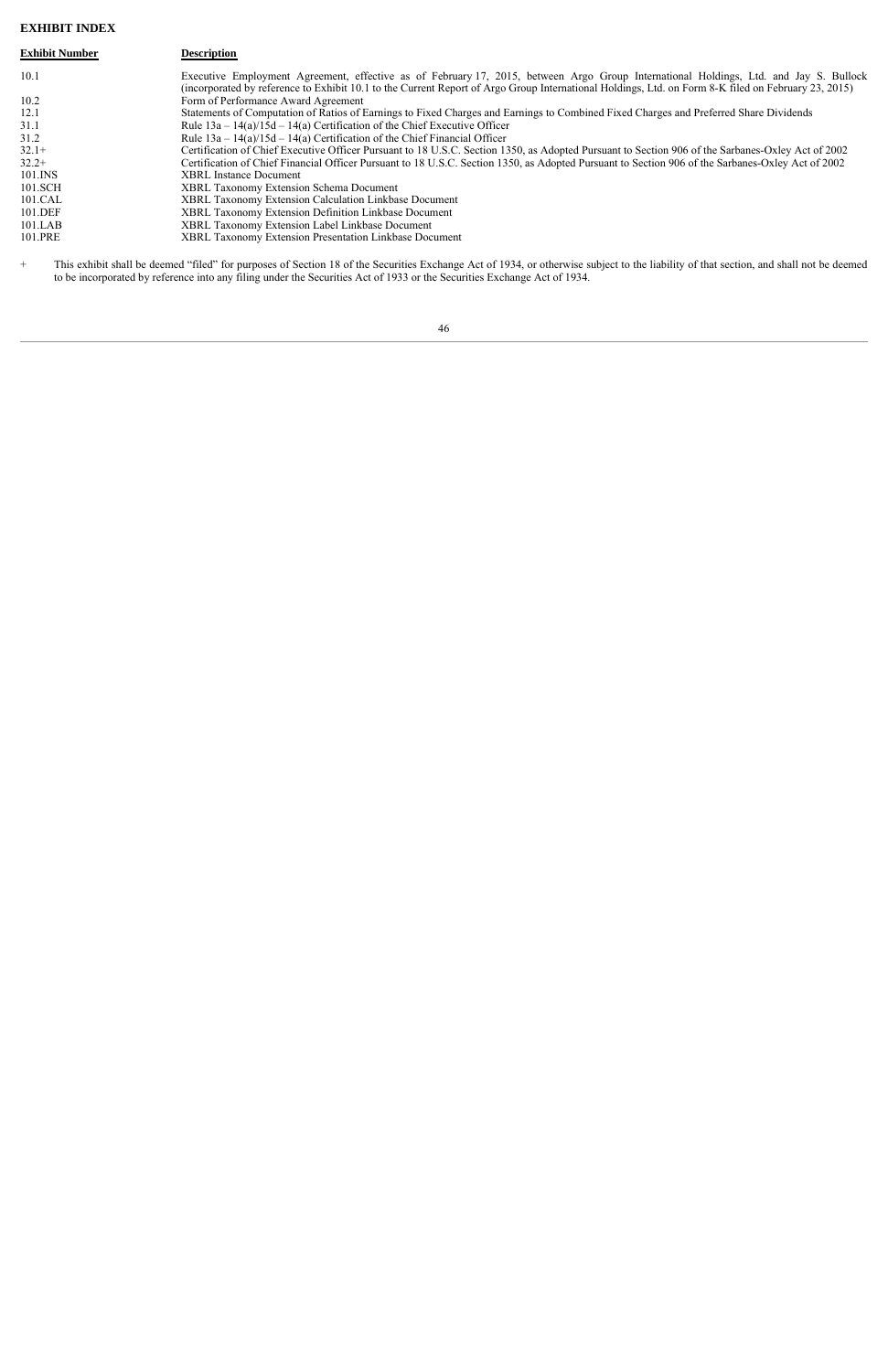#### **SIGNATURES**

Pursuant to the requirements of the Section 13 or 15(d) of the Securities Exchange Act of 1934, the registrant has duly caused this report to be signed on its behalf by the undersigned, thereunto duly authorized.

#### **ARGO GROUP INTERNATIONAL HOLDINGS, LTD.**

May 8, 2015 By /s/ Mark E. Watson III Mark E. Watson III President and Chief Executive Officer

May 8, 2015 By /s/ Jay S. Bullock Jay S. Bullock Executive Vice President and Chief Financial Officer

## (Back To Top)

## **Section 2: EX-10.2 (EX-10.2)**

### **PERFORMANCE AWARD AGREEMENT**

47

This Performance Award Agreement is made as of the GRANT\_DATE,'MONTH DD,YYYY' ("Date of Grant"), between ARGO GROUP INTERNATIONAL HOLDINGS, LTD. (the "Company"), and FIRST\_NAME MIDDLE\_NAME LAST\_NAME (the "Participant").

## R E C I T A L S

A. The Company's 2014 Long-Term Incentive Plan (the "Plan") provides for the granting of performance awards consisting of the right to receive Common Shares of the Company.

B. Pursuant to the Plan, the administration of the Plan has been delegated to the Human Resources Committee of the Board of Directors of the Company (the "Committee").

C. Pursuant to the Plan, the Committee has determined that it is in the best interest of the Company and its stockholders to make a performance restricted share unit grant to the Participant covering a defined amount of Common Shares (the "target grant" or "grant at target") of the Company and has approved the execution of this Performance Award Agreement (the "Agreement") between the Company and the Participant, contingent upon achievement of performance goals and thresholds set forth in Exhibit A hereto, as an inducement to remain in the employ of the Company and as an incentive for increased effort during such service, and has approved the execution of this Agreement between the Company and the Participant. The amount of the target grant may be adjusted upwards or downwards based on the criteria set forth in Exhibit A to determine the final amount of the award prior to vesting and issuance (the "Earned Shares").

D. All capitalized terms that are used in this Agreement and not otherwise defined herein shall have the meanings ascribed to them in the Plan.

## A G R E E M E N T

NOW, THEREFORE, the parties hereto agree as follows:

1. The Company hereby makes a performance restricted share unit grant to the Participant, on the terms and conditions hereinafter set forth, in the target grant amount of TOTAL SHARES GRANTED Common Shares (the "Shares") of the Company, subject to the achievement of the performance conditions set forth in Exhibit A hereto.

2. Participant shall not be deemed vested in or to have earned the Shares and shall not have any of the rights or privileges of a stockholder of the Company in respect of the Shares until such Shares have vested (such Shares being referred to as "Vested Shares") as hereinafter provided. Until Shares become Vested Shares, the Company shall not issue certificates representing such Shares. The Earned Shares shall become Vested Shares on the [fourth] anniversary of the Date of Grant, provided that on such date the Participant remains an employee

1

**Exhibit 10.2**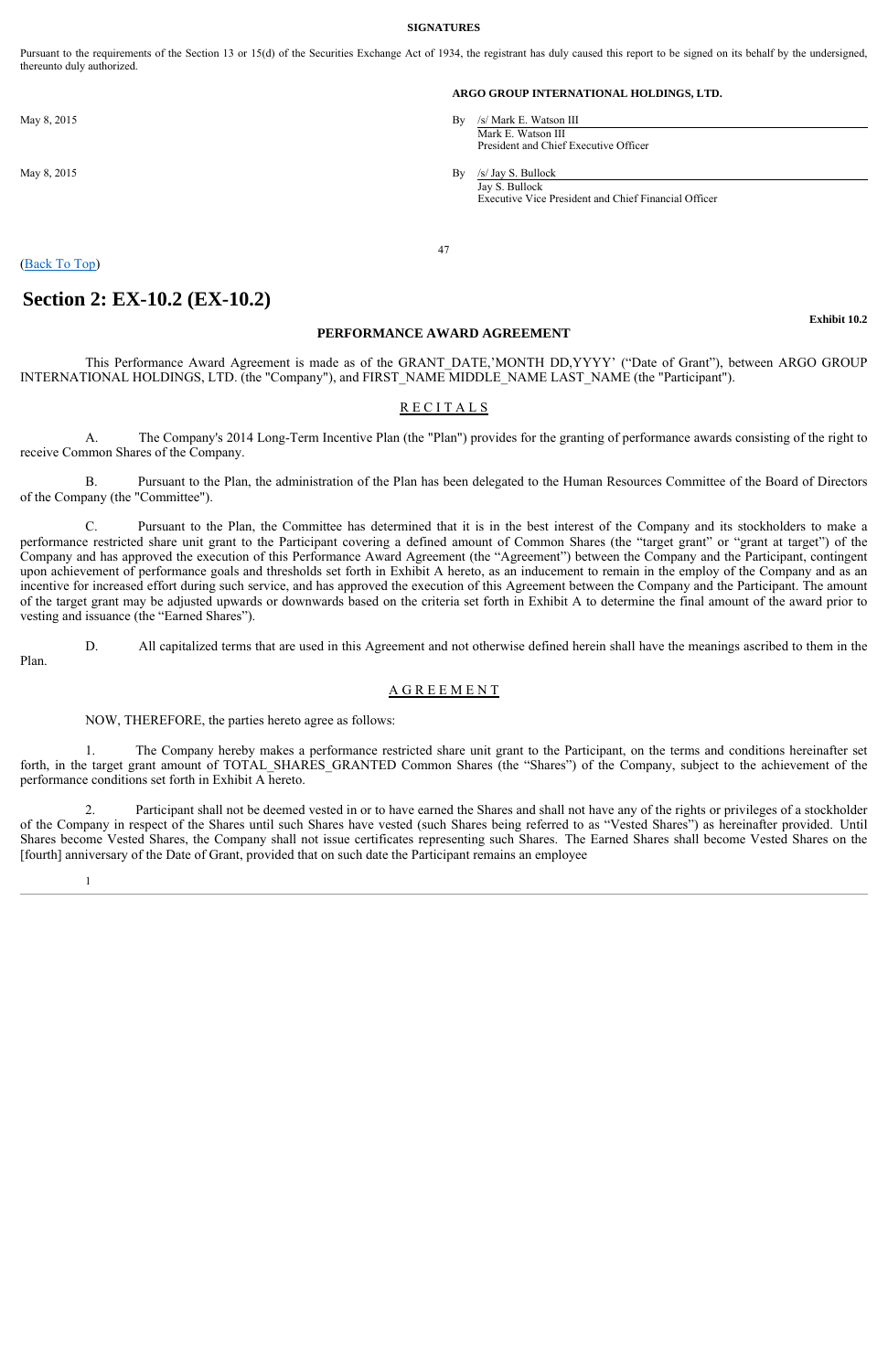of the Company or a subsidiary corporation (as defined in Section 424(f) of the United States Internal Revenue Code of 1986, as amended (the "Code")). Dividends declared during the vesting period with respect to the Shares can accumulate, but may only be paid to Participant at the time of issuance of the Vested Shares and shall only be paid with respect to the Vested Shares.

In the event that the Participant ceases for any reason (other than as indicated in Section 3 or Section 4 below) to be an employee of the Company or any subsidiary corporation of the Company prior to an indicated date for vesting, then all Shares which had not theretofore become Vested Shares shall automatically be forfeited and returned to the Company.

3. In the event of a Change in Control, the number of Earned Shares will be determined as set forth in Exhibit A. Notwithstanding the vesting date set forth in Section 2, all shares subject to this grant shall become immediately vested if within [twenty-four (24)] months after the occurrence of a Change in Control, Participant's employment is involuntarily terminated by the Company or any of its Subsidiaries for any reason other than Cause or Participant's death or Disability, or Participant's voluntarily termination of his or her employment with the Company and all Subsidiaries for Good Reason within sixty (60) days after the occurrence of the event giving rise to such Good Reason. As used herein, "Good Reason" shall be defined as defined in Participant's employment agreement with the Company or any of its affiliates.

4. Notwithstanding the vesting provisions set forth in Section 2 of this Agreement, in the event that the Participant's termination of employment is due to death or Disability, the number of Shares earned based on the achievement of the performance goals as set forth in Exhibit A and calculated as of the date of termination shall become Vested Shares. In addition, for purposes of said Section 2, the employment of the Participant shall be deemed to continue during any leave of absence which has been authorized by the Company, unless the Committee makes a different or contrary determination.

5. No Shares shall be issued and delivered unless and until there shall have been full compliance with all applicable requirements of the United States Securities Act of 1933, all applicable listing requirements of any national securities exchange on which shares of the same class are then listed and any other requirements of law or of any regulatory bodies having jurisdiction over such issuance and delivery.

6. In connection with the vesting of Shares in accordance with this Agreement, or at any other time that the Company is required to make withholding under applicable tax law, the Company shall have the right to require Participant or Participant's legal successor in interest to pay the Company the amount of taxes, if any, which the Company may be required to withhold with respect to such Shares. The Company shall have the right, without the Participant's prior approval or direction, to satisfy such withholding tax by withholding all or any part of the Shares that would otherwise become Vested Shares, with any Shares so withheld to be valued at the fair market value of the Common Share on the date of such withholding. Any Shares withheld to satisfy this obligation will not exceed the minimum statutory withholding requirement. The Participant, with the consent of the Company, may satisfy such withholding tax (i) in cash or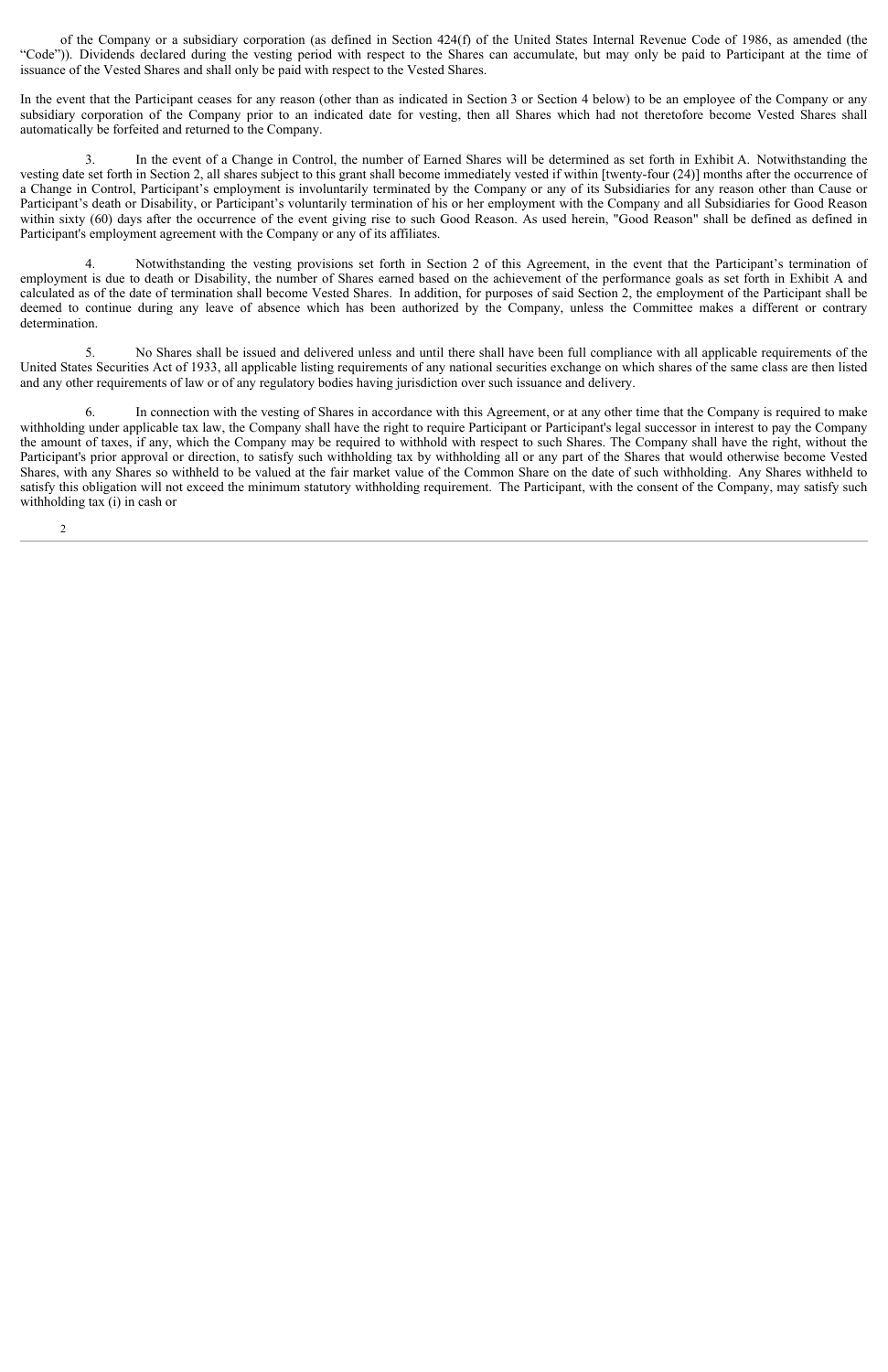certified or cashier's check payable to the order of the Company, or (ii) by having the Company withhold Shares that would otherwise become Vested Shares, with any Shares so withheld to be valued at the fair market value of the Common Share on the date of such withholding, or any combination thereof.

7. Shares that are the subject of this grant, and the rights and privileges pertaining thereto, shall not be transferred, assigned, pledged or hypothecated in any way, whether by operation of the law or otherwise, except by will or the laws of descent and distribution; provided, that the foregoing restriction on transfer shall cease to apply as and to the extent that the Shares become Vested Shares. Upon any attempt so to transfer, assign, pledge, hypothecate or otherwise dispose of Shares contrary to the provisions hereof, this Agreement and all rights and privileges contained herein shall immediately become null and void and of no further force or effect.

8. If the outstanding common shares of the Company are increased, decreased, changed into, or exchanged for a different number or kind of shares or securities of the Company through reorganization, recapitalization, reclassification, stock dividend, stock split or reverse stock split, or other similar transaction, an appropriate and proportionate adjustment (to be conclusively determined by the Committee) shall be made in the number and kind of securities subject to this Agreement.

Upon the dissolution or liquidation of the Company, or upon a reorganization, merger or consolidation of the Company with one or more corporations as a result of which the Company is not the surviving corporation, or upon the sale of substantially all the assets or more than 80% of the then outstanding stock of the Company to another corporation, then unless express written provision is made in connection with such transaction for the assumption of this Agreement or the substitution therefore of a new restricted share unit award covering the stock of a successor employer corporation, or a parent or subsidiary thereof, with appropriate adjustments as to number and kind of securities, such adjustments to be conclusively determined by the Committee, the Participant shall receive a payment in cash or stock in lieu of and in complete satisfaction of the performance restricted stock units evidenced by this Agreement.

Adjustments under this Section 8 shall be made by the Committee, whose determination as to what adjustments shall be made, and the extent thereof shall be final, binding and conclusive. No fractional shares of stock shall be issued under the Plan on any such adjustment.

9. Neither the Participant nor any other person legally entitled to the benefits hereof shall be entitled to any of the rights or privileges of a stockholder of the Company in respect of any of the Shares unless and until a certificate or certificates representing such Shares shall have been actually issued and delivered to him.

10. Confidential Information.

a. The Company shall disclose to the Participant, or place the Participant in a position to have access to or develop, trade secrets or confidential information of the Company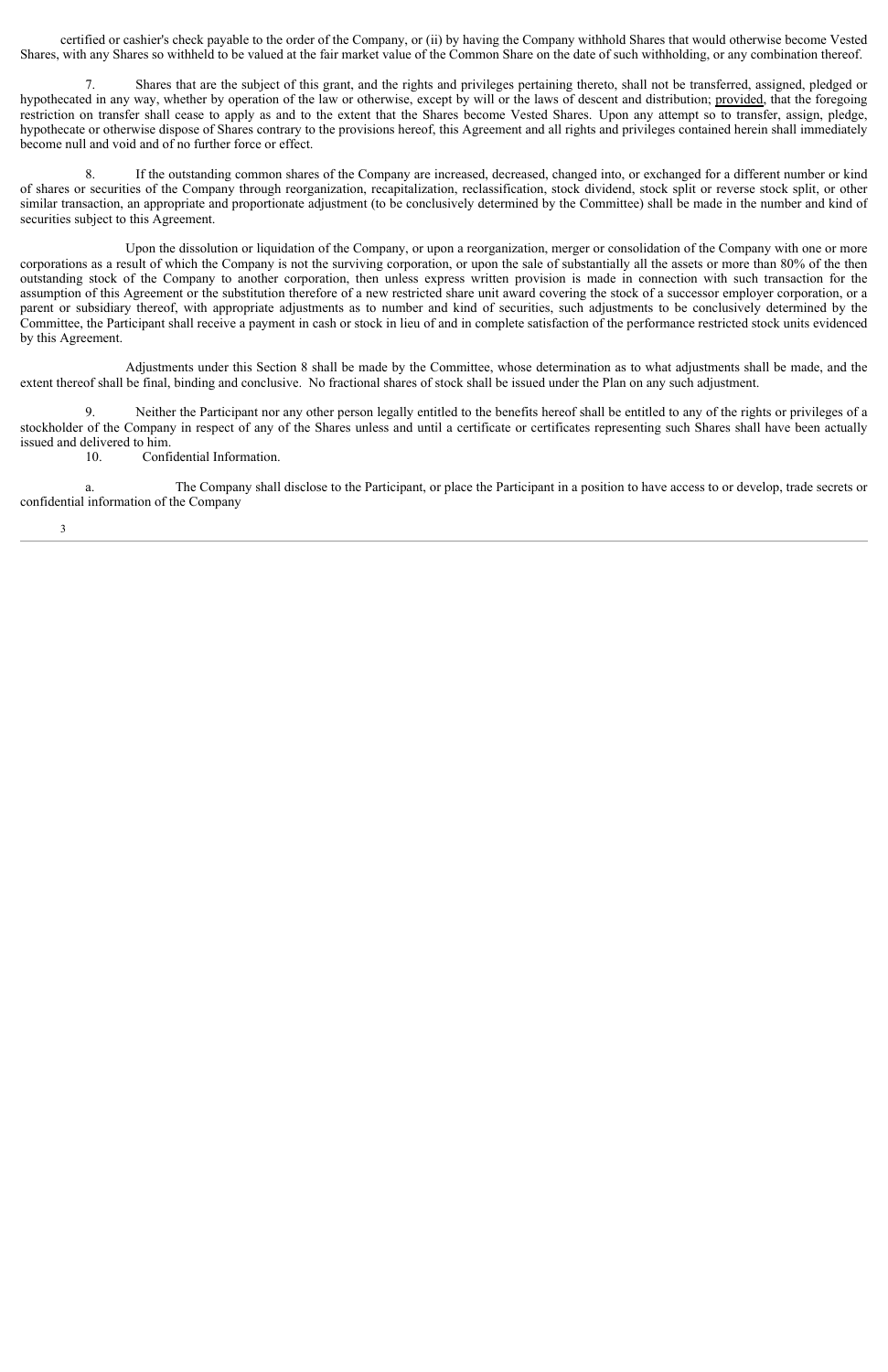or its Affiliates (as defined below); and/or shall entrust the Participant with business opportunities of the Company or its Affiliates; and/or shall place the Participant in a position to develop business good will on behalf of the Company or its Affiliates.

b. The Participant acknowledges that during his employment with the Company he occupies a position of trust and confidence and agrees that he shall treat as confidential and shall not, without prior written authorization from the Company, directly or indirectly, disclose or make known to any person or use for his own benefit or gain, the methods, process or manner of accomplishing the business undertaken by the Company or its Affiliates, or any non-public information, plans, formulas, products, trade secrets, marketing or merchandising strategies, or confidential material or information and instructions, technical or otherwise, issued or published for the sole use of the Company, or information which is disclosed to the Participant or in any acquired by him during his employment with the Company, or any information concerning the present or future business, processes, or methods of operation of the Company or its Affiliates, or concerning improvement, inventions or know how relating to the same or any part thereof, it being the intent of the Company, with which intent the Participant hereby agrees, to restrict him from disseminating or using for his own benefit any information belonging directly or indirectly to the Company which is unpublished and not readily available to the general public (collectively, "Confidential Information").

c. The confidentiality obligations set forth in (a) and (b) of this Section 10 shall apply during the Participant's employment by the Company and indefinitely thereafter.

d. All information, ideas, concepts, improvements, discoveries, and inventions, whether patentable or not, that are conceived, made, developed or acquired by the Participant, individually or in conjunction with others, during the Participant's employment with the Company (whether during business hours or otherwise and whether on the premises of the Company or an Affiliate or otherwise) that relate to the business, products or services of the Company or any Affiliate shall be disclosed to the Board and are and shall be the sole and exclusive property of the Company or such Affiliate. Moreover, all documents, drawings, memoranda, notes, records, files, correspondence, manuals, models, specifications, computer programs, email, voice mail, electronic data bases, maps and all other writings and materials of any type embodying any such information, ideas, concepts, improvements, discoveries and inventions are and shall be the sole and exclusive property of the Company. Upon termination of the Participant's employment for any reason, the Participant promptly shall deliver the same, and all copies thereof, to the Company.

e. If, during the Participant's employment by the Company, the Participant creates any work of authorship fixed in any tangible medium of expression that is the subject matter of copyright (such as video tapes, written presentations, or acquisitions, computer programs, e-mail, voice mail, electronic data bases, drawings, maps, architectural renditions, models, manuals, brochures or the like) relating to the Company's business, products or services, whether such work is created solely by the Participant or jointly with others (whether during business hours or otherwise and whether on the Company's premises or otherwise), the Company shall be deemed the author of such work if the work is prepared by the Participant in the scope of the Participant's employment.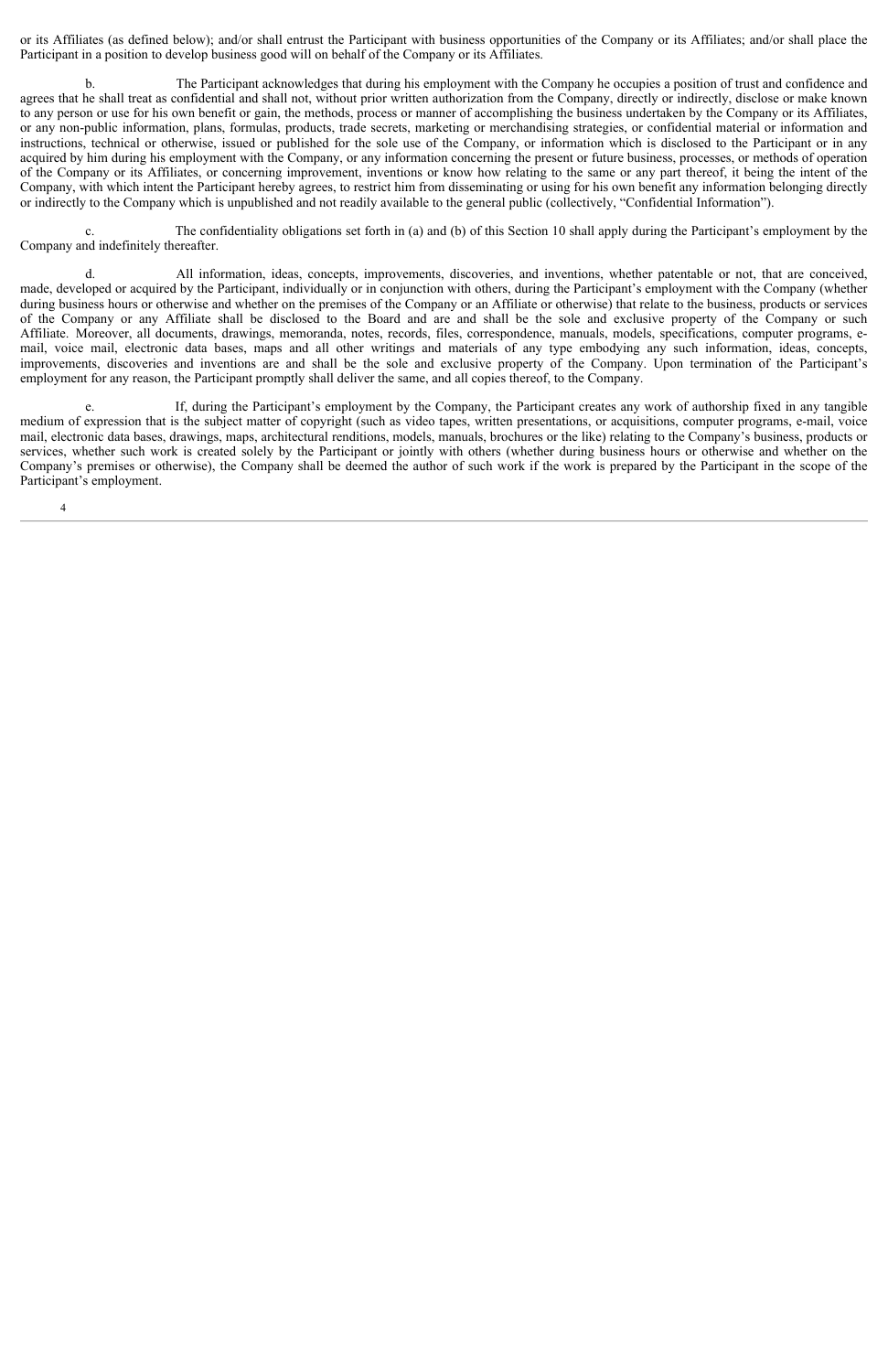## 11. Non-Solicitation.

a. For the purposes of this Section, the following words have the following meanings:

i. "Affiliate" means, with respect to any individual or a corporation, partnership, trust, incorporated or unincorporated association, joint venture, limited liability company, joint stock company, government (or an agency or political subdivision thereof) or other entity of any kind (each a "person"), any other person that directly or indirectly controls or is controlled by or under common control with such person. For the purposes of this definition, "control" when used with respect to any person, means the possession, direct or indirect, of the power to direct or cause the direction of the management and policies of such person, whether through the ownership of voting securities, by contract or otherwise; and the terms of "affiliated", "controlling" and "controlled" have meanings correlated to the foregoing.

ii. "Company Services" means any services (including but not limited to technical and product support, technical advice, underwriting and customer services) supplied by the Company or its Affiliates in the specialty property and/or casualty insurance business.

iii. "Confidential Information" has the meaning ascribed thereto in Section 10.

iv. "Customer" means any person or firm or company or other organization whatsoever to whom or which the Company supplied Company Services during the Restricted Period and with whom or which, during the Restricted Period: (x) the Participant had material personal dealings pursuant to his employment, or (y) any employee who was under the direct or indirect supervision of the Participant had material personal dealings pursuant to his or her employment.

v. "Prospective Customer" means any person or firm or company or other organization whatsoever with whom or which the Company or its Affiliates shall have had negotiations or material discussions regarding the possible distribution, sale or supply of Company Services during the Restricted Period and with whom or which during such period: (x) the Participant shall have had material personal dealings pursuant to his employment, or (y) any employee who was under the direct or indirect supervision of the Participant shall have had material personal dealings pursuant to his or her employment, or (z) the Participant was directly responsible in a client management capacity on behalf of the Company.

vi. "Restricted Employee" means any person who on the date of the Participant's termination of employment by the Company was at the level of director, manager, underwriter or salesperson with whom the Participant had material contact or dealings in the course of his employment during the Restricted Period;

vii. "Restricted Period" means the period of twelve months ending on the last day of the Participant's employment with the Company or, in the event that no duties were assigned to the Participant, the twelve months immediately preceding the last day on which the Participant carried out any duties for the Company.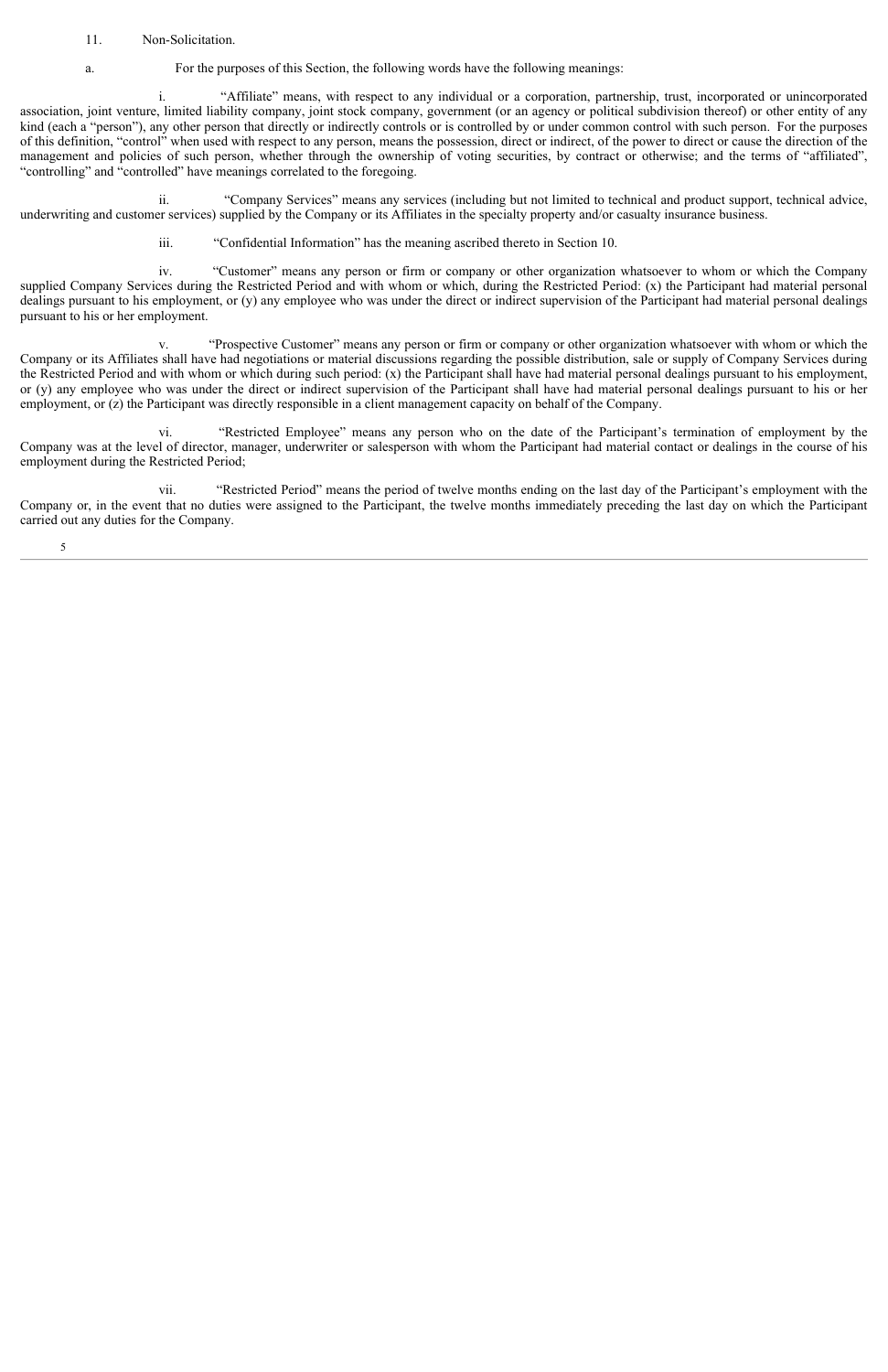viii. "Restricted Services" means Company Services or any services of the same or of a similar kind.

b. The Participant recognizes that, while performing his duties for the Company, he will have access to and come into contact with trade secrets and Confidential Information belonging to the Company and its Affiliates and will obtain personal knowledge of and influence over its or their customers and/or employees. The Participant therefore agrees that the restrictions set out in this Section 11 are reasonable and necessary to protect the legitimate business interests of the Company and its Affiliates both during and after the termination of his employment.

c. The Participant hereby undertakes with the Company that he shall not during his employment with the Company and for the period of twelve months after he ceases to be employed by the Company for any reason, whether the termination is by the Company, by the Participant, due to Disability, without the prior written consent of the Company, whether by himself, through his employers or employees or agents or otherwise, howsoever and whether on his own behalf or on behalf of any other person, firm, company or other organization directly or indirectly:

> i. in competition with the Company, solicit business from or endeavor to entice away or canvass any Customer or Prospective Customer if such solicitation or canvassing is in respect of Restricted Services;

> ii.solicit or induce or endeavor to solicit or induce any Restricted Employee to cease working for or providing services to the Company, or hire any Restricted Employee.

d. This Section 11 shall be for the benefit of the Company and each of its Affiliates and the Company reserves the right to assign the benefit of such provisions to any of its Affiliates, in addition such provisions also apply as though there were substituted for references to "the Company" references to each of its Affiliates in relation to which the Participant has in the course of his duties for the Company or by reason of rendering services to or holding office in such Affiliate: (x) acquired knowledge of its trade secrets or Confidential Information; or (y) had material personal dealings with its Customers or Prospective Customers; or (z) supervised directly or indirectly employees having material personal dealings with its Customers or Prospective Customers but so that references in this Section 11 to "the Company" shall for this purpose be deemed to be replaced by references to the relevant Affiliate. The obligations undertaken by the Participant pursuant to this Section 11 shall, with respect to each Affiliate of the Company, constitute a separate and distinct covenant and the invalidity or unenforceability of any such covenant shall not affect the validity or enforceability of the covenants in favor of any other Affiliate or the Company.

e. While the restrictions in this Section 11 (on which the Participant has had the opportunity to take independent advice, as the Participant hereby acknowledges) are considered by the parties to be reasonable in all the circumstances, it is agreed that if any such restrictions, by themselves, or taken together, shall be adjudged to go beyond what is reasonable in all the circumstances for the protection of the legitimate interests of the Company or its Affiliates but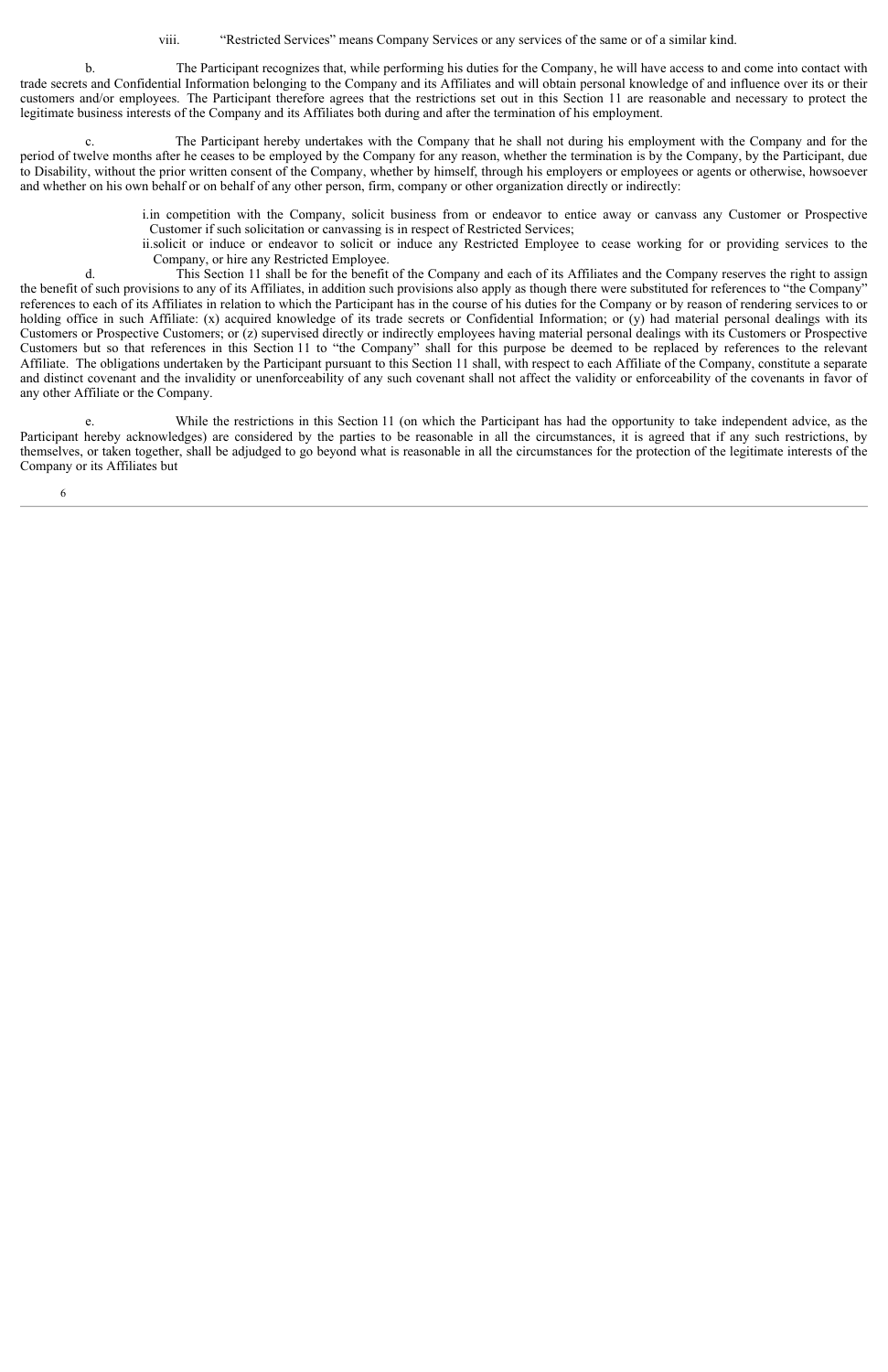would be adjudged reasonable if part or parts of the wording thereof were deleted, the relevant restriction or restrictions shall apply with such deletion(s) as may be necessary to make it or them valid and effective.

12. The restricted share award granted hereby is subject to, and the Company and the Participant agree to be bound by, all of the terms and conditions of the Company's 2014 Long-Term Incentive Plan, as the same shall be amended from time to time in accordance with the terms thereof, but no such amendment shall adversely affect the Participant's rights under this grant without the prior written consent of Participant. The terms of the Plan are incorporated into and form part of this Agreement.

## 13. Miscellaneous.

7

a. No Representations or Warranties. Neither the Company nor the Committee or any of their representatives or agents has made any representations or warranties to the Participant with respect to the income tax or other consequences of the transactions contemplated by this Agreement, and the Participant is in no manner relying on the Company, the Committee or any of their representatives or agents for an assessment of such tax or other consequences.

b. No Employment Guarantee. Nothing in this Agreement nor in the Plan nor in the making of the Award shall confer on the Participant any right to or guarantee of continued employment with the Company or any of its subsidiaries or in any way limit the right of the Company or any of its subsidiaries to terminate the employment of the Participant at any time.

c. Necessary Acts. The Participant and the Company hereby agree to perform any further acts and to execute and deliver any documents which may be reasonably necessary to carry out the provisions of this Agreement.

d. Section 409A. This Agreement is intended to comply with, or be exempt from, the applicable requirements of Section 409A of the Code and shall be limited, construed and interpreted in accordance with such intent. Notwithstanding any contrary provision in this Agreement, in the event that Participant is a "specified employee" (as defined under Section 409A of the Code), any payment(s) of "nonqualified deferred compensation" (within the meaning of Section 409A of the Code) that are otherwise required to be made under this Agreement as a result of Participant's separation from service (other than a payment that is not subject to Section 409A of the Code) shall be delayed for the first six (6) months following such separation from service (or, if earlier, the date of death of Participant) and shall instead be paid upon the first business day following the expiration of such delay period.

e. Entire Agreement. This Agreement contains the entire understanding, and cancels and supersedes all prior agreements, including, without limitation, any employment agreement between the Company and the Participant relating to the subject matter of this Agreement, and any agreement in principle or oral statement, letter of intent, statement of understanding or guidelines of the parties hereto with respect to the subject matter hereof.

f. Binding Effect; Applicable Law. This Agreement shall bind and inure to the benefit of the Company and its successors and assigns, and the Participant and any heir, legatee, or legal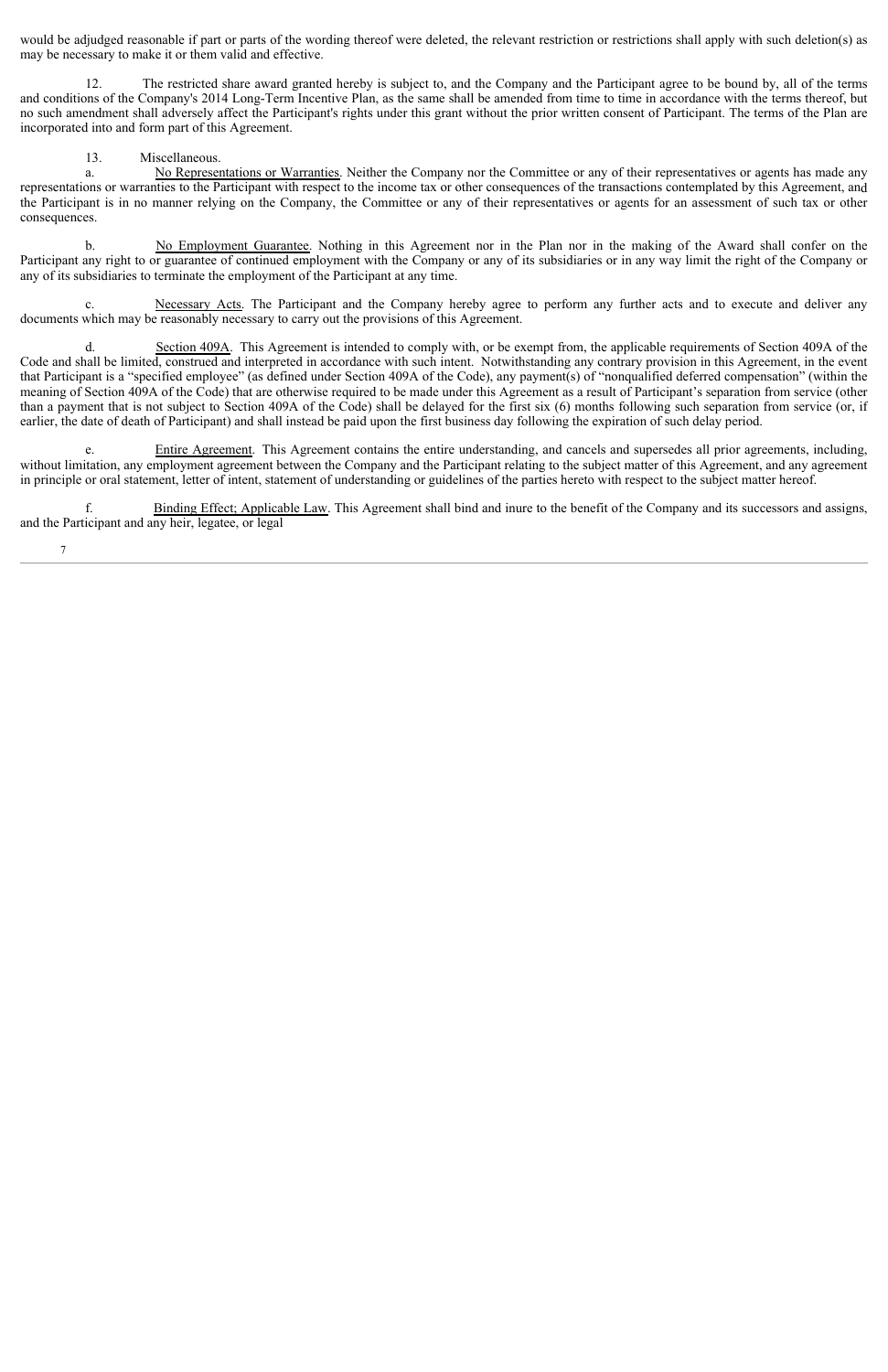representative of the Participant. This Agreement shall be interpreted under and governed by and constructed in accordance with the laws of Texas.

g. Administration. The authority to manage and control the operation and administration of this Agreement shall be vested in the Committee, and the Committee shall have all powers with respect to this Agreement as it has with respect to the Plan. Any interpretation of the Agreement by the Committee and any decision made by it with respect to the Agreement are final and binding.

ARGO GROUP INTERNATIONAL HOLDINGS, LTD.

| By<br><u> 1980 - Johann Barbara, martin a</u> |  |  |
|-----------------------------------------------|--|--|
|                                               |  |  |
|                                               |  |  |
|                                               |  |  |
| <b>PARTICIPANT</b>                            |  |  |
| By                                            |  |  |
| Print Name                                    |  |  |
|                                               |  |  |
|                                               |  |  |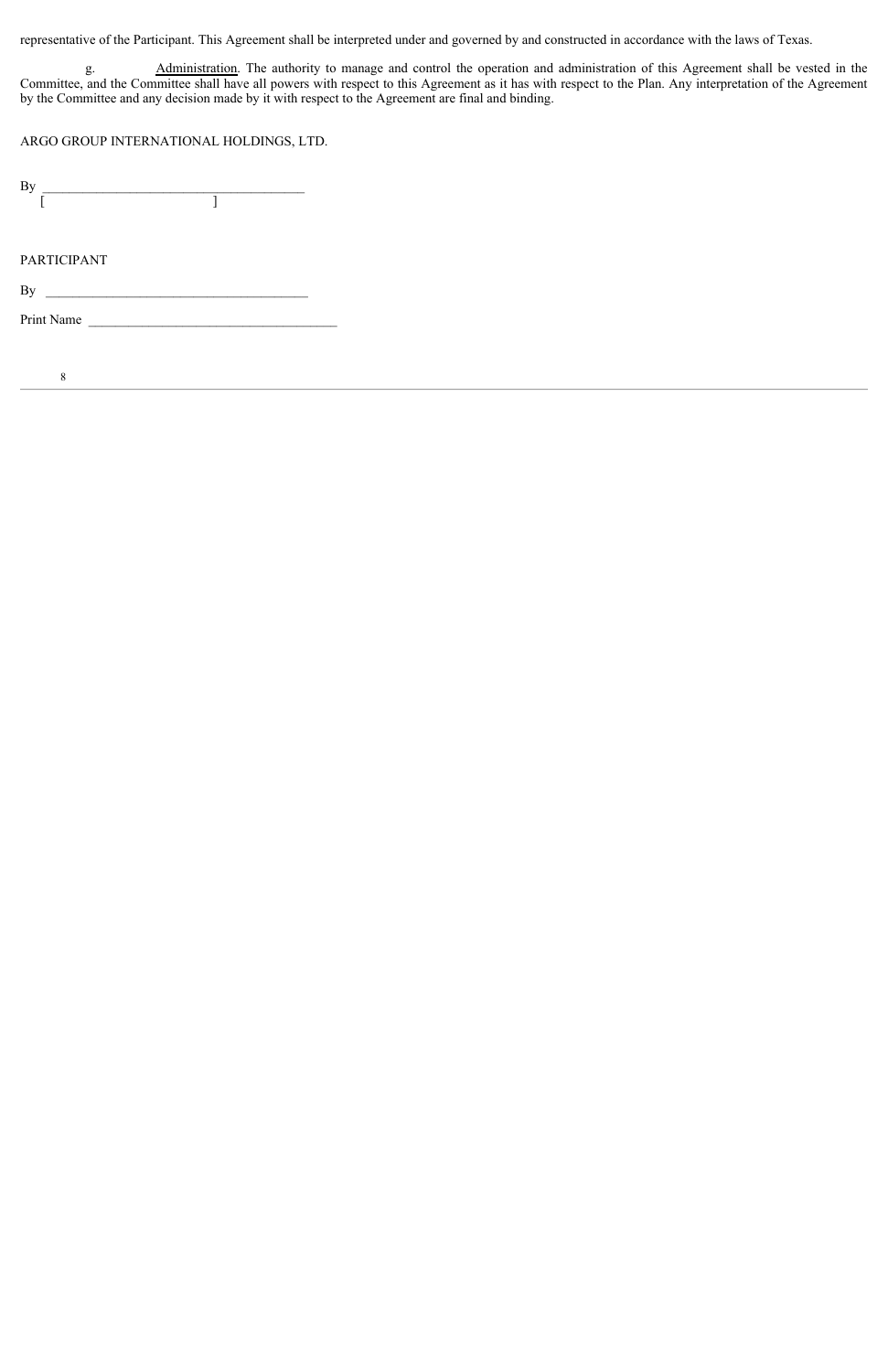## **Exhibit A**

The Shares underlying the performance restricted share units granted pursuant to the Agreement shall become earned over a [three-year] performance period commencing on the Date of Grant (the "Performance Period") based on the Company's attainment of certain [thirty-day] average closing stock price levels, as provided in the payout scale set forth in the table below.

 $\overline{\phantom{a}}$  $\overline{\phantom{a}}$  $\overline{\phantom{a}}$  $\overline{\phantom{a}}$ 

<sup>2</sup> There shall be no interpolation between average stock prices in the payout scale. The percentage of shares earned may exceed 100% to the extent set forth in the above table.

1 The average stock price shall be measured over [thirty] consecutive trading days.

Forfeiture. Any Shares that are unearned at the end of the Performance Period shall be forfeited. If the closing stock price of a Common Share on the last day of the Performance Period (or, if such day is not a trading day, on the trading day immediately preceding such day) is less than the closing stock price of a Common Share on the Date of Grant, then any Earned Shares shall be forfeited.

Death or Disability. In the event of the Participant's termination of employment during the Performance Period due to the Participant's death or Disability, the Participant's Earned Shares as of the date of termination, if any, shall become fully vested on the date of termination, even if the closing stock price of a Common Share on the date of termination is less that the closing stock price of a Common Share on the Date of Grant, and any unearned Shares shall be forfeited.

Changes in Capitalization. In the event of a change to the number or kind of shares or securities of the Company due to an event described in Section 4.2(b) of the Plan, an appropriate and proportionate adjustment (to be conclusively determined by the Committee) shall be made to the average stock price targets set forth in this Exhibit A.

Change in Control. In the event of a Change in Control during the Performance Period, the Performance Period shall end on the date of the Change in Control and the final determination of the number of Shares that shall become earned (over and above any Shares that have become earned prior to the date of the Change in Control) shall be based on the per share price to be paid in respect of a Common Share in connection with the Change in Control, as determined by the Committee (the "Change in Control Price"), rather than the [thirty-day] average closing stock price of a Common Share; provided, that no Shares shall become earned unless the Change in Control Price is equal to or greater than the closing stock price of a Common Share on the Date of Grant. Any Earned Shares shall be converted into time-based restricted shares and shall vest in accordance with Section 2 of the Agreement, subject to the accelerated vesting provisions set forth in Section 3 of the Agreement. Any unearned Shares as of the date of the Change in Control shall be forfeited on such date.

#### 1 (Back To Top)

**Exhibit 12.1**

#### **Rule 13a-14(a)/15d-14(a) Certification of the Chief Executive Officer**

I, Mark E. Watson III, President and Chief Executive Officer of Argo Group International Holdings, Ltd., certify that:

**Average Stock Price**1 **% of Target Shares Earned**<sup>2</sup>

## **Section 3: EX-12.1 (EX-12.1)**

#### **ARGO GROUP INTERNATIONAL HOLDINGS, LTD. STATEMENTS OF COMPUTATION OF RATIOS OF EARNINGS TO FIXED CHARGES AND EARNINGS TO COMBINED FIXED CHARGES AND PREFERRED SHARE DIVIDENDS**  (in millions, except ratios)

(Back To Top) (a) The coverage deficiency for the year ended December 31, 2011 is \$61.9 million.

|                                           | <b>Three Months Ended March 31.</b> | For the Years Ended December 31. |       |     |       |  |       |  |       |  |        |  |             |
|-------------------------------------------|-------------------------------------|----------------------------------|-------|-----|-------|--|-------|--|-------|--|--------|--|-------------|
|                                           |                                     | 2015                             | 2014  |     | 2014  |  | 2013  |  | 2012  |  | 2011   |  | <b>2010</b> |
| Earnings:                                 |                                     |                                  |       |     |       |  |       |  |       |  |        |  |             |
| Income (loss) before provision for income |                                     |                                  |       |     |       |  |       |  |       |  |        |  |             |
| taxes                                     | S                                   | 62.4                             | 42.7  | \$. | 216.0 |  | 179.7 |  | 66.7  |  | (61.9) |  | 121.9       |
| Add:                                      |                                     |                                  |       |     |       |  |       |  |       |  |        |  |             |
| Fixed charges                             |                                     | 6.0                              | 6.3   |     | 24.8  |  | 25.1  |  | 28.4  |  | 26.7   |  | 26.6        |
| Total earnings                            |                                     | 68.4                             | 49.0  |     | 240.8 |  | 204.8 |  | 95.1  |  | (35.2) |  | 148.5       |
| Fixed charges:                            |                                     |                                  |       |     |       |  |       |  |       |  |        |  |             |
| Interest expense                          |                                     | 4.9                              | 5.0   |     | 19.9  |  | 20.2  |  | 23.7  |  | 22.1   |  | 22.9        |
| Rental interest factor                    |                                     |                                  |       |     | 4.9   |  | 4.9   |  | 4.7   |  | 4.6    |  | 3.7         |
| Total fixed charges                       |                                     | 6.0                              | 6.3   |     | 24.8  |  | 25.1  |  | 28.4  |  | 26.7   |  | 26.6        |
| Ratio of earnings to fixed charges        |                                     | 11.4:1                           | 7.8:1 |     | 9.7:1 |  | 8.2:1 |  | 3.3:1 |  | (a)    |  | 5.6:1       |

## **Section 4: EX-31.1 (EX-31.1)**

- 1. I have reviewed this Quarterly Report on Form 10-Q of Argo Group International Holdings, Ltd.;
- 2. Based on my knowledge, this report does not contain any untrue statement of a material fact or omit to state a material fact necessary to make the statements made, in light of the circumstances under which such statements were made, not misleading with respect to the period covered by this report;
- 3. Based on my knowledge, the financial statements, and other financial information included in this report, fairly present in all material respects the financial condition, results of operations and cash flows of the registrant as of, and for, the periods presented in this report;
- 4. The registrant's other certifying officer and I are responsible for establishing and maintaining disclosure controls and procedures (as defined in Exchange Act Rules 13a-15(e) and 15d-15(e)) and internal control over financial reporting (as defined in Exchange Act Rules 13a-15(f) and 15d-15(f)) for the registrant and have:
	- a. Designed such disclosure controls and procedures, or caused such disclosure controls and procedures to be designed under our supervision, to ensure that material information relating to the registrant, including its consolidated subsidiaries, is made known to us by others within those entities, particularly during the period in which this report is being prepared;
	- b. Designed such internal control over financial reporting, or caused such internal control over financial reporting to be designed under our supervision, to provide reasonable assurance regarding the reliability of financial reporting and the preparation of financial statements for external purposes in accordance with generally accepted accounting principles;
	- c. Evaluated the effectiveness of the registrant's disclosure controls and procedures and presented in this report our conclusions about the effectiveness of the disclosure controls and procedures, as of the end of the period covered by this report based on such evaluation; and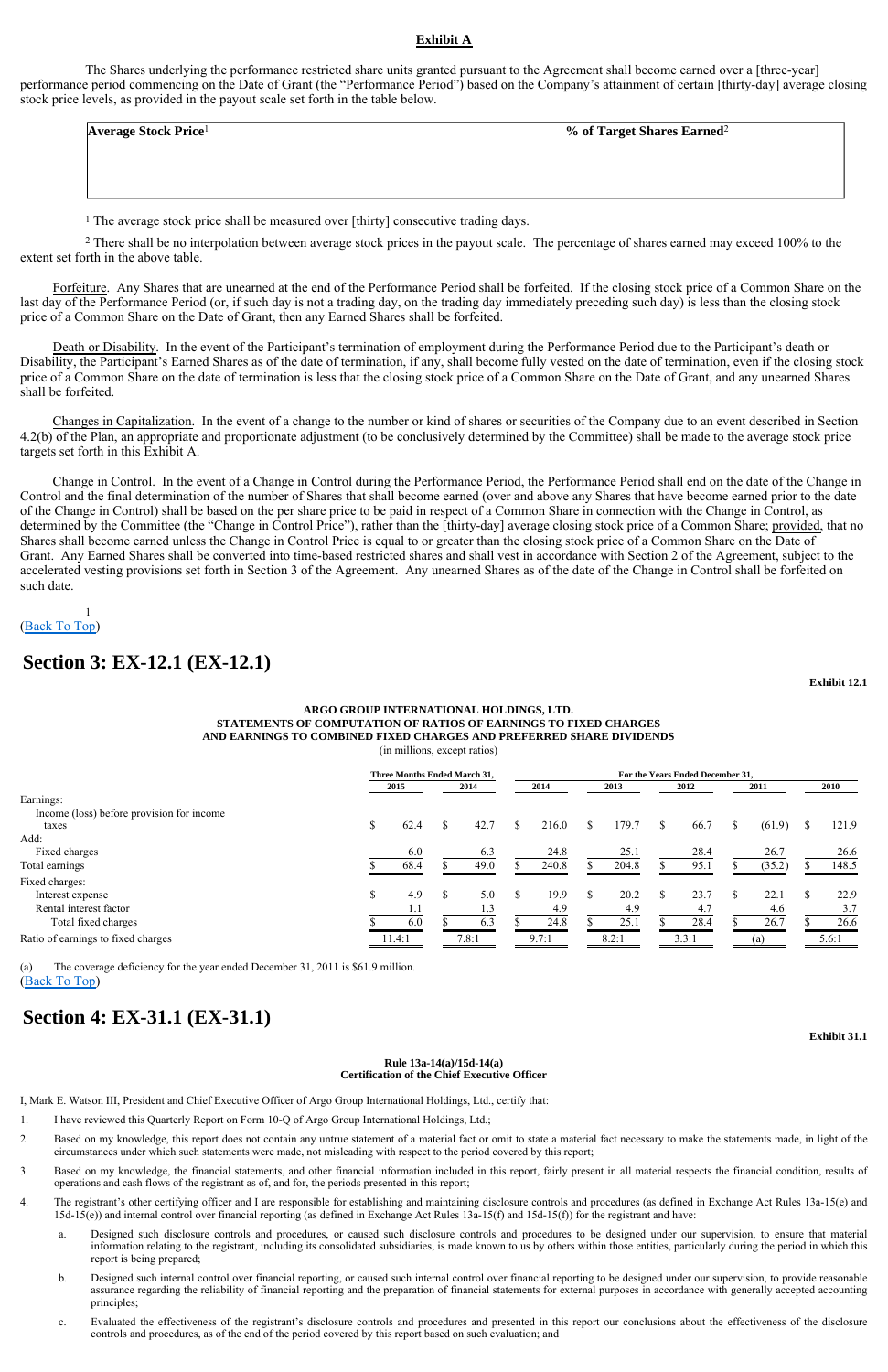## (Back To Top)

**Exhibit 31.2**

#### **Rule 13a-14(a)/15d-14(a) Certification of the Chief Financial Officer**

I, Jay S. Bullock, Executive Vice President and Chief Financial Officer of Argo Group International Holdings, Ltd., certify that:

In connection with the Quarterly Report on Form 10-Q of Argo Group International Holdings, Ltd. (the "Company") for the quarterly period ended March 31, 2015 as filed with the Securities and Exchange Commission on the date hereof (the "Report"), Mark E. Watson III, as President and Chief Executive Officer of the Company, hereby certifies, pursuant to 18 U.S.C. §1350, as adopted pursuant to §906 of the Sarbanes-Oxley Act of 2002, that, to the best of his knowledge:

## (Back To Top)

**Exhibit 32.1**

#### **Certification of CEO Pursuant to 18 U.S.C. Section 1350, as Adopted Pursuant to Section 906 of the Sarbanes-Oxley Act of 2002**

In connection with the Quarterly Report on Form 10-Q of Argo Group International Holdings, Ltd. (the "Company") for the quarterly period ended March 31, 2015 as filed with the Securities and Exchange Commission on the date hereof (the "Report"), Jay S. Bullock, as Executive Vice President and Chief Financial Officer of the Company, hereby certifies, pursuant to 18 U.S.C. §1350, as adopted pursuant to §906 of the Sarbanes-Oxley Act of 2002 that, to the best of his knowledge:

## (Back To Top)

**Exhibit 32.2**

#### **Certification of CFO Pursuant to 18 U.S.C. Section 1350, as Adopted Pursuant to Section 906 of the Sarbanes-Oxley Act of 2002**

Date: May 8, 2015 /s/ Mark E. Watson III Mark E. Watson III President and Chief Executive Officer

- d. Disclosed in this report any change in the registrant's internal control over financial reporting that occurred during the registrant's most recent fiscal quarter that has materially affected, or is reasonably likely to materially affect, the registrant's internal control over financial reporting; and
- 5. The registrant's other certifying officer and I have disclosed, based on our most recent evaluation of internal control over financial reporting, to the registrant's auditors and the audit committee of the registrant's board of directors (or persons performing the equivalent functions):
	- All significant deficiencies and material weaknesses in the design or operation of internal control over financial reporting which are reasonably likely to adversely affect the registrant's ability to record, process, summarize and report financial information; and
	- b. Any fraud, whether or not material, that involves management or other employees who have a significant role in the registrant's internal control over financial reporting.

# **Section 5: EX-31.2 (EX-31.2)**

Date: May 8, 2015 /s/ Jay S. Bullock Jay S. Bullock Executive Vice President and Chief Financial Officer

- 1. I have reviewed this Quarterly Report on Form 10-Q of Argo Group International Holdings, Ltd.;
- 2. Based on my knowledge, this report does not contain any untrue statement of a material fact or omit to state a material fact necessary to make the statements made, in light of the circumstances under which such statements were made, not misleading with respect to the period covered by this report;
- 3. Based on my knowledge, the financial statements, and other financial information included in this report, fairly present in all material respects the financial condition, results of operations and cash flows of the registrant as of, and for, the periods presented in this report;
- 4. The registrant's other certifying officer and I are responsible for establishing and maintaining disclosure controls and procedures (as defined in Exchange Act Rules 13a-15(e) and 15d-15(e)) and internal control over financial reporting (as defined in Exchange Act Rules 13a-15(f) and 15d-15(f)) for the registrant and have:
	- a. Designed such disclosure controls and procedures, or caused such disclosure controls and procedures to be designed under our supervision, to ensure that material information relating to the registrant, including its consolidated subsidiaries, is made known to us by others within those entities, particularly during the period in which this report is being prepared;
	- b. Designed such internal control over financial reporting, or caused such internal control over financial reporting to be designed under our supervision, to provide reasonable assurance regarding the reliability of financial reporting and the preparation of financial statements for external purposes in accordance with generally accepted accounting principles;
	- c. Evaluated the effectiveness of the registrant's disclosure controls and procedures and presented in this report our conclusions about the effectiveness of the disclosure controls and procedures, as of the end of the period covered by this report based on such evaluation; and
	- d. Disclosed in this report any change in the registrant's internal control over financial reporting that occurred during the registrant's most recent fiscal quarter that has materially affected, or is reasonably likely to materially affect, the registrant's internal control over financial reporting; and
- 5. The registrant's other certifying officer and I have disclosed, based on our most recent evaluation of internal control over financial reporting, to the registrant's auditors and the audit committee of the registrant's board of directors (or persons performing the equivalent functions):
	- a. All significant deficiencies and material weaknesses in the design or operation of internal control over financial reporting which are reasonably likely to adversely affect the registrant's ability to record, process, summarize and report financial information; and
	- b. Any fraud, whether or not material, that involves management or other employees who have a significant role in the registrant's internal control over financial reporting.

# **Section 6: EX-32.1 (EX-32.1)**

- 1. The Report fully complies with the requirements of Section 13(a) or 15(d) of the Securities Exchange Act of 1934, as amended; and
- 2. The information contained in the Report fairly presents, in all material respects, the financial condition and results of operations of the Company.

**\* \* \*** 

Certified this 8<sup>th</sup> day of May 2015. /s/ Mark E. Watson III

 Mark E. Watson III President and Chief Executive Officer

## **Section 7: EX-32.2 (EX-32.2)**

- 1. The Report fully complies with the requirements of Section 13(a) or 15(d) of the Securities Exchange Act of 1934, as amended; and
- 2. The information contained in the Report fairly presents, in all material respects, the financial condition and results of operations of the Company.

**\* \* \***